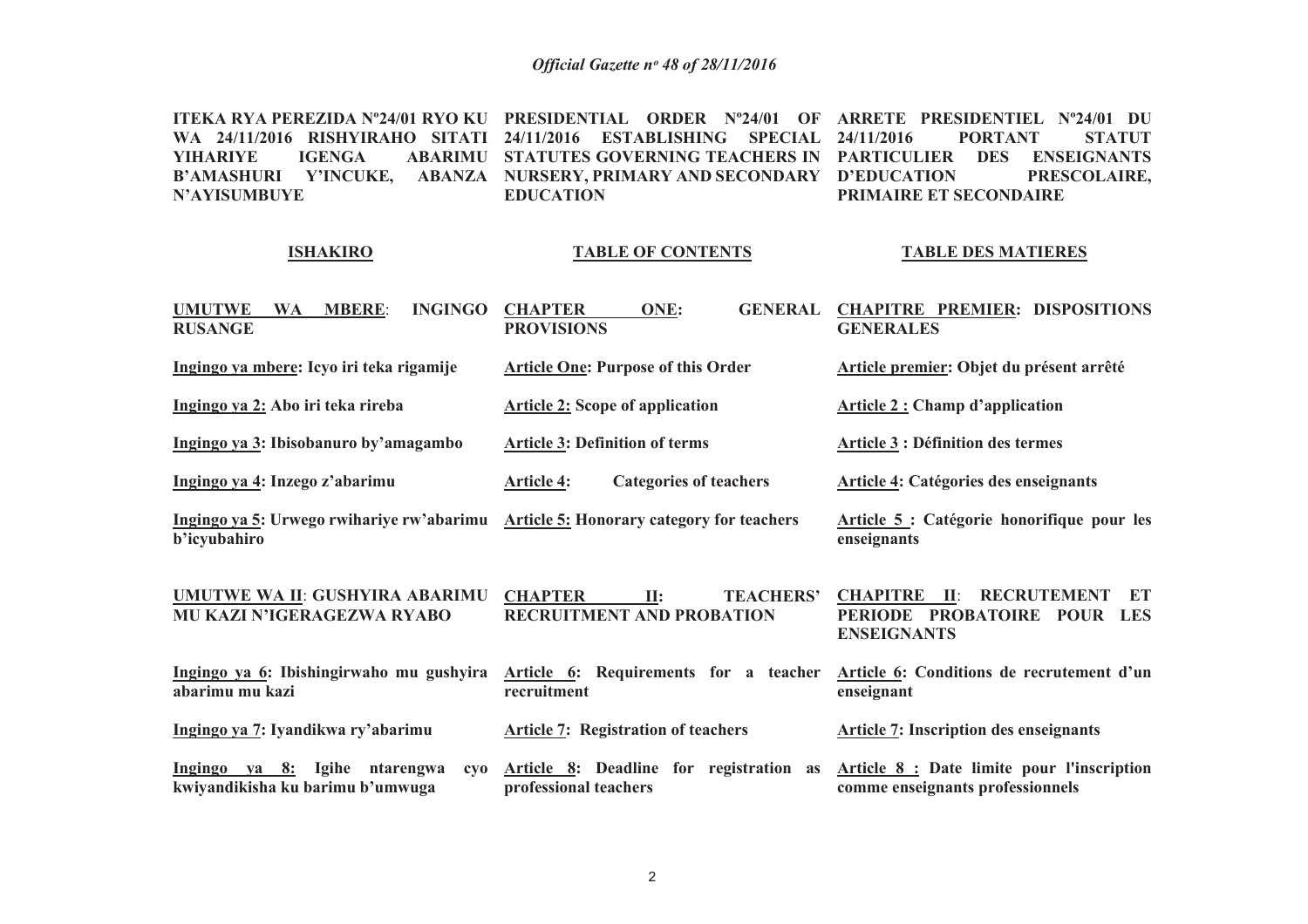| Ingingo ya 9: Itangwa<br>rw'umwarimu w'umwuga                        | ry'uruhushya Article 9: Licensing of a professional teacher                                                                            | Article 9: Licence pour un enseignant<br>professionnel                                           |  |  |
|----------------------------------------------------------------------|----------------------------------------------------------------------------------------------------------------------------------------|--------------------------------------------------------------------------------------------------|--|--|
| Ingingo ya 10: Itangwa ry'akazi                                      | <b>Article 10: Recruitment and appointment</b>                                                                                         | Article 10: Recrutement et affectation                                                           |  |  |
| Ingingo ya 11: Indahiro                                              | <b>Article 11: Taking oath</b>                                                                                                         | <b>Article 11: Serment</b>                                                                       |  |  |
| Ingingo ya 12: Urwego rw'ubuyobozi<br>rwakira indahiro               | Article 12: Authority that administers the<br>oath                                                                                     | Article 12: Organe habilité à recevoir le<br>serment                                             |  |  |
| Ingingo ya 13: Uburyo bwo kurahira                                   | <b>Article 13: Modalities of taking oath</b>                                                                                           | Article 13: Modalités de prestation de<br>serment                                                |  |  |
| Ingingo ya 14: Igihe cy'igeragezwa                                   | <b>Article 14: Probation period</b>                                                                                                    | <b>Article 14: Période probatoire</b>                                                            |  |  |
| Ingingo<br>15:<br>Irangira<br>ry'igihe<br><b>va</b><br>cy'igeragezwa | Article 15: Completion of the probation<br>period                                                                                      | Article 15: Fin de la période probatoire                                                         |  |  |
| cy'igeragezwa                                                        | Ingingo ya 16: Ubujurire ku cyemezo Article 16: Appeal against a decision about Article 16: Recours contre la décision du<br>probation | stage probatoire                                                                                 |  |  |
| UMUTWE WA III: SITATI UMWARIMU<br>URI MU KAZI ASHOBORA KUBAMO        | <b>CHAPTER III: STATUTORY POSITIONS</b><br>OF A TEACHER IN SERVICE                                                                     | <b>CHAPITRE</b><br>III:<br><b>POSITIONS</b><br>STATUTAIRES D'UN ENSEIGNANT EN<br><b>ACTIVITE</b> |  |  |
| Ingingo ya 17: Sitati umwarimu ashobora<br>kubamo                    | Article 17: A teacher's statutory positions in<br>service                                                                              | Article 17:<br><b>Positions</b><br>statutaires d'un<br>enseignant en activité                    |  |  |
| Ingingo ya 18: Umwarimu mu kazi                                      | Article 18: A teacher in service                                                                                                       | Article 18: Enseignant en service                                                                |  |  |
| Ingingo ya 19: Ubwoko bw'ibiruhuko                                   | <b>Article 19: Types of leave</b>                                                                                                      | Article 19: Types de congé                                                                       |  |  |
| Ingingo ya 20: Ikiruhuko cy'umwaka                                   | <b>Article 20: Annual leave</b><br>Article 20: Congé annuel                                                                            |                                                                                                  |  |  |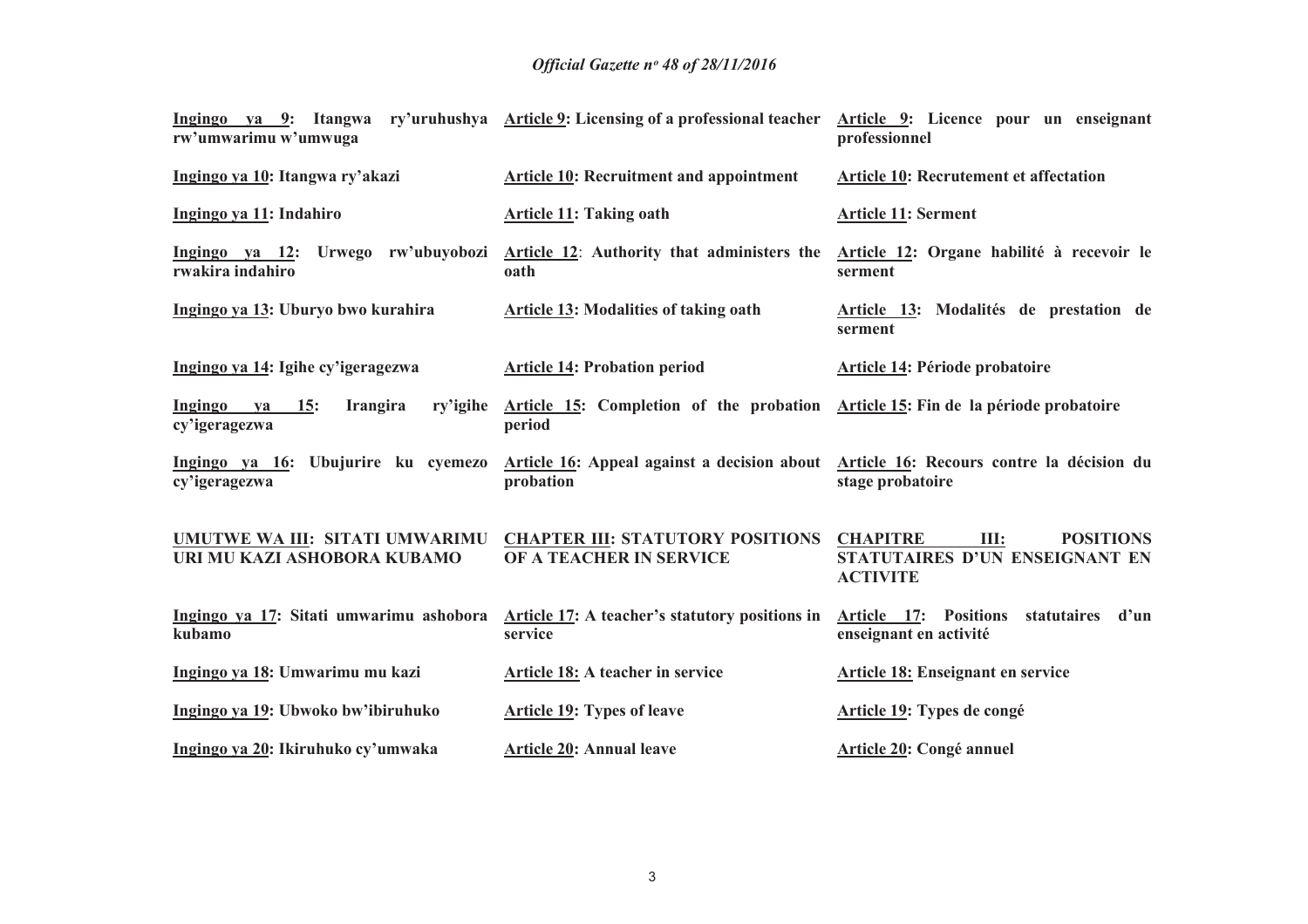| biruhuko<br>n'ikurikizwa<br>ry'iminsi<br>y'ikiruhuko rusange                                     | Ingingo ya 21: Ibyubahirizwa ku bindi Article 21: Regulation of other types of leave Article 21: Respect des autres types de<br>and official holidays | congés et jours fériés officiels                                                 |  |  |  |
|--------------------------------------------------------------------------------------------------|-------------------------------------------------------------------------------------------------------------------------------------------------------|----------------------------------------------------------------------------------|--|--|--|
| Ingingo ya 22: Ubutumwa bw'akazi                                                                 | <b>Article 22: Official Mission</b>                                                                                                                   | <b>Article 22: Mission officielle</b>                                            |  |  |  |
| Ingingo ya 23: Amahugurwa                                                                        | <b>Article 23: Training</b>                                                                                                                           | <b>Article 23: Formation</b>                                                     |  |  |  |
| Ingingo ya 24: Iyimurwa ry'umwarimu                                                              | <b>Article 24: Transfer of a teacher</b>                                                                                                              | <b>Article 24: Mutation d'un enseignant</b>                                      |  |  |  |
| UMUTWE WA IV : UBURENGANZIRA<br><b>BW'UMWARIMU</b>                                               | <b>CHAPTER IV: RIGHTS OF TEACHER</b>                                                                                                                  | <b>CHAPITRE</b><br><b>DROITS</b><br>DE<br>IV:<br>L'ENSEIGNANT                    |  |  |  |
| <b>Ingingo</b><br>25:<br>ya<br>bw'umwarimu nk'umuturage                                          | Uburenganzira Article 25: Rights of a teacher as a citizen                                                                                            | Article 25: Droits de l'enseignant en tant que<br>citoyen                        |  |  |  |
| Ingingo ya 26: Uburenganzira kuri dosiye Article 26: Right to professional file<br>y'akazi       |                                                                                                                                                       | Article 26: Droit au dossier professionnel                                       |  |  |  |
| Ingingo ya 27: Uburenganzira<br>gutunganyirizwa dosiye y'akazi                                   | bwo Article 27: Right of updating the professional<br>file                                                                                            | Article 27: Droit de mise à jour du dossier<br>professionnel                     |  |  |  |
| Ingingo ya 28: Uburenganzira bwo kwinjira Article 28: Right to join trade unions<br>mu masendika |                                                                                                                                                       | Article 28: Liberté d'adhérer à des syndicats                                    |  |  |  |
| Ingingo ya 29: Umushahara                                                                        | <b>Article 29: Salary</b>                                                                                                                             | <b>Article 29: Salaire</b>                                                       |  |  |  |
| Ingingo ya 30: Umushahara w'umwarimu Article 30: Salary for a substitute teacher<br>w'umusimbura |                                                                                                                                                       | Article 30:<br><b>Salaire</b><br>d'un<br>enseignant<br>remplaçant                |  |  |  |
| uhawe ubuyobozi bw'agateganyo                                                                    | Ingingo ya 31: Umushahara w'umwarimu Article 31: Salary for an interim school<br>administrator                                                        | Article 31: Salaire d'un enseignant assurant<br>l'intérim au poste administratif |  |  |  |
| 32:<br>Isuzumabushobozi<br>Ingingo<br>va<br>ry'abarimu nyuma ya 2015                             | Article 32: Performance<br>appraisal<br><sub>of</sub><br>teachers after 2015                                                                          | <b>Article 32: Evaluation des performances des</b><br>enseignants après 2015     |  |  |  |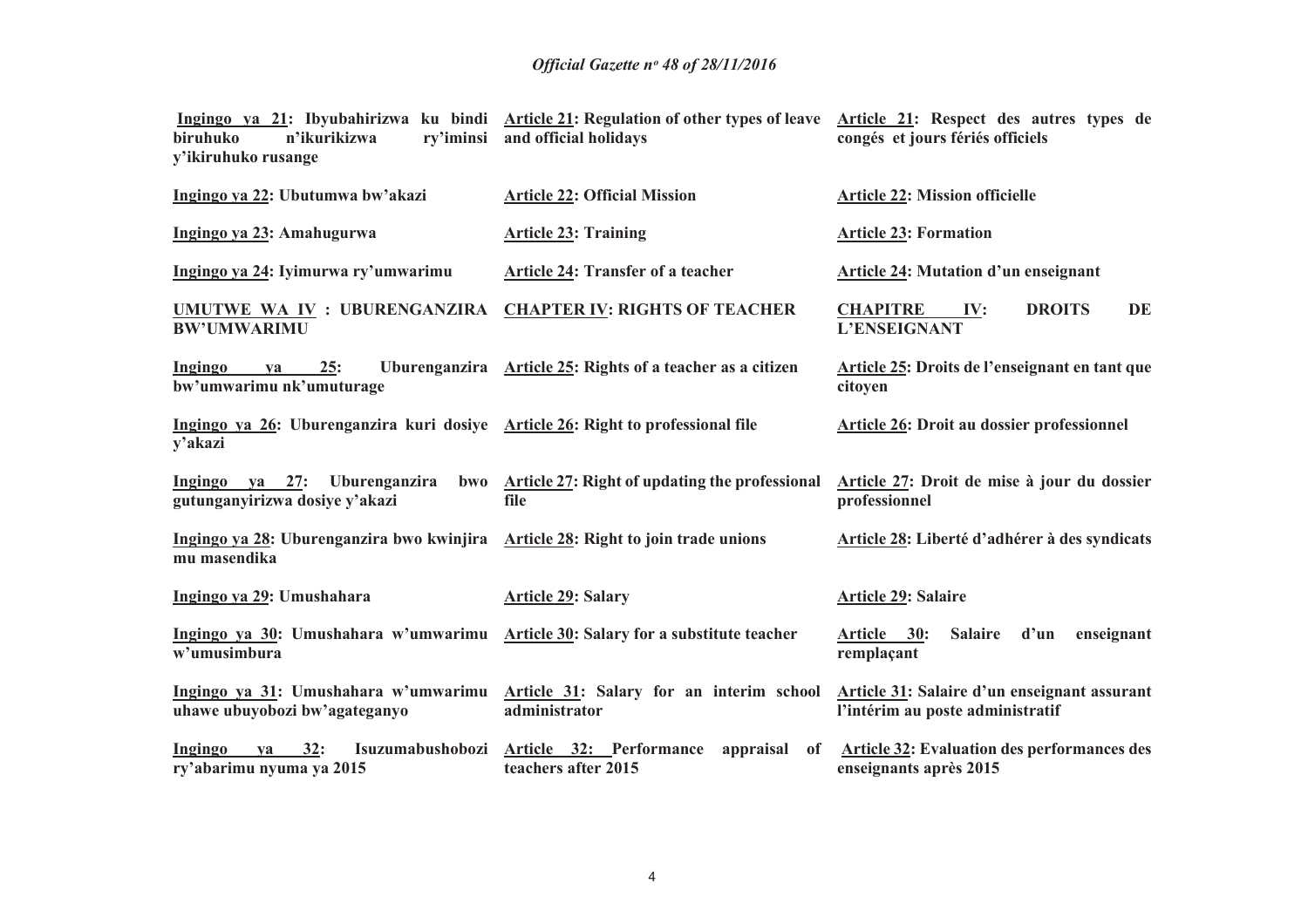| Ingingo ya 33: Izamurwa mu ntera Article 33: Promotion of a teacher<br>ry'umwarimu                     |                                                                                                                                                 | Article 33: Promotion d'un enseignant                                                                                       |  |  |  |
|--------------------------------------------------------------------------------------------------------|-------------------------------------------------------------------------------------------------------------------------------------------------|-----------------------------------------------------------------------------------------------------------------------------|--|--|--|
| Ingingo ya 34: Ibishingirwaho kugira<br>ngo umwarimu usanzwe mu kazi<br>azamurwe mu ntera ntambike     | Article 34: Criteria for horizontal step<br>promotion for teacher currently in service                                                          | Article 34: Critères pour la promotion<br>horizontale d'enseignant en activité                                              |  |  |  |
| Ingingo ya 35: Izamurwa mu ntera<br>ry'abarimu basanzwe mu kazi                                        | Article 35: Horizontal promotion for<br>teachers in service                                                                                     | Article 35 : Avancement en échelon<br>horizontal pour les enseignants en activité                                           |  |  |  |
| Ingingo ya 36: Ishimwe ry'umwaka<br>rishingiye ku manota y'isuzumabushobozi                            | <b>Article 36: Annual performance bonus</b>                                                                                                     | Article 36: Prime annuelle en raison de<br>performance                                                                      |  |  |  |
| Ingingo ya 37: Ishimwe ku barimu bari mu<br>kazi mu 2015                                               | Article 37: Performance bonus for teachers<br>who were in service during 2015                                                                   | Article 37: Prime de bonne performance<br>pour les enseignants qui étaient en activité au<br>cours de l'année 2015          |  |  |  |
| Ingingo ya 38: Ubuvuzi bw'umwarimu                                                                     | <b>Article 38: Healthcare of teacher</b>                                                                                                        | Article 38: Soins médicaux de l'enseignant                                                                                  |  |  |  |
| Ingingo ya 39: Uburenganzira bwo guhabwa<br>inyandiko n'ibikoresho bya ngombwa                         | Article 39: Right to provision of necessary<br>documents and materials                                                                          | Article 39: Droit de recevoir les documents et<br>matériel nécessaires                                                      |  |  |  |
| Ingingo ya $40$ :<br>Uburenganzira<br>bwo<br>gukorera ahantu hafite isuku n'umutekano                  | Article 40: Right to a clean and secure<br>workplace                                                                                            | Article 40: Droit au lieu de travail sain et<br>sécurisé                                                                    |  |  |  |
| <b>INSHINGANO</b><br><b>UMUTWE</b><br>WA V:<br>Z'UMWARIMU<br>N'IBITABANGIKANYWA N'UMURIMO<br><b>WE</b> | <b>OBLIGATIONS</b><br><b>AND</b><br><b>CHAPTER V:</b><br><b>INCOMPATIBILITIES OF TEACHER</b>                                                    | <b>CHAPITRE</b><br>$\mathbf{V:}$<br><b>OBLIGATIONS</b><br><b>ET</b><br><b>INCOMPATIBILITES</b><br>D'UN<br><b>ENSEIGNANT</b> |  |  |  |
| Ingingo ya 41 : Inshingano zifitanye isano no<br>gutunganya umurimo                                    | Article 41:<br>related<br><b>Obligations</b><br>to<br>performance of duties                                                                     | Article 41: Obligations en rapport avec la<br>prestation des services                                                       |  |  |  |
| Ingingo ya 42: Imirimo itabangikanywa<br>n'iy'umwarimu                                                 | Article 42: Activities incompatible with the<br>Article 42: Activités incompatibles avec la<br>profession of a teacher<br>fonction d'enseignant |                                                                                                                             |  |  |  |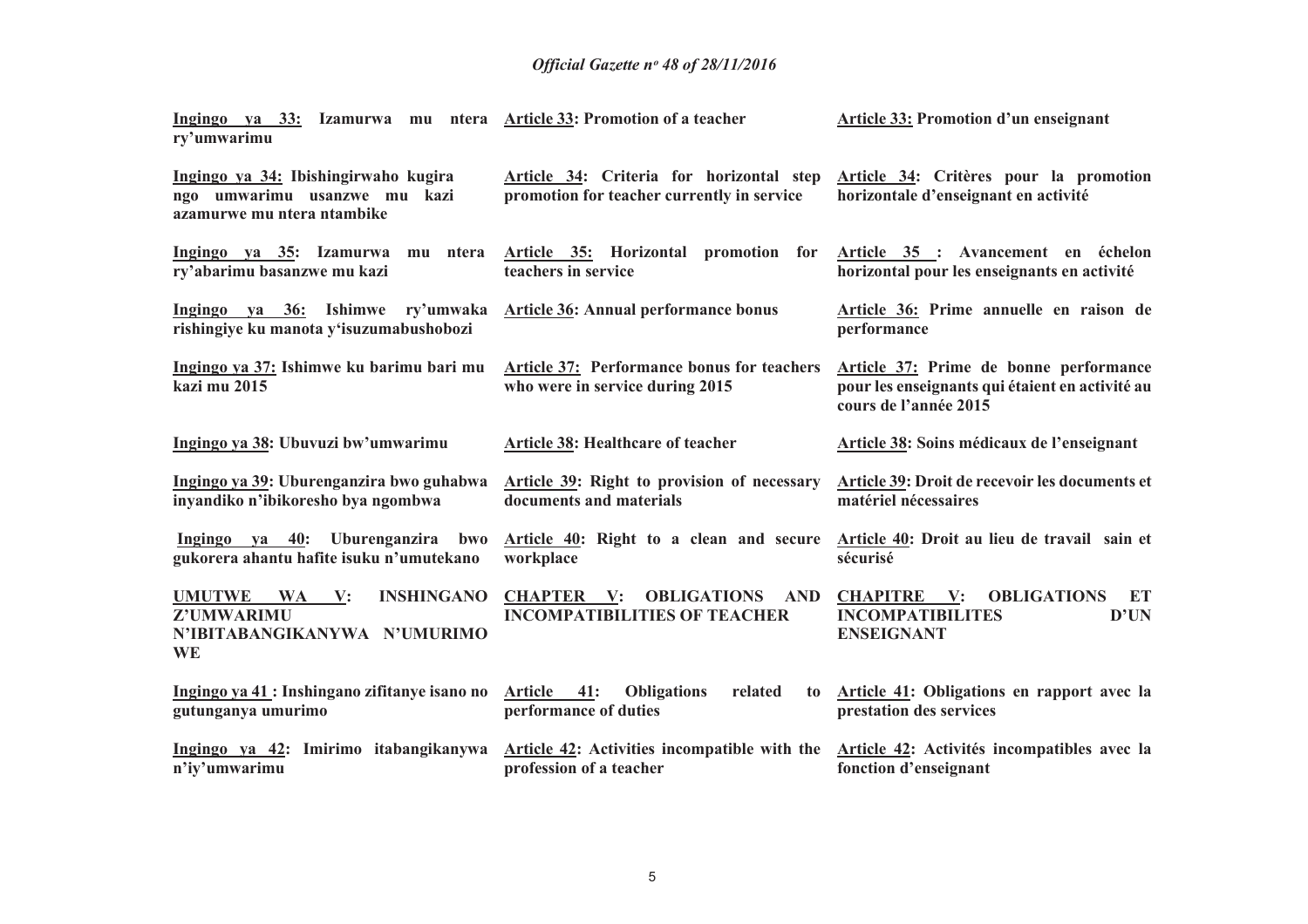| <b>UMUTWE</b><br>UBURYO BWO<br>WA VI:<br><b>GUHANA</b><br>AMAKOSA N'INZIRA ZO<br><b>KUJURIRA</b>                 | <b>CHAPTER VI: DISCIPLINARY REGIME</b><br><b>AND APPEAL PROCEDURES</b>                                                  | VI:<br><b>REGIME</b><br><b>CHAPITRE</b><br><b>PROCEDURE</b><br><b>DISCIPLINAIRE</b><br><b>ET</b><br><b>D'APPEL</b> |  |  |  |
|------------------------------------------------------------------------------------------------------------------|-------------------------------------------------------------------------------------------------------------------------|--------------------------------------------------------------------------------------------------------------------|--|--|--|
| Ingingo ya 43: Uburyo bwo guhana ikosa ryo Article 43: Disciplinary regime<br>mu kazi                            |                                                                                                                         | <b>Article 43: Régime disciplinaire</b>                                                                            |  |  |  |
| gashinzwe gukurikirana amakosa y'abarimu                                                                         | Ingingo ya 44: Ishyirwaho ry'akanama Article 44: Establishment of disciplinary<br>committee                             | Article 44: Mise en place d'un comité chargé<br>de la discipline                                                   |  |  |  |
| 45:<br>Ingingo<br><b>va</b><br>bw'umwarimu bwo kujurira                                                          | Uburenganzira Article 45: Right of teacher to file appeal                                                               | Article 45: Droit de recours d'un enseignant                                                                       |  |  |  |
| Ingingo ya 46: Gutakambira Umuyobozi Article 46: Request for review of a decision<br>umusaba gusubira ku cyemezo |                                                                                                                         | Article 46: Recours gracieux contre une<br>décision                                                                |  |  |  |
| rwisumbuye                                                                                                       | Ingingo ya 47: Ubujurire ku rwego Article 47: Appeal to higher administrative Article 47: Recours hiérarchique<br>level |                                                                                                                    |  |  |  |
| Ingingo ya 48: Itangwa ry'ikirego mu rukiko Article 48: Filing a case in court                                   |                                                                                                                         | <b>Article 48: Recours juridictionnel</b>                                                                          |  |  |  |
| UMUTWE WA VII: KUVA MU KAZI CHAPTER VII:<br><b>K'UMWARIMU</b>                                                    | <b>TERMINATION OF</b><br><b>SERVICE FOR A TEACHER</b>                                                                   | <b>CHAPITRE</b><br>VII:<br><b>CESSATION</b><br>DE<br><b>FONCTION POUR UN ENSEIGNANT</b>                            |  |  |  |
| k'ubwarimu                                                                                                       | Ingingo ya 49: Impamvu zo kuva mu kazi Article 49: Grounds for termination of<br>teaching service                       | Article 49: Motifs de cessation définitive de<br>fonction d'enseignant                                             |  |  |  |
| Ingingo ya 50: Amategeko agenga kuva mu<br>kazi k'ubwarimu                                                       | <b>Article 50: Provisions governing termination</b><br>of teaching service                                              | Article 50 : Dispositions régissant la<br>cessation de fonction d'enseignement                                     |  |  |  |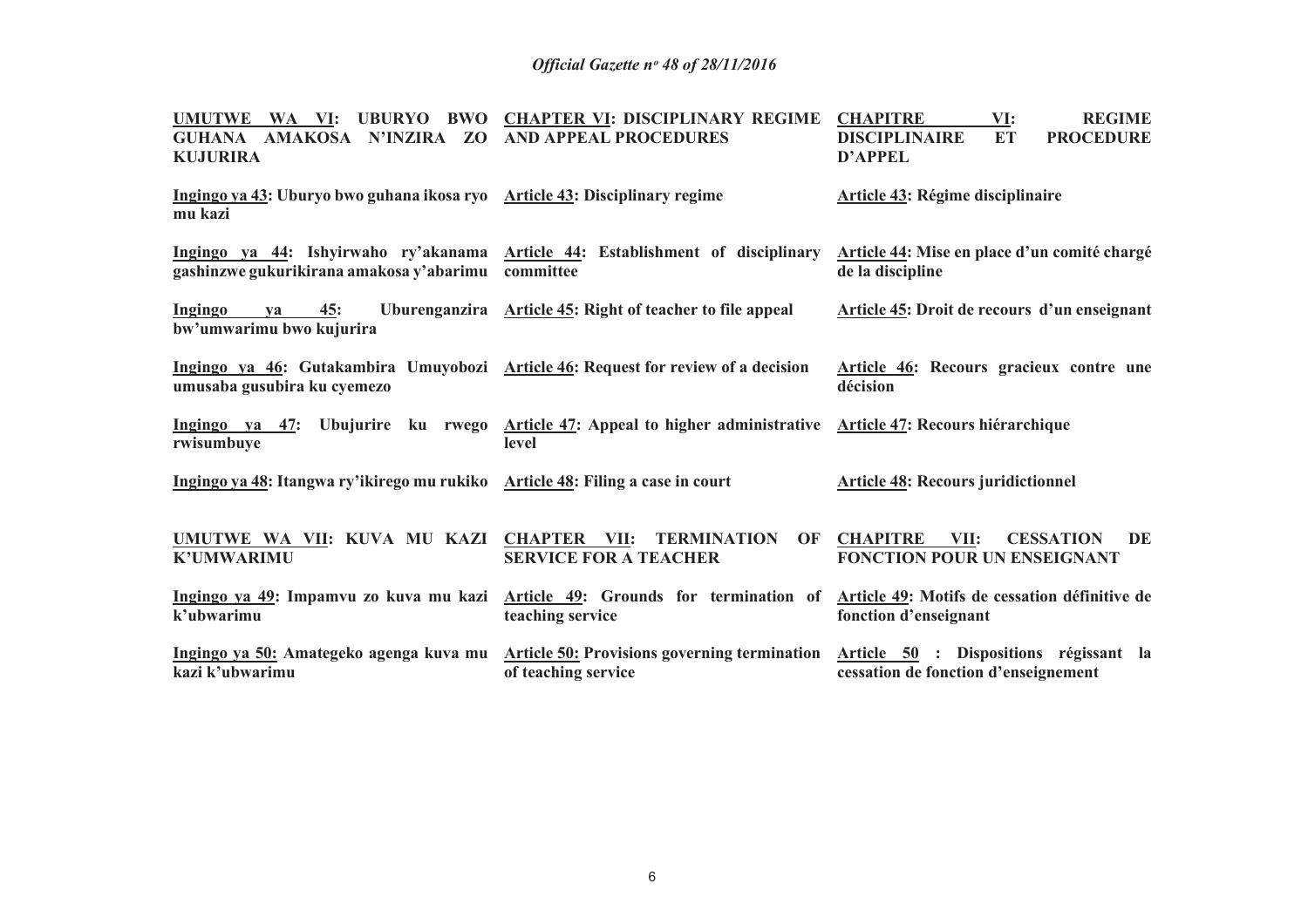| <b>UMUTWE</b><br><b>WA</b><br>VIII:                                                                     | INGINGO CHAPTER VIII: MISCELLANEOUS AND CHAPITRE                                                                                        | VIII:<br><b>DISPOSITIONS</b>                                                        |
|---------------------------------------------------------------------------------------------------------|-----------------------------------------------------------------------------------------------------------------------------------------|-------------------------------------------------------------------------------------|
| ZINYURANYE N'IZISOZA                                                                                    | <b>FINAL PROVISIONS</b>                                                                                                                 | <b>DIVERSES ET FINALES</b>                                                          |
| rishyiraho sitati rusange igenga abakozi ba general statute for public service<br>Leta                  | Ingingo ya 51: Ikurikizwa ry'itegeko Article 51: Applicability of the Law on the                                                        | Article 51: Application de la loi portant<br>statut général de la fonction publique |
| barimu batari ab'umwuga                                                                                 | Ingingo ya 52: Igihe cy'inzibacyuho ku Article 52: Transitional period to non- Article 52: Période transitoire<br>professional teachers | pour<br>enseignants non-professionels                                               |
| bikorwa iri teka                                                                                        | Ingingo ya 53: Abashinzwe gushyira mu Article 53: Authorities responsible for<br>implementation of this Order                           | Article 53: Autorités chargées de la mise en<br>application de cet arrêté           |
| Ingingo ya 54: Ivanwaho ry'ingingo Article 54: Repealing provision<br>z'amateka zinyuranyije n'iri teka |                                                                                                                                         | <b>Article 54 : Disposition abrogatoire</b>                                         |
| Ingingo ya 55: Igihe iteka ritangirira Article 55: Commencement<br>gukurikizwa                          |                                                                                                                                         | Article 55: Entrée en vigueur                                                       |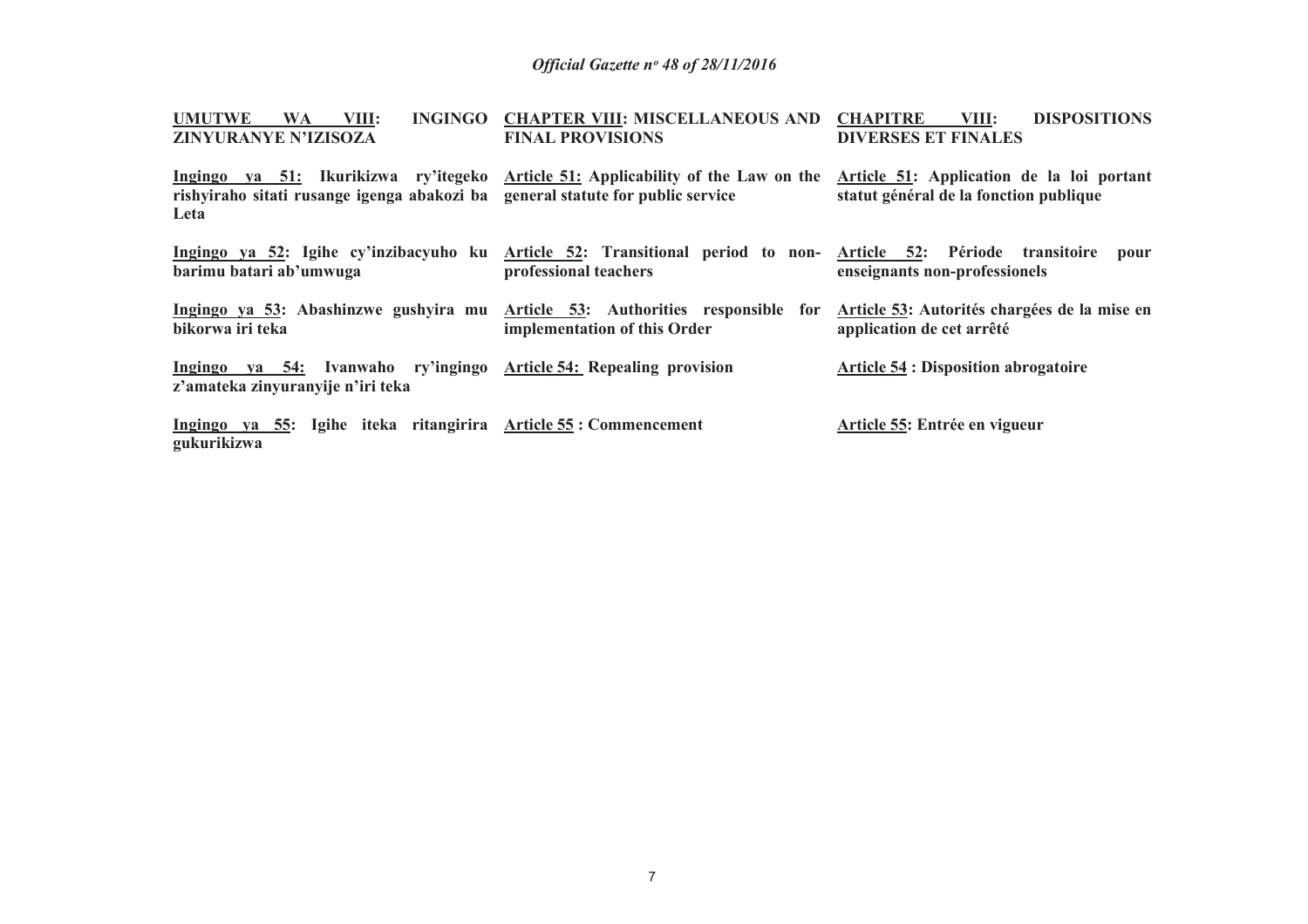| ITEKA RYA PEREZIDA Nº 24/01 RYO KU<br><b>SITATI</b><br><b>WA 24/11/2016 RISHYIRAHO</b><br><b>YIHARIYE</b><br><b>IGENGA</b><br><b>ABARIMU</b><br><b>B'AMASHURI</b><br>Y'INCUKE,<br><b>ABANZA</b><br><b>N'AYISUMBUYE</b> | <b>PRESIDENTIAL ORDER N° 24/01 OF</b><br>ARRETE PRESIDENTIEL N° 24/01 DU<br>24/11/2016<br><b>ESTABLISHING</b><br><b>SPECIAL</b><br>24/11/2016<br><b>PORTANT</b><br><b>STATUT</b><br><b>STATUTES GOVERNING TEACHERS IN</b><br><b>PARTICULIER</b><br><b>DES</b><br><b>ENSEIGNANTS</b><br><b>NURSERY, PRIMARY AND SECONDARY</b><br><b>D'EDUCATION</b><br>PRESCOLAIRE,<br><b>EDUCATION</b><br>PRIMAIRE ET SECONDAIRE |                                                                                                                                                                                           |  |
|------------------------------------------------------------------------------------------------------------------------------------------------------------------------------------------------------------------------|------------------------------------------------------------------------------------------------------------------------------------------------------------------------------------------------------------------------------------------------------------------------------------------------------------------------------------------------------------------------------------------------------------------|-------------------------------------------------------------------------------------------------------------------------------------------------------------------------------------------|--|
| Twebwe, KAGAME Paul,<br>Perezida wa Repubulika;                                                                                                                                                                        | We, KAGAME Paul,<br>President of the Republic;                                                                                                                                                                                                                                                                                                                                                                   | <b>Nous, KAGAME Paul,</b><br>Président de la République;                                                                                                                                  |  |
| Dushingiye ku Itegeko Nshinga rya Repubulika<br>y'u Rwanda ryo mu 2003 ryavuguruwe mu<br>2015, cyane cyane mu ngingo zaryo iya 112, iya<br>120, iya 122, n'iya 176;                                                    | Pursuant to the Constitution of the Republic of<br>Rwanda of 2003 revised in 2015, especially in<br>Articles 112, 120, 122 and 176;                                                                                                                                                                                                                                                                              | Vu la Constitution de la République du Rwanda<br>de 2003 révisée en 2015, spécialement en ses<br>articles 112, 120, 122 et 176;                                                           |  |
| Dushingiye ku Itegeko n° 23/2012 ryo ku wa<br>15/06/2012 rigena imitunganyirize n'imikorere<br>by'amashuri y'incuke, abanza n'ayisumbuye,<br>cyane cyane mu ngingo yaryo ya 5;                                         | Pursuant to Law n° 23/2012 of 15/06/2012<br>governing the organization and functioning of<br>nursery, primary and secondary education,<br>especially in Article 5;                                                                                                                                                                                                                                               | Vu la Loi nº 23/2012 du 15/06/2012 portant<br>organisation et fonctionnement de l'éducation<br>préscolaire et de l'enseignement primaire et<br>secondaire, spécialement en son article 5; |  |
| Dushingiye ku Itegeko n° 86/2013 ryo ku wa<br>11/09/2013 rishyiraho sitati rusange igenga<br>abakozi ba Leta n'inzego z'imirimo ya Leta,<br>cyane cyane mu ngingo yaryo ya 2;                                          | Pursuant to Law n° 86/2013 of 11/09/2013<br>establishing the general statutes for public<br>service, especially in Article 2;                                                                                                                                                                                                                                                                                    | Vu la Loi nº 86/2013 du 11/09/2013 portant<br>statut général de la fonction publique,<br>spécialement en son article 2;                                                                   |  |
| Bisabwe na Minisitiri w'Uburezi na Minisitiri<br>w'Abakozi ba Leta n'Umurimo;                                                                                                                                          | On proposal by the Minister of Education and<br>the Minister of Public Service and Labour;                                                                                                                                                                                                                                                                                                                       | Sur proposition du Ministre de l'Education et le<br>Ministre de la Fonction Publique et du Travail;                                                                                       |  |
| 29/03/2016 imaze kubisuzuma no kubyemeza;                                                                                                                                                                              | Inama y'Abaminisitiri yateranye ku wa After consideration and adoption by the<br>Cabinet, in its session of 29/03/2016;                                                                                                                                                                                                                                                                                          | Après examen et adoption par le Conseil des<br>Ministres en sa séance du 29/03/2016;                                                                                                      |  |

**TWATEGETSE KANDI DUTEGETSE: HAVE ORDERED AND HEREBY ORDER: AVONS ARRETE ET ARRETONS :**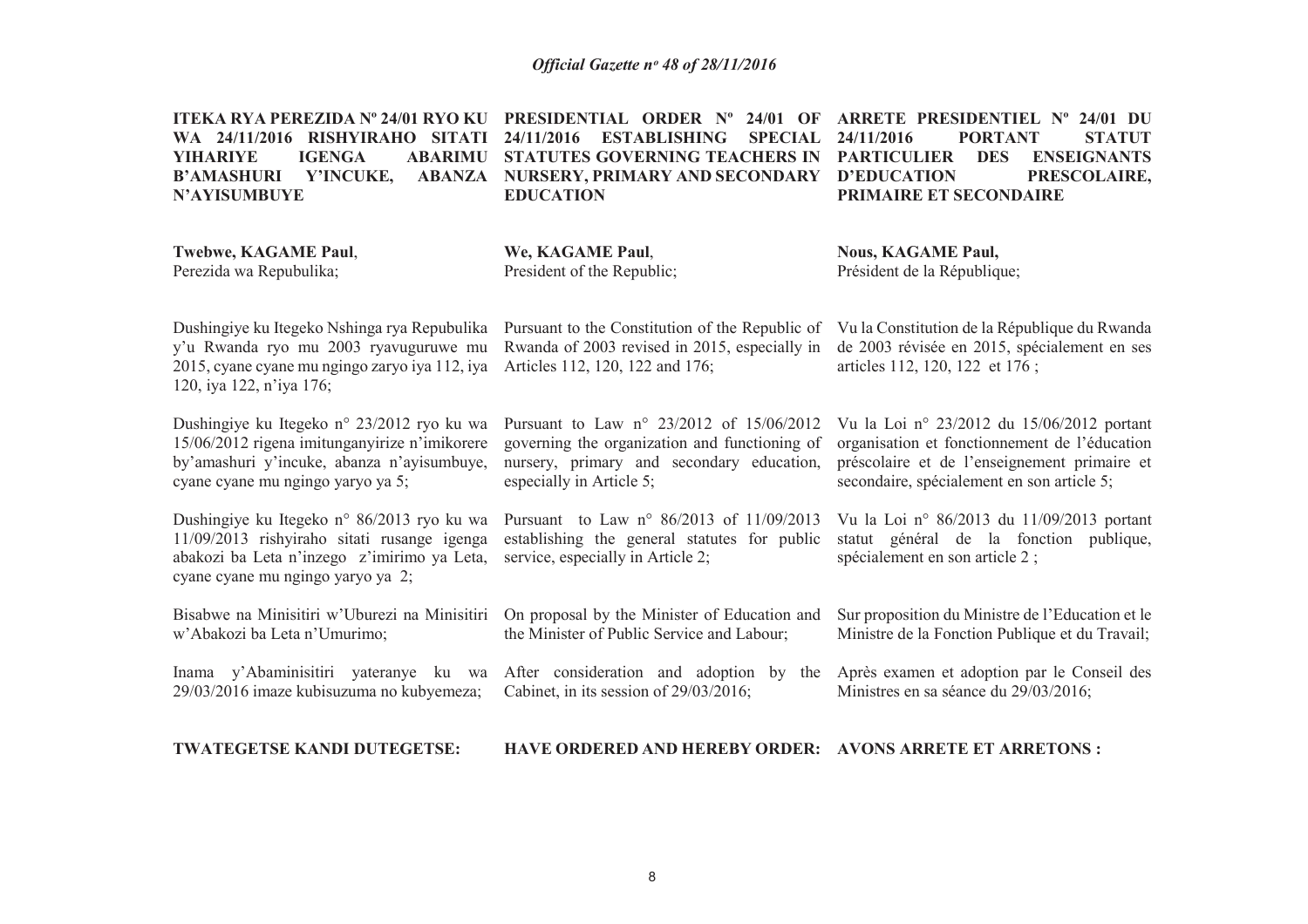| <b>MBERE:</b><br><b>INGINGO</b><br><b>UMUTWE</b><br><b>WA</b><br><b>RUSANGE</b>                                                                                                         | <b>CHAPTER</b><br>ONE:<br><b>PROVISIONS</b>                                                                                                                | GENERAL CHAPITRE PREMIER: DISPOSITIONS<br><b>GENERALES</b>                                                                                                                                       |  |  |
|-----------------------------------------------------------------------------------------------------------------------------------------------------------------------------------------|------------------------------------------------------------------------------------------------------------------------------------------------------------|--------------------------------------------------------------------------------------------------------------------------------------------------------------------------------------------------|--|--|
| Ingingo ya mbere: Icyo iri teka rigamije                                                                                                                                                | <b>Article One: Purpose of this Order</b>                                                                                                                  | Article premier: Objet du présent arrêté                                                                                                                                                         |  |  |
| Iri teka rishyiraho sitati yihariye igenga abarimu<br>b'amashuri y'incuke, abanza n'ayisumbuye.                                                                                         | This Order establishes the special statutes<br>governing teachers of nursery, primary and<br>secondary education.                                          | Le présent arrêté établit le statut particulier des<br>enseignants d'éducation préscolaire, primaire et<br>secondaire.                                                                           |  |  |
| Ingingo ya 2: Abo iri teka rireba                                                                                                                                                       | <b>Article 2: Scope of application</b>                                                                                                                     | <b>Article 2: Champ d'application</b>                                                                                                                                                            |  |  |
| Iri teka rireba abarimu bo mu mashuri y'incuke,<br>abanza n'ay'ayisumbuye ya Leta n'ahuriweho<br>na Leta n'abikorera ku bw'amasezerano.                                                 | This Order applies to teachers of public and<br>Government subsidized nursery, primary and<br>secondary education.                                         | Le présent arrêté s'applique aux enseignants<br>d'éducation préscolaire, primaire et secondaire<br>publique et conventionnée.                                                                    |  |  |
| Icyakora, iri teka rinareba abarimu bo mu<br>mashuri y'incuke,<br>abanza n'ayisumbuye<br>yigenga ku birebana n'iyandikwa ku rutonde<br>rw'abarimu no guhabwa uruhushya rwo<br>kwigisha. | However, it also applies to teachers of private<br>nursery, primary and secondary education in<br>regard to the registration and licensing of<br>teachers. | Cependant, il s'applique également aux<br>enseignants d'éducation préscolaire, primaire et<br>secondaire privée en ce qui concerne<br>l'enregistrement et l'obtention de licence<br>d'enseigner. |  |  |
| Ingingo ya 3: Ibisobanuro by'amagambo                                                                                                                                                   | <b>Article 3: Definition of terms</b>                                                                                                                      | Article 3: Définition des termes                                                                                                                                                                 |  |  |
| bisobanuro:                                                                                                                                                                             | Muri iri teka, amagambo akurikira afite ibi Under this Order, the following terms have the<br>following definitions:                                       | Au sens du présent arrêté, les termes repris ci-<br>après ont la signification suivante :                                                                                                        |  |  |
| izamurwa mu ntera: ukwisumbura<br>$1^{\circ}$                                                                                                                                           |                                                                                                                                                            | d'un<br>$1^{\circ}$<br>avancement                                                                                                                                                                |  |  |
| ntambike<br>kazi<br>ku<br>mu<br>ngazi<br>k'umwarimu mu murimo we, hamaze<br>gusuzumwa ko yujuje ibisabwa;                                                                               | promotion of a teacher: horizontal<br>$1^{\circ}$<br>promotion to a directly higher grade in<br>the job after fulfilling the requirements;                 | enseignant:<br>promotion horizontale à un échelon<br>d'emploi directement supérieur après<br>avoir réuni les conditions d'éligibilité;                                                           |  |  |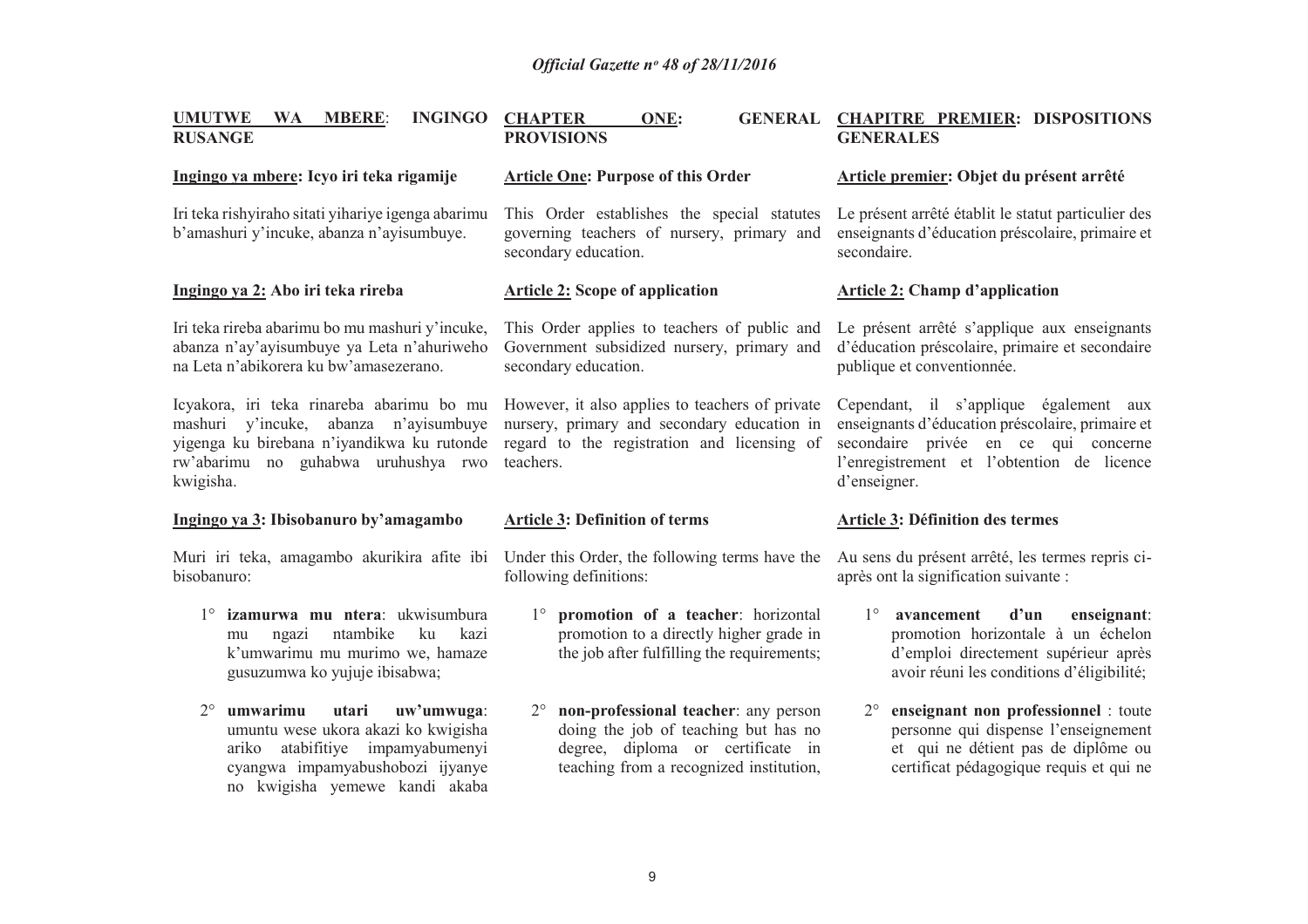atarandikwa mu gitabo cy'abarimu b'umwuga;

3° **umwarimu w'umwuga**: umuntu wese ukora akazi ko kwigisha kandi ufite impamyabumenyi cyangwa impamyabushobozi mu kwigisha yemewe kandi akaba yanditse mu gitabo cy'abarimu b'umwuga.

and has not got a license to practice as a teacher by profession;

 $3^\circ$  **professional teacher:** any person doing the job of teaching and has a degree, diploma or certificate in teaching from a recognized institution, and also has a license to practice as a teacher by profession.

dispose pas de licence d'enseignant professionnel;

 $3^\circ$  **enseignant professionnel**: toute personne qui dispense l'enseignement et qui détient un diplôme ou certificat pédagogique requis et qui dispose de licence d'enseignant professionnel.

#### **Article 4: Catégories des enseignants**

suivantes :

Les catégories des enseignants sont les

1° première catégorie: Enseignants experts;

2° deuxième catégorie: Anciens Enseignants;

3° troisième catégorie: Enseignants débutants.

Inzego z'abarimu ni izi zikurikira:

3° urwego rwa 3: Abarimu b'abatangizi.

bikorwa hakurikijwe itegeko

rwego rw'abarimu b'icyubahiro.

intera zinyuranye.

w'ibikorwa.

**b'icyubahiro** 

**Ingingo ya 4: Inzego z'abarimu**

- 1° urwego rwa mbere: Abarimu b'inzobere; 1° category one : Master teachers;
- 2° urwego rwa 2 : Abarimu bamenyereye 2°umwuga; category 2 : Senior teachers;
	- 3° category 3 : Junior teachers.

**Article 4: Categories of teachers** 

Categories of teachers are as follows:

Muri buri rwego rusanzwe rw'abarimu harimo Each ordinary category of teachers comprises of different grades.

Uburyo bwo gushyira abarimu mu nzego rigenga imicungire y'imihigo igamije umusaruro accordance with modalities provided for by the law governing results based performance performances basées sur les résultats. management.

**Ingingo ya 5: Urwego rwihariye rw'abarimu Article 5: Honorary category for teachers** 

category.

Umwarimu wakoze umwuga w'ubwarimu igihe A long serving teacher who has demonstrated kirekire kandi agaragaza ibikorwa exceptional functional and behavioral by'indashyikirwa ashobora gushyirwa mu performance may be put in the honorary

Chaque catégorie ordinaire des enseignants comprend différents grades.

Procedures for grading teachers are done in Les modalités catégorisation des enseignants se font conformément à loi régissant la gestion des

#### **Article 5: Catégorie honorifique pour les enseignants**

Un enseignant qui a travaillé longtemps en exhibant une performance et un comportement exceptionnels d'excellence peut être promu dans la catégorie honorifique des enseignants.

behavioral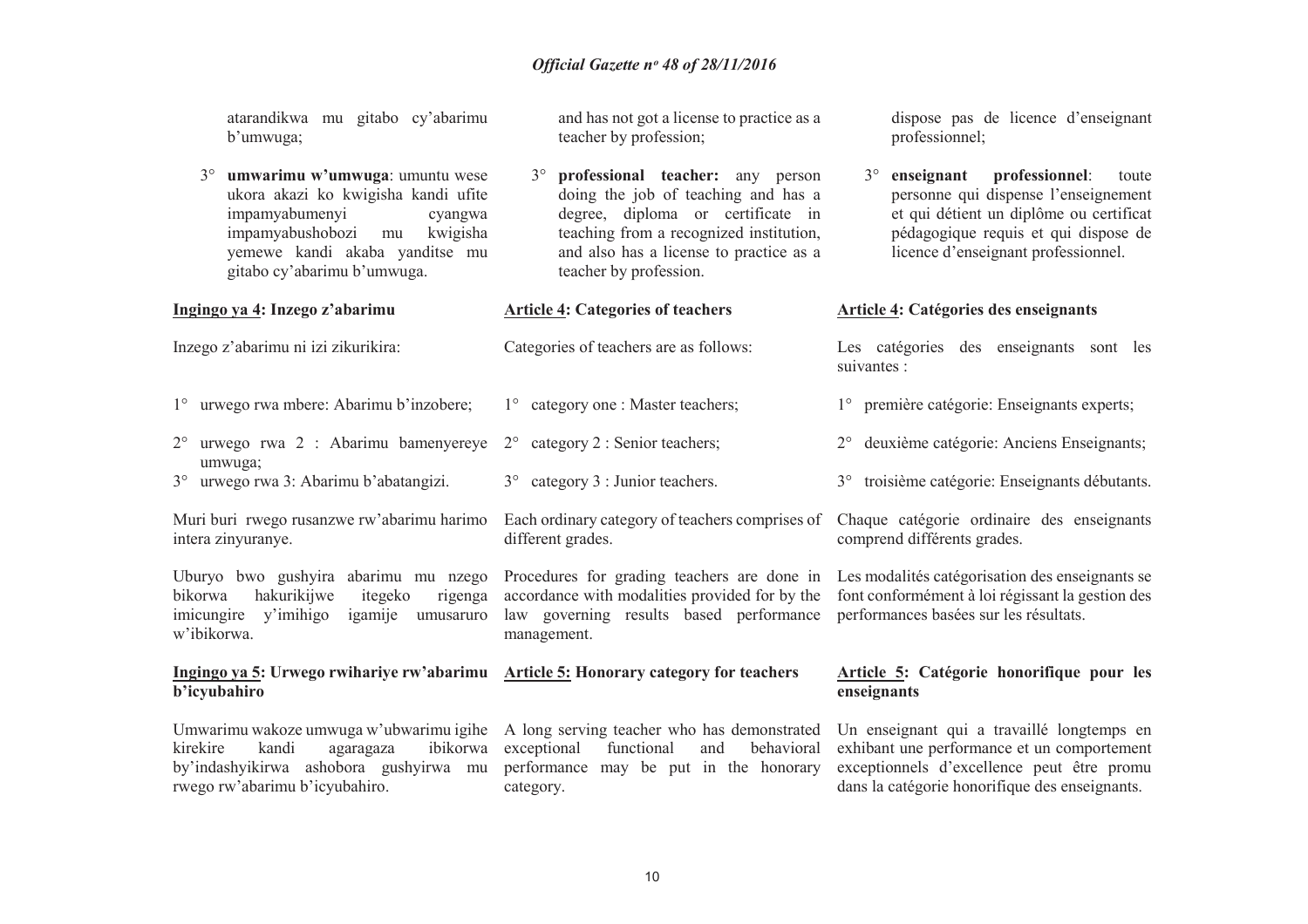| Ibigenderwaho mu gushyira abarimu mu rwego Cr |  |
|-----------------------------------------------|--|
| rw'icyubahiro n'ibyo ushyizwemo agenerwa ca   |  |
| by'ishimwe bigenwa n'amabwiriza ya the        |  |
| Minisitiri ufite amashuri y'incuke, abanza nu |  |
| n'ayisumbuye mu nshingano ze.                 |  |

 rw'icyubahiro atangazwa ku rubuga rwa zayo no ku rw'ikigo cya Leta gifite iterambere teachers' development.ry'abarimu mu nshingano zacyo.

riteria for promoting teachers to the honorary category and related benefits are determined by the instructions of the Minister in charge of arsery, primary and secondary education.

Amazina y'abarimu bashyizwe mu rwego Names of teachers promoted to honorary interineti rwa Minisiteri ifite amashuri in charge of nursery, primary and secondary y'incuke, abanza n'ayisumbuye mu nshingano education and the public institution in charge of category are posted on websites of the Ministry

Les critères de promotion à la catégorie honorifique et les avantages y relatifs sont fixés par les instructions du Ministre ayant l'éducation préscolaire, primaire et secondaire dans ses attributions.

Les noms des enseignants promus à la catégorie des enseignants honorifiques sont publiés au site web du Ministère ayant l'éducation préscolaire, primaire et secondaire dans ses attributions ainsi que celui de l'institution publique ayant le développement des enseignants dans ses attributions.

| UMUTWE WA II: GUSHYIRA ABARIMU<br>MU KAZI N'IGERAGEZWA RYABO                                                                      | <b>TEACHERS'</b><br><b>CHAPTER</b><br>$\mathbf{II}$ :<br><b>RECRUITMENT AND PROBATION</b>       | <b>CHAPITRE</b><br><b>RECRUTEMENT</b><br>$\mathbf{u}$ :<br>ET<br>PERIODE PROBATOIRE<br><b>POUR</b><br>IIN<br><b>ENSEIGNANT</b> |  |
|-----------------------------------------------------------------------------------------------------------------------------------|-------------------------------------------------------------------------------------------------|--------------------------------------------------------------------------------------------------------------------------------|--|
| Ingingo ya 6: Ibishingirwaho mu gushyira                                                                                          | Article 6: Requirements for a teacher                                                           | Article 6: Conditions de recrutement d'un                                                                                      |  |
| umwarimu mu kazi                                                                                                                  | recruitment                                                                                     | enseignant                                                                                                                     |  |
| Ibishingirwaho mu gushyira umwarimu mu                                                                                            | The requirements for teacher recruitment are as                                                 | Les conditions de recrutement d'un enseignant                                                                                  |  |
| kazi ni ibi bikurikira:                                                                                                           | follows:                                                                                        | sont les suivantes:                                                                                                            |  |
| kuba afite impamyabumenyi cyangwa<br>$1^{\circ}$<br>impamyabushobozi ikenewe ku myanya<br>basaba;                                 | has the required academic qualifications for $1^\circ$<br>$1^{\circ}$<br>the posts applied for; | être détenteur d'un diplôme ou d'un<br>certificat correspondant au profil requis<br>pour les postes sollicités;                |  |
| kuba agejeje nibura ku myaka cumi $2^{\circ}$ is at least eighteen (18) years of age;<br>$2^{\circ}$<br>n'umunani (18) y'amavuko; |                                                                                                 | $2^{\circ}$ être âgé d'au moins dix-huit (18) ans;                                                                             |  |
| kuba atarigeze akatirwa burundu igihano                                                                                           | has not been sentenced to a term equal to or                                                    | n'avoir pas été condamné définitivement à                                                                                      |  |
| $3^{\circ}$                                                                                                                       | $3^\circ$                                                                                       | $3^\circ$                                                                                                                      |  |
| cy'igifungo cy'amezi atandatu (6) cyangwa                                                                                         | exceeding $six(6)$ months in a final                                                            | une peine d'emprisonnement supérieure ou                                                                                       |  |
| gusubiza hejuru;                                                                                                                  | judgement;                                                                                      | égale à six $(6)$ mois;                                                                                                        |  |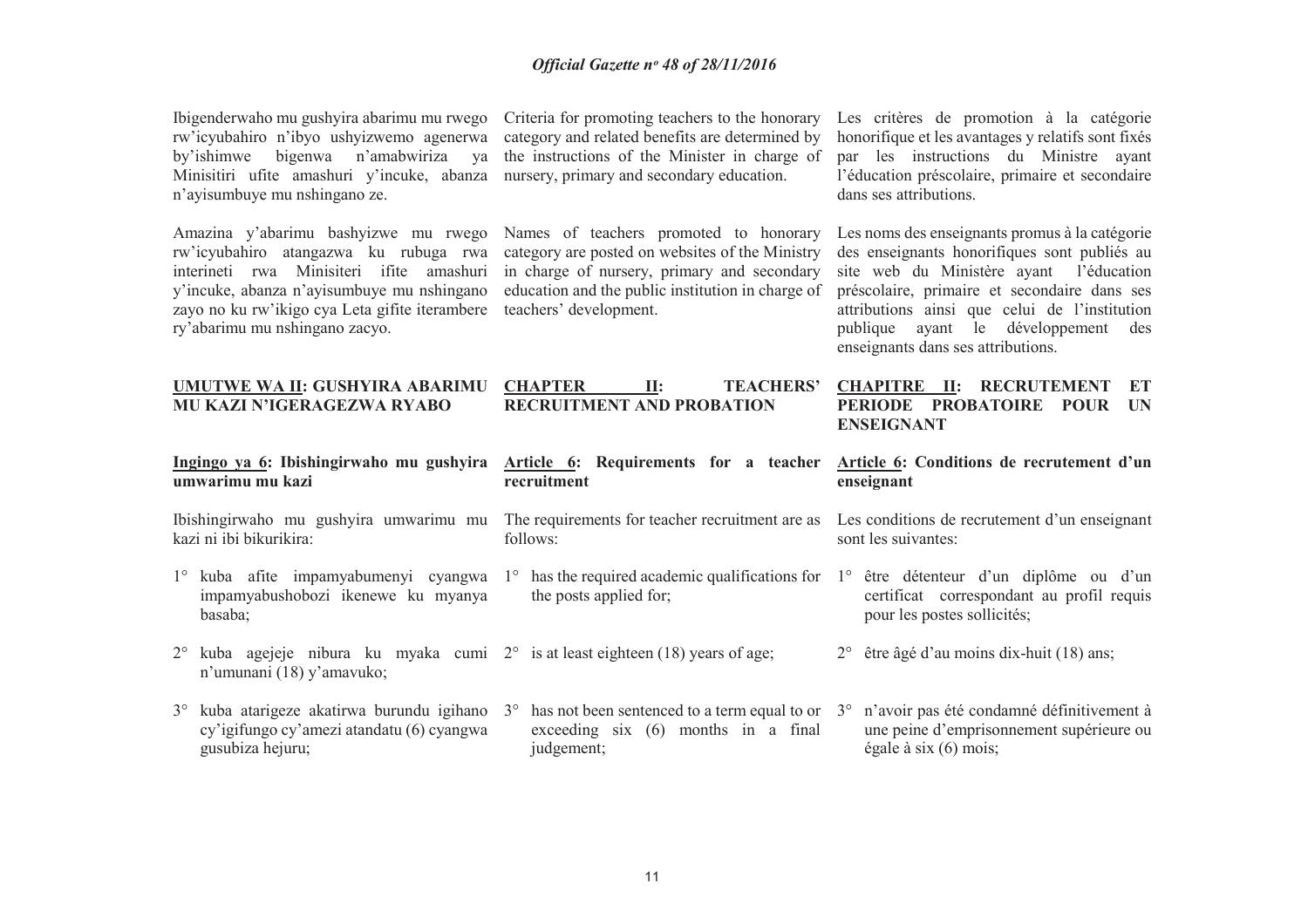4° kuba atarirukanwe burundu ku kazi ka Leta 4° has not been dismissed from public service 4° <sup>n</sup>'avoir pas définitivement été révoqué de

| cyangwa ak'ubwarimu;                                                                                                                                                                                                                                                                                  | or teaching service;                                                                                                                                                                                                                                                                                                                       | la fonction publique ou de l'enseignement;                                                                                                                                                                                                                                                                                                                                              |  |  |
|-------------------------------------------------------------------------------------------------------------------------------------------------------------------------------------------------------------------------------------------------------------------------------------------------------|--------------------------------------------------------------------------------------------------------------------------------------------------------------------------------------------------------------------------------------------------------------------------------------------------------------------------------------------|-----------------------------------------------------------------------------------------------------------------------------------------------------------------------------------------------------------------------------------------------------------------------------------------------------------------------------------------------------------------------------------------|--|--|
| kuba atarahamwe burundu n'icyaha cya<br>$5^{\circ}$<br>jenoside cyangwa icy'ingengabitekerezo ya<br>jenoside n'ibindi byaha bifitanye isano<br>nayo.                                                                                                                                                  | has not been convicted of the crime of 5°<br>$5^\circ$<br>genocide or genocide ideology and other<br>related offences in a final judgement.                                                                                                                                                                                                | n'avoir pas été condamné définitivement<br>pour crime de génocide ou<br>crime<br>d'idéologie<br>du<br>génocide<br>et<br>autres<br>infractions connexes.                                                                                                                                                                                                                                 |  |  |
| Ingingo ya 7: Iyandikwa ry'abarimu                                                                                                                                                                                                                                                                    | <b>Article 7: Registration of teachers</b>                                                                                                                                                                                                                                                                                                 | <b>Article 7: Inscription des enseignants</b>                                                                                                                                                                                                                                                                                                                                           |  |  |
| Abarimu bose bagomba kwandikwa n'ikigo cya<br>Leta gifite iterambere ry'abarimu mu nshingano<br>zacyo.                                                                                                                                                                                                | All teachers must be registered by the public<br>institution in charge of teachers' development.                                                                                                                                                                                                                                           | Tous les enseignants doivent être inscrits par<br>l'institution publique ayant le développement<br>des enseignants dans ses attributions.                                                                                                                                                                                                                                               |  |  |
| Umwarimu mushya yandikwa ku rutonde<br>rw'abarimu nyuma y'igihe cy'igeragezwa.                                                                                                                                                                                                                        | A new teacher is registered after a probation<br>period.                                                                                                                                                                                                                                                                                   | Un nouvel enseignant est enregistré après une<br>période probatoire.                                                                                                                                                                                                                                                                                                                    |  |  |
| Ingingo ya 8: Igihe ntarengwa<br>cyo<br>kwiyandikisha ku barimu b'umwuga                                                                                                                                                                                                                              | Article 8: Deadline for registration as<br>professional teachers                                                                                                                                                                                                                                                                           | Article 8: Date limite pour l'inscription<br>comme enseignants professionnels                                                                                                                                                                                                                                                                                                           |  |  |
| Abarimu bari mu kazi kandi bujuje ibisabwa<br>kugira ngo bafatwe nk'abarimu b'umwuga<br>bagomba kwiyandikisha mu kigo cya Leta<br>gishinzwe iterambere ry'abarimu mu gihe<br>kitarenze imyaka ibiri (2) ibarwa uhereye igihe<br>iri teka ritangarijwe mu Igazeti ya Leta ya<br>Repubulika y'u Rwanda. | All teachers currently in service and who meet<br>the requirements to be considered as<br>professional teachers must register with the<br>public institution in charge of teachers'<br>development within a period not exceeding two<br>(2) years from the publication of this Order in<br>the Official Gazette of the Republic of Rwanda. | Tous les enseignants actuellement en activité et<br>remplissant les conditions exigées pour les<br>enseignants professionnels doivent se faire<br>inscrire auprès l'institution publique chargée du<br>développement des enseignants dans une<br>période n'excédant pas deux (2) ans à partir de<br>la publication du présent arrêté au Journal<br>Officiel de la République du Rwanda. |  |  |
| $Ingingo ya 9$ :<br><b>Itangwa</b><br>ry'uruhushya<br>rw'umwarimu w'umwuga                                                                                                                                                                                                                            | <b>Article 9:</b> Licensing of a professional teacher                                                                                                                                                                                                                                                                                      | Article 9: Licence pour un enseignant<br>professionnel                                                                                                                                                                                                                                                                                                                                  |  |  |
| Umuntu wese wifuza gukora akazi k'ubwarimu<br>mu buryo bw'umwuga agomba kwiyandikisha<br>kugira ngo ahabwe uruhushya rw'umwarimu<br>w'umwuga.                                                                                                                                                         | Every person who wishes to exercise a teaching<br>profession, must be registered in order to obtain<br>a professional teaching license.                                                                                                                                                                                                    | Toute<br>désire<br>personne<br>qui<br>exercer<br>l'enseignement par profession, doit se faire<br>inscrire en vue d'obtenir<br>licence<br>une<br>d'enseignant professionnel.                                                                                                                                                                                                             |  |  |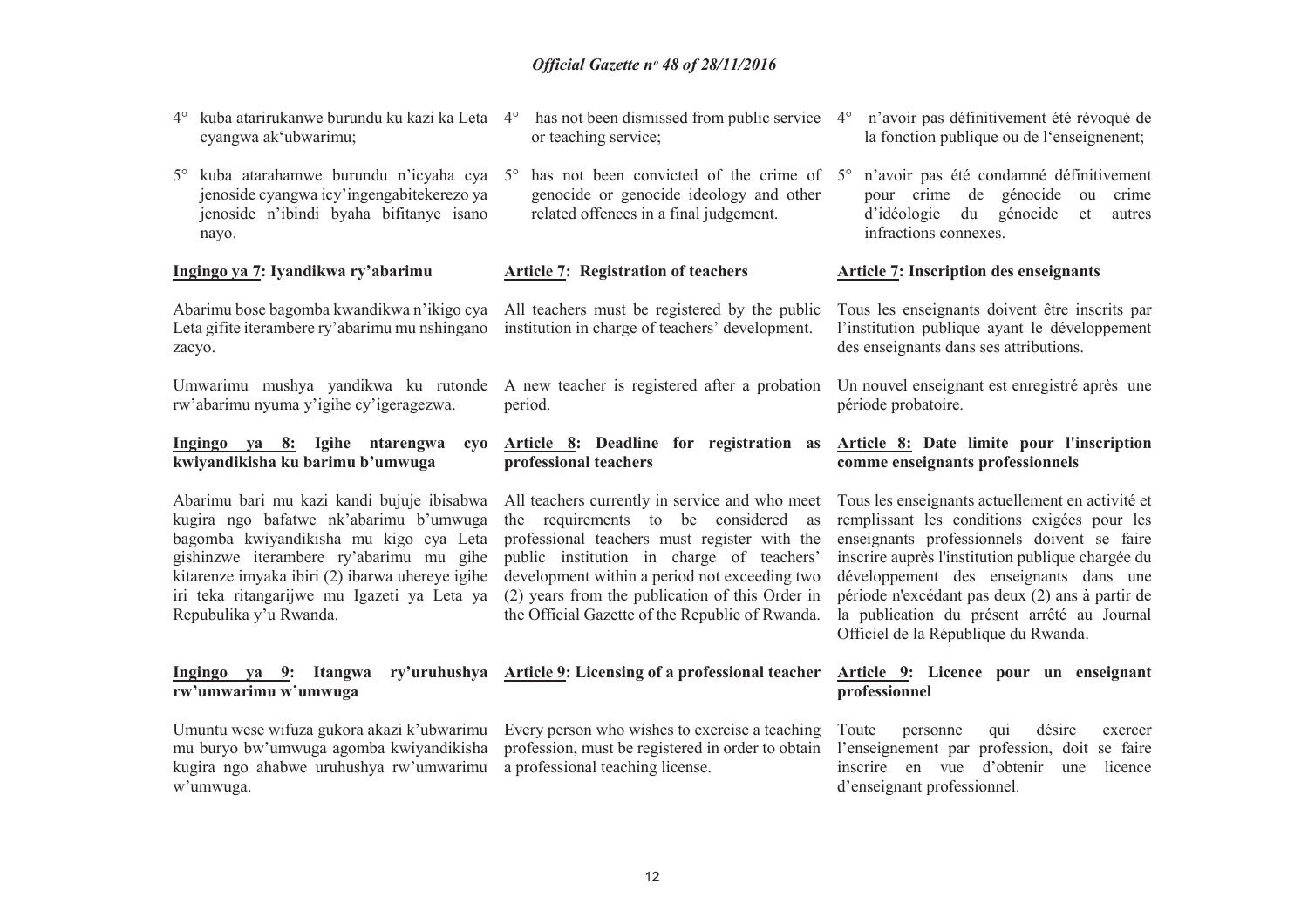Uruhushya rwo kwigisha ku buryo bw'umwuga ruhabwa umwarimu wujuje ibisabwa kandi wabisabye akoresheje ifishi yabugenewe kandi ari ku rutonde rw'abarimu.

Itangwa ry'uruhushya rwo kwigisha rikorwa n'ikigo cya Leta gifite iterambere ry'abarimu mu nshingano zacyo gishingiye ku byubahirizwa bigenwa n'amabwiriza ya Minisitiri ufite amashuri y'incuke, abanza and secondary education. n'ayisumbuye mu nshingano ze.

#### **Ingingo ya 10: Itangwa ry'akazi**

Itangwa ry'akazi k'ubwarimu rikorwa n'Akarere gafite umwanya w'umwarimu udafite uwurimo kandi uteganyijwe mu ngengo y'imari. Ako Karere gaha umwarimu mushya urwandiko rw'agateganyo rumwemerera gutangira akazi kandi bikamenyeshwa ikigo cya Leta gifite iterambere ry'abarimu mu nshingano zacyo na Komisiyo ishinzwe Abakozi ba Leta.

Umuntu wahoze ari umwarimu w'umwuga iyo yongeye gutangira akazi k'ubwarimu ntahabwa igihe cy'igeragezwa kandi ahita ahabwa urwandiko rumushyira mu mwanya burundu.

Uburyo bwo gushaka no gushyira mu myanya abarimu bikorwa binyuze mu ipiganwa hakurikijwe itegeko rishyiraho sitati rusange igenga abakozi ba Leta.

 registered professional teacher fulfiling the requirements, upon his/her request by filling the appropriate application form.

A teaching license is issued by the public institution in charge of teacher development following requirements set by the instructions of the Minister in charge of nursery, primary

#### **Article 10: Recruitment and appointment**

The recruitment of a teacher is done by the District which has a vacancy for a teacher and a budget provision for filling the vacancy. The District gives the new teacher a provisional appointment letter to start working and informs the public institution in charge of teachers' development and the Public Service Commission.

No probation period is required for a person who previously served as a professional teacher and is reintregrated into the teaching profession; he/she is immediately given a definitive appointment letter.

Modalities of recruiting and appointing teachers are done through open competition in accordance with the law establishing the general statutes for public service.

The teaching license is issued to every La licence d'enseignement professionel est délivrée à l'enseignant qui remplit les conditions, sur sa demande faite en remplissant le formulaire approprié.

> L'octroi de licence d'enseignant incombe à l'institution publique ayant le développement des enseignants dans ses attributions suivant les conditions mises en place par les instructions du Ministre ayant l'éducation préscolaire, primaire et secondaire dans ses attributions.

#### **Article 10: Recrutement et affectation**

Le recrutement d'un enseignant est fait par le District qui dispose d'un poste vacant et budgétisé. Ce district délivre au nouvel enseignant une lettre d'affectation provisoire de début de service et informe l'institution publique ayant le développement des enseignants dans ses attributions et la Commission de la Fonction Publique.

Aucune période probatoire n'est requise pour une personne qui, antérieurement a servi comme enseignant professionnel et qui réintègre la profession d'enseignant, il reçoit immédiatement une lettre d'affectation définitive.

Les modalités de recrutement et affectation des enseignants se font par compétition conformément à la loi portant statut général de la fonction publique.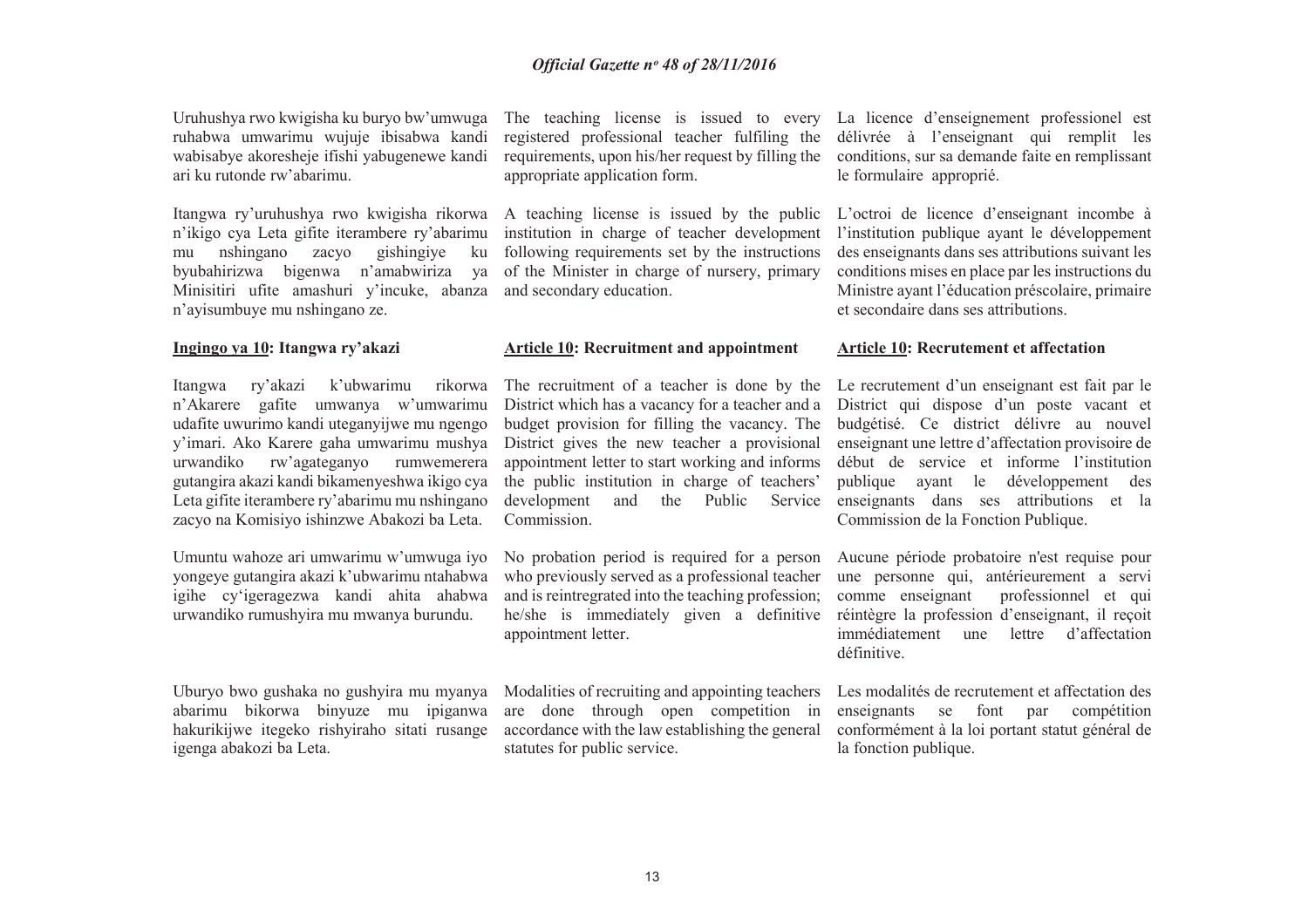| Ingingo ya 11: Indahiro<br>Umwarimu wese ugitangira akazi agomba<br>gukora indahiro ikurikira: |                                                                                                                                                                                         | <b>Article 11: Taking oath</b><br>Before starting his/her job, every teacher must<br>take the following oath: |                                                                                                                                                                     | <b>Article 11: Serment</b><br>Avant d'entrer en fonction, tout enseignant doit<br>prêter le serment suivant : |                                                                                                                                                                                          |  |
|------------------------------------------------------------------------------------------------|-----------------------------------------------------------------------------------------------------------------------------------------------------------------------------------------|---------------------------------------------------------------------------------------------------------------|---------------------------------------------------------------------------------------------------------------------------------------------------------------------|---------------------------------------------------------------------------------------------------------------|------------------------------------------------------------------------------------------------------------------------------------------------------------------------------------------|--|
|                                                                                                |                                                                                                                                                                                         |                                                                                                               |                                                                                                                                                                     |                                                                                                               |                                                                                                                                                                                          |  |
|                                                                                                | 1° ko nzakorana umurava umurimo<br>nshinzwe w'uburezi;                                                                                                                                  |                                                                                                               | 1° to fulfill my educational duties with<br>dedication;                                                                                                             |                                                                                                               | 1° de remplir loyalement les fonctions<br>d'éducation qui me sont confiées;                                                                                                              |  |
| $2^{\circ}$                                                                                    | ko ntazahemukira Repubulika y'u<br>Rwanda;                                                                                                                                              |                                                                                                               | 2° to remain loyal to the Republic of<br>Rwanda;                                                                                                                    |                                                                                                               | 2° de garder fidélité à la République du<br>Rwanda;                                                                                                                                      |  |
| $3^\circ$                                                                                      | ko nzakurikiza Itegeko Nshinga n'andi<br>mategeko;                                                                                                                                      |                                                                                                               | 3° to uphold the constitution and other<br>laws:                                                                                                                    |                                                                                                               | 3° d'observer la Constitution et les autres<br>lois;                                                                                                                                     |  |
| $4^{\circ}$                                                                                    | ko nzihatira gushimangira ubumwe<br>bw'Abanyarwanda;                                                                                                                                    |                                                                                                               | $4^{\circ}$ to commit myself to strengthening unity<br>of Rwandans;                                                                                                 |                                                                                                               | 4° d'œuvrer à la consolidation de l'unité<br>des Rwandais:                                                                                                                               |  |
| $5^\circ$                                                                                      | ko nzubahiriza mbikuye ku mutima<br>inshingano zanjye zo kurera nta<br>vangura iryo ari ryo ryose;                                                                                      |                                                                                                               | 5° to perform my educational duties<br>without discrimination of whatever<br>kind;                                                                                  |                                                                                                               | 5° de remplir consciencieusement mes<br>fonctions<br>d'éducation<br>sans<br>discrimination aucune;                                                                                       |  |
| $6^{\circ}$                                                                                    | ko ntazigera nkoresha ububasha<br>nahawe bwo kurera mu nyungu zanjye<br>bwite;                                                                                                          |                                                                                                               | $6^{\circ}$ not to use my educational position for<br>personal motives;                                                                                             |                                                                                                               | 6° de ne jamais utiliser les pouvoirs<br>d'éducation qui me sont dévolus à des<br>fins personnelles;                                                                                     |  |
| $7^\circ$                                                                                      | nzaharanira<br>ko<br>iyubahirizwa<br>n'uburenganzira<br>ry'ubwigenge<br>bw'ibanze bwa muntu muri rusange<br>by'umwihariko<br>n'ubw'umwana<br>n'ibyagirira akamaro Abanyarwanda<br>bose. |                                                                                                               | $7^{\circ}$ to be committed to respect of freedom<br>and basic human rights in general and<br>rights of children in particular and<br>common interests of Rwandans. |                                                                                                               | 7° de promouvoir le respect des libertés et<br>des droits fondamentaux de la personne<br>en général et ceux de l'enfant en<br>particulier de veiller aux intérêts du<br>peuple rwandais. |  |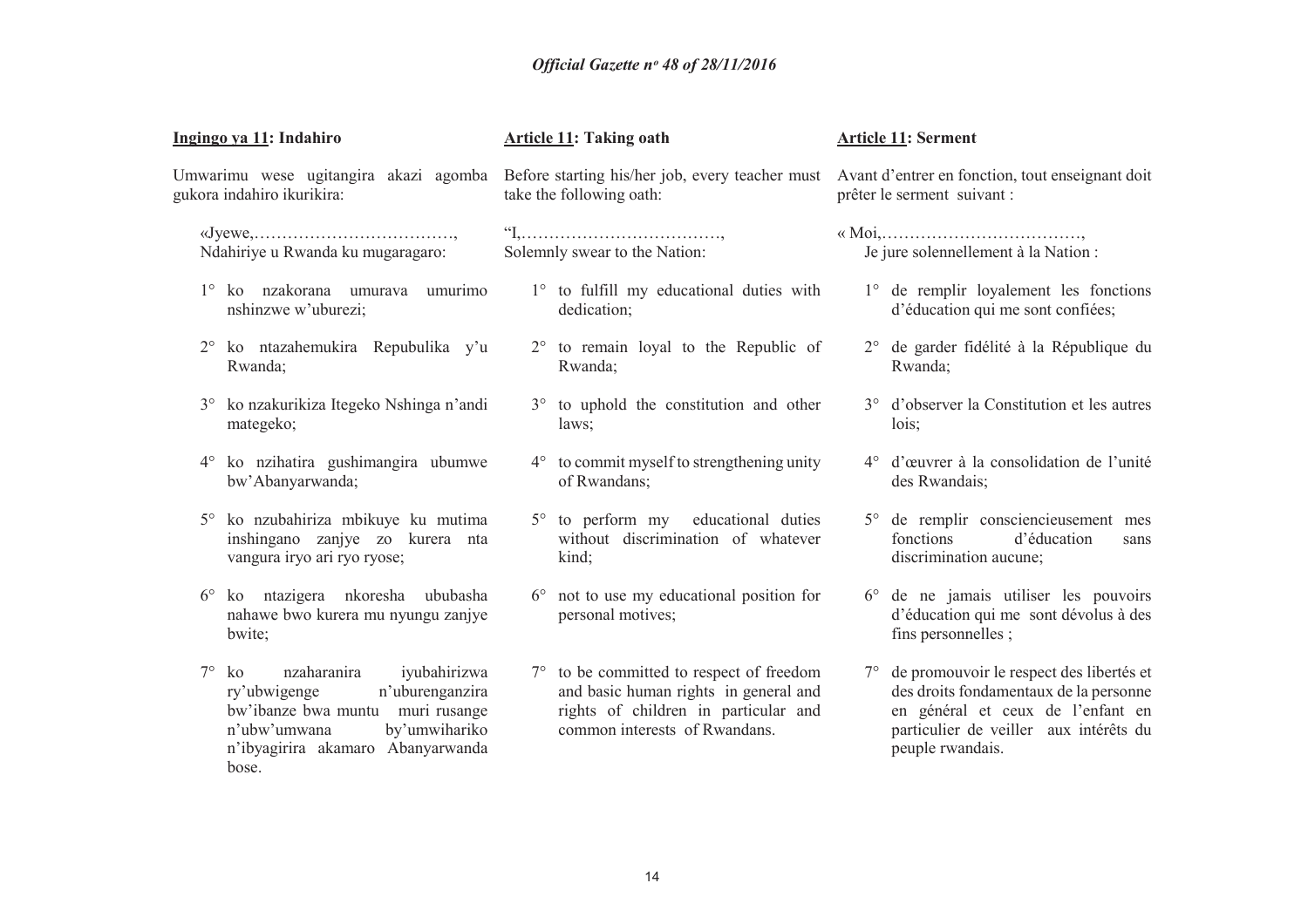| nzabihanirwe<br>iyi<br>ndahiro<br>Nintatira<br>n'amategeko.                                                                                                                                                                                   | Shall I fail to honour this oath, may I face the En cas de parjure, que je subisse les rigueurs de<br>rigours of the law.                                                                                                                                                                                                 | la loi.                                                                                                                                                                                                                                                                                                   |
|-----------------------------------------------------------------------------------------------------------------------------------------------------------------------------------------------------------------------------------------------|---------------------------------------------------------------------------------------------------------------------------------------------------------------------------------------------------------------------------------------------------------------------------------------------------------------------------|-----------------------------------------------------------------------------------------------------------------------------------------------------------------------------------------------------------------------------------------------------------------------------------------------------------|
| Imana ibimfashemo. »                                                                                                                                                                                                                          | So help me God."                                                                                                                                                                                                                                                                                                          | Que Dieu m'assiste. »                                                                                                                                                                                                                                                                                     |
| Ingingo ya 12: Urwego rw'ubuyobozi<br>rwakira indahiro                                                                                                                                                                                        | Article 12: Authority that administers the<br>oath                                                                                                                                                                                                                                                                        | Article 12: Organe habilité à recevoir le<br>serment                                                                                                                                                                                                                                                      |
| Indahiro ikorwa ku mugaragaro imbere<br>Nshingwabikorwa<br>y'Umunyamabanga<br>w'Umurenge niba ari umwarimu wo mu<br>mashuri y'incuke cyangwa abanza n'imbere<br>y'Umuyobozi w'Akarere niba ari umwarimu<br>wo mu mashuri yisumbuye.           | The oath is taken in public in the presence of the<br>Executive Secretary of the Sector for a teacher<br>of the nursery or primary education and in<br>presence of the Mayor of District for a teacher<br>of secondary education.                                                                                         | Le serment est prêté publiquement devant le<br>Secrétaire Exécutif du Secteur s'il s'agit d'un<br>enseignant de l'éducation préscolaire ou<br>primaire et devant le Maire de District pour un<br>enseignant d'une éducation secondaire.                                                                   |
| Ingingo ya 13: Uburyo bwo kurahira                                                                                                                                                                                                            | <b>Article 13: Modalities of taking oath</b>                                                                                                                                                                                                                                                                              | Article 13: Modalités de prestation de<br>serment                                                                                                                                                                                                                                                         |
| Umwarimu<br>arahira<br>afatishije<br>ikiganza<br>cy'ibumoso<br>ry'Igihugu<br>azamuye<br>ukuboko<br>kw'iburyo<br>akarambura<br>ikiganza<br>hejuru.                                                                                             | Ibendera A teacher takes oath by holding the National<br>Flag with his/her left hand while raising the<br>right hand with a stretched palm.                                                                                                                                                                               | Un enseignant prête serment en posant sa main<br>gauche sur le Drapeau National et en levant en<br>même temps sa main droite.                                                                                                                                                                             |
| kubahiriza ibiteganywa mu gika cya mbere<br>cy'iyi ngingo, yambikwa ibendera.                                                                                                                                                                 | Umwarimu ufite ubumuga butuma adashobora A teacher with disability which does not enable<br>him/her to comply with the provisions of<br>Paragraph One of this Article wears the flag.                                                                                                                                     | Au cas où l'enseignant a un handicap de telle<br>sorte qu'il ne puisse se conformer aux<br>dispositions de l'alinéa premier du présent<br>article, on lui fait porter le drapeau.                                                                                                                         |
| Iyo umwarimu warahiye atangira akazi, agiye<br>gukorera urundi rwego rwa Leta ntiyongera<br>kurahira, keretse igihe ashyizwe ku mwanya<br>w'Umuyobozi Mukuru cyangwa mu rundi<br>rwego abakozi barwo bagengwa na sitati<br>itandukanye n'iyi. | If a teacher who took oath at the time of starting<br>his/her duties is appointed to another public<br>institution, he/she shall not be required to take<br>oath unless he/she is appointed as a higher<br>official or appointed in organs where staff<br>members are governed by statutes other than the<br>present one. | Lorsqu'un enseignant qui a prêté serment lors<br>de son entrée en fonction est affecté à une autre<br>institution publique, il ne prête pas serment de<br>nouveau, sauf s'il est affecté à un poste de cadre<br>supérieur ou à une entité dont le personnel est<br>régi par un statut autre que celui-ci. |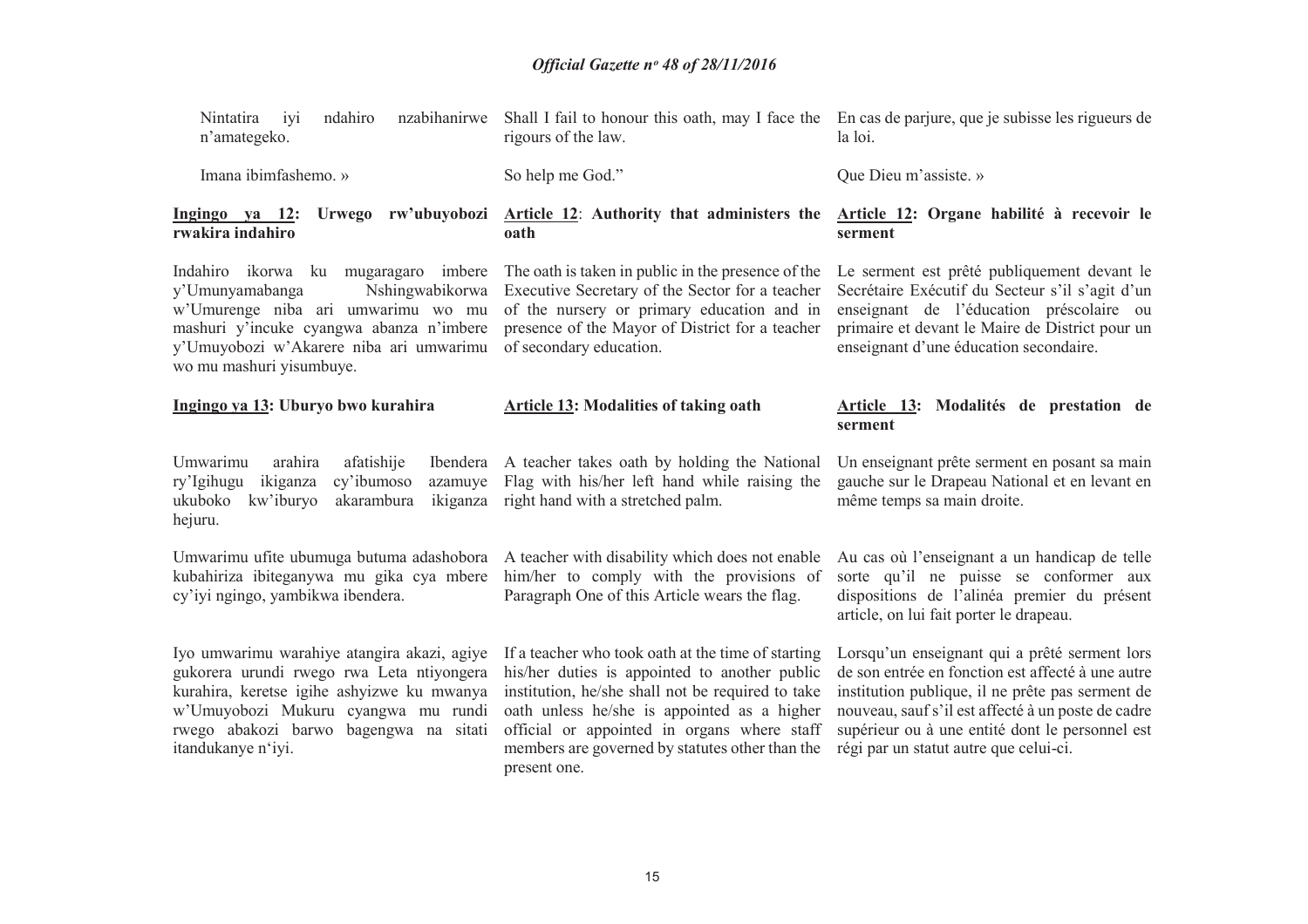| Ingingo ya 14: Igihe cy'igeragezwa                                                                                                                                                                                                                                     | <b>Article 14: Probation period</b>                                                                                                                                                                                                                                                   | Article 14: Période probatoire                                                                                                                                                                                                                                          |
|------------------------------------------------------------------------------------------------------------------------------------------------------------------------------------------------------------------------------------------------------------------------|---------------------------------------------------------------------------------------------------------------------------------------------------------------------------------------------------------------------------------------------------------------------------------------|-------------------------------------------------------------------------------------------------------------------------------------------------------------------------------------------------------------------------------------------------------------------------|
| Umwarimu wese utangiye akazi, ahabwa igihe<br>cy'igeragezwa cy'amezi cumi n'abiri (12), aho<br>Umuyobozi we wo mu rwego rwa mbere<br>asuzuma imikorere ye ku bijyanye n'ubumenyi,<br>ubushobozi n'imyitwarire mu kazi.                                                 | Every newly appointed teacher is subjected to a<br>probation period of twelve (12) months where<br>his/her immediate supervisor evaluates his/her<br>performance in terms of his/her professional<br>capacities, qualities and behaviours.                                            | Tout enseignant nouvellement affecté est<br>soumis à un stage probatoire de douze (12) mois<br>au cours duquel son supérieur hiérarchique<br>direct évalue ses performances par rapport à ses<br>connaissances, ses aptitudes professionnelles et<br>son comportements. |
| Igihe umwarimu atangiye igihe cy'igeragezwa<br>kumenyeshwa<br>nyandiko<br>agomba<br>mu<br>n'Umuyobozi ubifitiye ububasha, inshingano<br>ze n'ibyo asabwa kubahiriza.                                                                                                   | When a teacher starts the probation period,<br>he/she must be informed in writing by the<br>competent authority of his/her responsibilities<br>and duties.                                                                                                                            | Un enseignant qui commence le stage<br>probatoire, doit être notifié par écrit de ses<br>attributions et de ses obligations par l'autorité<br>compétente.                                                                                                               |
| Umwarimu<br>igeragezwa<br>uri<br>agira<br>mu<br>uburenganzira bw'ibanze nk'ubw'umwarimu<br>umenyereye akazi.                                                                                                                                                           | A teacher on probation enjoys the same rights as<br>any other teacher who successfully completed<br>the probation.                                                                                                                                                                    | Un enseignant en stage probatoire jouit des<br>mêmes droits de base que l'enseignant dont le<br>stage probatoire a été concluant.                                                                                                                                       |
| Umwarimu<br>warangije<br>neza<br>igeragezwa<br>ntiyongera kugeragezwa iyo agiye gukora akazi<br>kw'ubwarimu ahandi.                                                                                                                                                    | A teacher who has successfully completed<br>probation, shall no longer be subjected to a new<br>probation, when he/she is employed as a teacher<br>elsewhere.                                                                                                                         | Un enseignant qui a terminé avec succès son<br>stage probatoire n'est plus soumis au stage<br>probatoire lorsqu'il est employé<br>ailleurs<br>comme enseignant.                                                                                                         |
| Ingingo<br>15:<br>Irangira<br>ry'igihe<br>ya<br>cy'igeragezwa                                                                                                                                                                                                          | Article 15: Completion of the probation<br>period                                                                                                                                                                                                                                     | Article 15: Fin de la période probatoire                                                                                                                                                                                                                                |
| Iyo igihe cy'igeragezwa kirangiye, umwarimu<br>akorerwa isuzumabushobozi n'Umuyobozi<br>ubifitiye ububasha, ryagaragaza ko ashoboye<br>bikamenyeshwa<br>nyandiko<br>akazi,<br>mu<br>Umuyobozi wamuhaye akazi by'agateganyo,<br>kugira ngo amushyire mu mwanya burundu. | At the completion of the probation period, the<br>performance of the teacher is assessed by the<br>authority. When a teacher<br>competent<br>successfully finishes probation, the appointing<br>authority is immediately notified in writing for<br>issuing a definitive appointment. | A la fin de la période probatoire, l'enseignant<br>est évalué par l'autorité<br>compétente, si<br>l'évaluation est concluante, l'organe qui l'a<br>provisoirement affecté est notifié pour qu'il<br>procède à l'affectation définitive.                                 |
| Iyo isuzumabushobozi rigaragaje ko umwarimu<br>adashoboye akazi, Umuyobozi wamukoreye                                                                                                                                                                                  | If the assessment shows that the teacher on Lorsque l'évaluation révèle que l'enseignant est<br>probation is incompetent, the evaluator informs                                                                                                                                       | incompétent, l'autorité évaluatrice informe                                                                                                                                                                                                                             |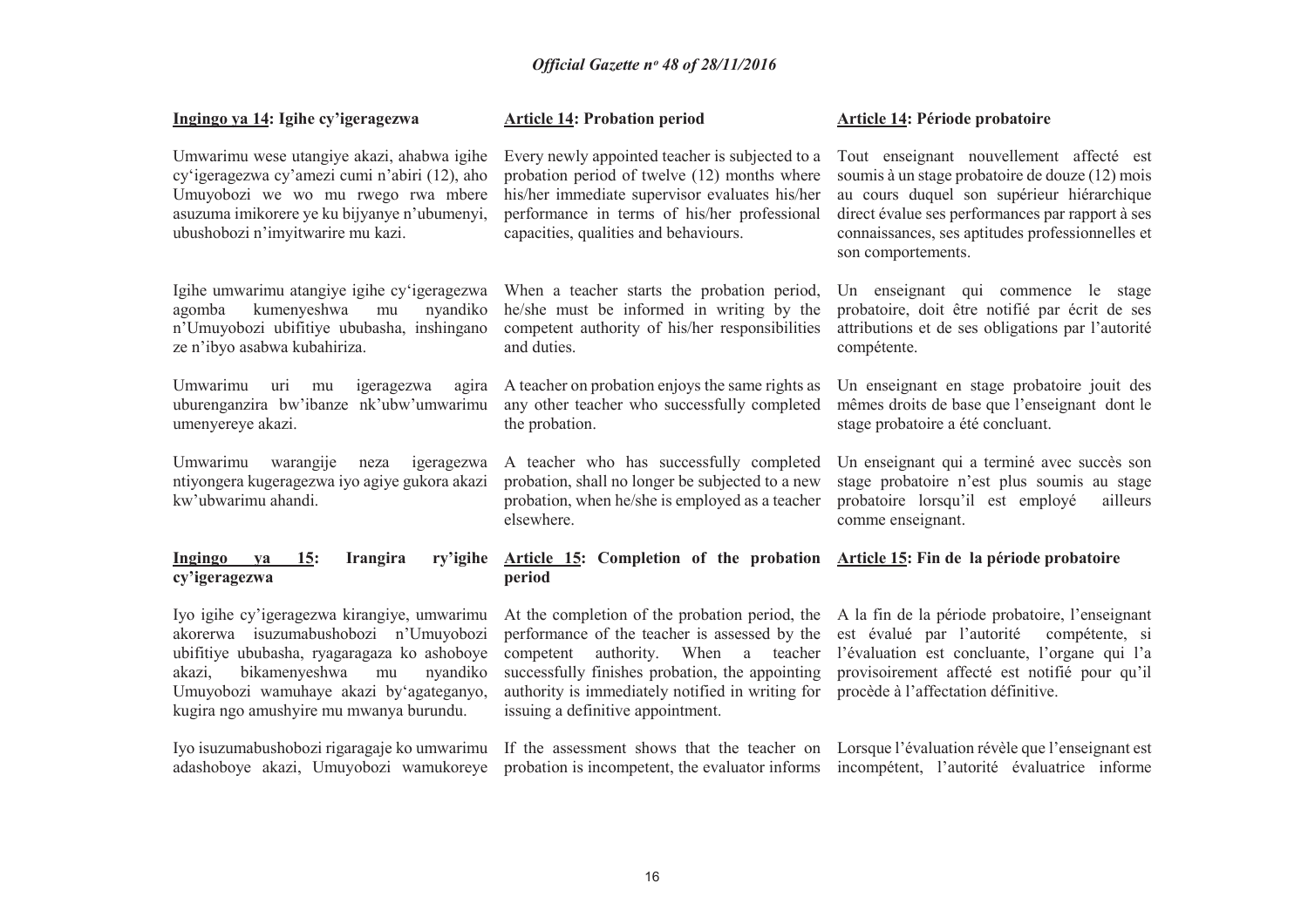isuzuma abimenyesha umuyobozi w'urwego rwamuhaye akazi kugira ngo amusezerere.

the appointing authority recommending his/her l'organe compétent proposant sa démission removal from office. d'office.

#### **Ingingo ya 16: Ubujurire ku cyemezo cy'igeragezwa**

Umwarimu utishimiye isuzumabushobozi yakorewe, ashobora kujuririra mu nyandiko Umuyobozi w'urwego rwamuhaye akazi mu gihe kitarenze iminsi cumi n'itanu (15) y'akazi uhereye igihe yamenyesherejwe icyemezo yafatiwe.

Umuyobozi wajuririwe agomba gutanga igisubizo mu minsi itarenze cumi n'itanu (15) y'akazi uhereye igihe yaboneyeho ubujurire.

Iyo icyemezo gifashwe kitamushimishije, umwarimu ashobora kujuririra Komisiyo ishinzwe Abakozi ba Leta, mu rwego rwa nyuma mu gihe kitarenze iminsi itanu (5) y'akazi uhereye igihe yaherewe igisubizo.

#### **Article 16: Appeal against a decision about probation**

A teacher who is not satisfied with the performance assessment may appeal in writing, at first instance, to the appointing authority within a period not exceeding fifteen (15) working days after being informed of the notification de la décision prise à son égard. decision taken for him/her.

period not exceeding fifteen (15) working days from the date of reception of the appeal.

If a teacher is not satisfied with the decision taken, he/she may appeal in writing, in the last instance, to the Public Service Commission within five (5) working days from the notification of the response.

#### **Article 16: Recours contre la décision du stage probatoire**

Un enseignant qui s'estime lésé par l'évaluation peut introduire, par écrit, un recours à l'autorité qui l'a affecté dans un délai ne dépassant pas quinze (15) jours ouvrables suivant la

The authority appealed to must respond in a L'autorité d'appel doit répondre endéans quinze (15) jours ouvrables dès la réception du recours.

> Lorsque l'enseignant n'est pas satisfait par la décision prise, il peut introduire un recours, au dernier degré, auprès de la Commission de la Fonction Publique dans un délai de cinq (5) jours ouvrables à compter de la notification de la décision.

#### **UMUTWE WA III: SITATI UMWARIMU URI MU KAZI ASHOBORA KUBAMO CHAPTER III: STATUTORY POSITIONS OF A TEACHER IN SERVICE CHAPITRE III: POSITIONS STATUTAIRES D'UN ENSEIGNANT EN ACTIVITE**

| kubamo                                        | Ingingo ya 17: Sitati umwarimu ashobora Article 17: A teacher's statutory positions in Article 17: Positions statutaires d'un<br>service                         | enseignant en activité                              |
|-----------------------------------------------|------------------------------------------------------------------------------------------------------------------------------------------------------------------|-----------------------------------------------------|
| bihe bikurikira:                              | Umwarimu uri mu kazi ashobora kuba ari mu A teacher in service may be under the following Un enseignant en activité peut être dans l'une<br>statutory positions: | des positions statutaires suivantes :               |
| $1^\circ$ ari mu kazi;<br>$2^{\circ}$ yimuwe. | $1^\circ$ in service;<br>$2^{\circ}$ on transfer.                                                                                                                | $1^{\circ}$ en service;<br>$2^{\circ}$ en mutation. |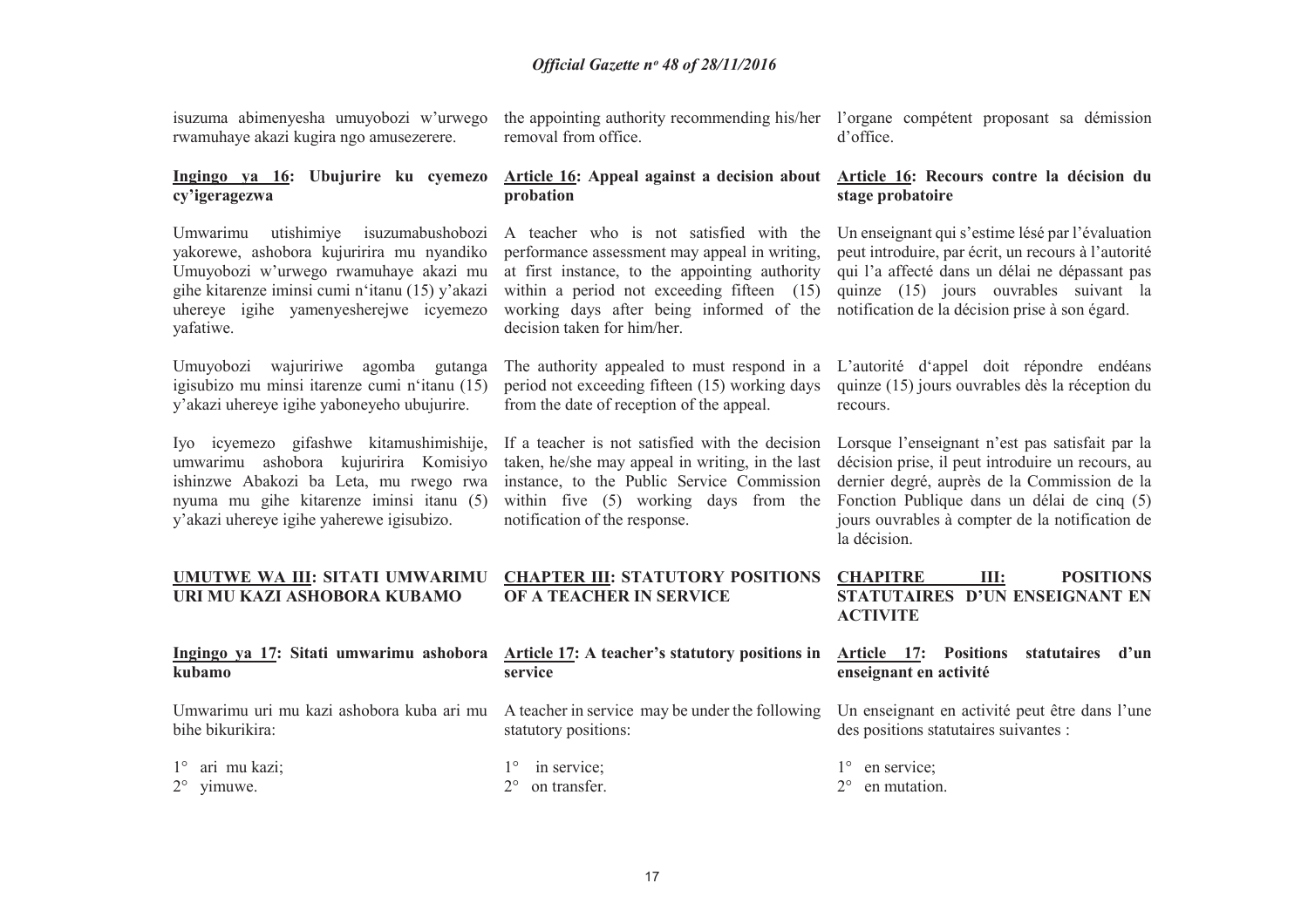| Umwarimu uri mu kazi ashobora no gutizwa,<br>gushyirwa ahandi, guhagarikwa by'agateganyo<br>cyangwa kwemererwa guhagarika akazi mu<br>gihe kizwi.                | A teacher in service may also be on secondment,<br>placed at another administration's disposal,<br>suspension from duties or granted a leave of<br>absence for a specific period. | Un enseignant en service peut être aussi mis en<br>détachement, à la disposition d'un autre service,<br>en suspension ou en disponibilité pour une<br>durée déterminée.                                                    |
|------------------------------------------------------------------------------------------------------------------------------------------------------------------|-----------------------------------------------------------------------------------------------------------------------------------------------------------------------------------|----------------------------------------------------------------------------------------------------------------------------------------------------------------------------------------------------------------------------|
| umwarimu ashobora guhindura<br>Uburyo<br>umwanya arimo bivugwa mu gika cya kabiri<br>cy'iyi ngingo bikorwa hakurikijwe sitati<br>rusange igenga abakozi ba Leta. | Statutory positions referred to in Paragraph 2 of<br>this Article are applied in accordance with<br>modalities provided for by the law on general<br>statutes for public service. | Les modalités de mettre les enseignants dans<br>des positions statutaires mentionnées à l'alinéa<br>2 du présent article, suivent les dispositions y<br>relatives prévus par le statut général de la<br>fonction publique. |
| Ingingo ya 18: Umwarimu mu kazi                                                                                                                                  | Article 18: A teacher in service                                                                                                                                                  | <b>Article 18: Enseignant en service</b>                                                                                                                                                                                   |
| Umwarimu aba ari mu kazi iyo ari mu mwanya<br>w'umurimo yashyizwemo kandi akora koko<br>imirimo ijyanye n'uwo mwanya.                                            | A teacher is in active service if he/she occupies<br>a position to which he/she was appointed and<br>effectively performs his/her duties related to<br>that position.             | Un enseignant est en activité lorsqu'il occupe le<br>poste auquel il a été nommé et exerce<br>effectivement les fonctions liées à ce poste<br>d'emploi.                                                                    |
| Icyakora, umwarimu afatwa nk'uri mu kazi iyo<br>ari:                                                                                                             | However, a teacher is considered to be in<br>service when he/she is:                                                                                                              | Cependant, l'enseignant est considéré comme<br>étant en service, lorsqu'il est :                                                                                                                                           |
| mu kiruhuko;<br>$1^{\circ}$                                                                                                                                      | $1^{\circ}$ on leave;                                                                                                                                                             | $1^\circ$ en congé;                                                                                                                                                                                                        |
| mu butumwa bw'akazi;                                                                                                                                             | on official mission;                                                                                                                                                              | en mission officielle;                                                                                                                                                                                                     |
| mu mahugurwa.<br>$3^\circ$                                                                                                                                       | on training.<br>$3^\circ$                                                                                                                                                         | en formation.<br>$3^\circ$                                                                                                                                                                                                 |
| Ingingo ya 19: Ubwoko bw'ibiruhuko                                                                                                                               | <b>Article 19: Types of leave</b>                                                                                                                                                 | Article 19: Types de congé                                                                                                                                                                                                 |
| Uretse ikiruhuko cya buri mwaka, umwarimu<br>ashobora guhabwa ikiruhuko cy'ingoboka, icyo<br>kubyara, icy'uburwayi cyangwa uruhushya.                            | In addition to the annual leave, a teacher may<br>receive an incidental leave, maternity leave, sick<br>leave or authorized absence.                                              | Outre le congé annuel, un enseignant peut<br>bénéficier d'un congé de circonstance, de<br>maternité, de maladie ou d'une permission                                                                                        |

d'absence.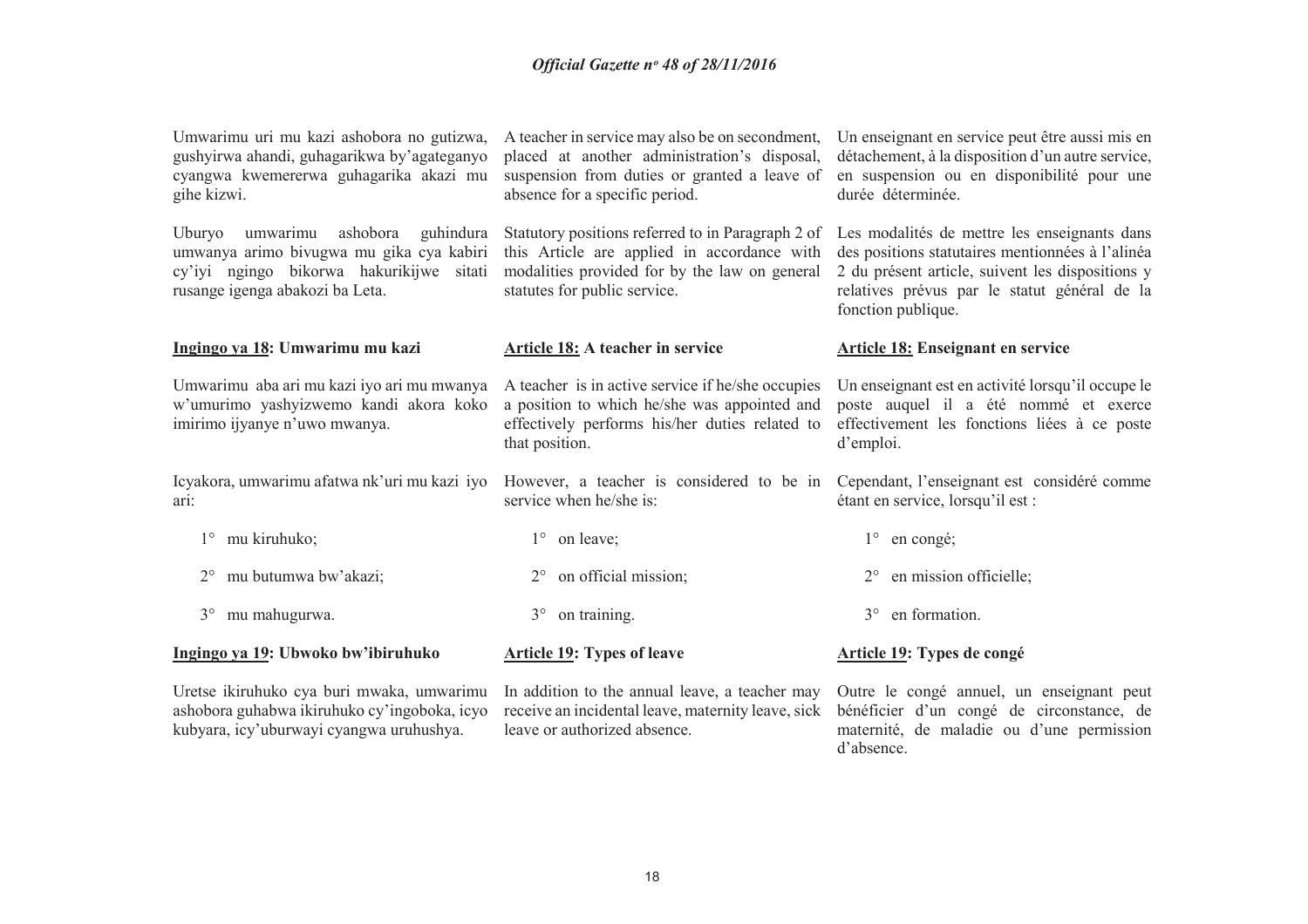| Ingingo ya 20: Ikiruhuko cy'umwaka                                                                                                                                                                                                                                                                                            | <b>Article 20: Annual leave</b>                                                                                                                                                                                                                      | <b>Article 20: Congé annuel</b>                                                                                                                                                                                                                                                                    |
|-------------------------------------------------------------------------------------------------------------------------------------------------------------------------------------------------------------------------------------------------------------------------------------------------------------------------------|------------------------------------------------------------------------------------------------------------------------------------------------------------------------------------------------------------------------------------------------------|----------------------------------------------------------------------------------------------------------------------------------------------------------------------------------------------------------------------------------------------------------------------------------------------------|
| afata ikiruhuko cy'umwaka<br>Umwarimu<br>gihwanye n'iminsi mirongo itatu (30) y'ukwezi<br>gifatwa mu gihe abanyeshuri bari mu biruhuko.                                                                                                                                                                                       | A teacher is entitled to an annual leave of thirty<br>(30) calendar days taken during school holidays.                                                                                                                                               | L'enseignant bénéficie d'un congé annuel de<br>trente (30) jours calendriers pris pendant la<br>période des vacances scolaires.                                                                                                                                                                    |
| Amabwiriza ya Minisitiri ufite amashuri<br>y'incuke, abanza n'ayisumbuye mu nshingano<br>ashyiraho<br>ingengabihe<br>y'umwaka<br>ze<br>w'amashuri<br>cy'ikiruhuko<br>agena<br>igihe<br>cy'abarimu.                                                                                                                            | The instructions of the Minister in charge of<br>nursery, primary and secondary education<br>determining the school calendar determine a<br>calendar of annual leave for teachers.                                                                   | Les instructions du Ministre ayant l'éducation<br>préscolaire, primaire et secondaire dans ses<br>attributions déterminant le calendrier scolaire<br>prévoit les jours de congé des enseignants.                                                                                                   |
| Icyakora,<br>Umuyobozi<br>w'ikigo<br>n'Umuyobozi wungirije ushinzwe amasomo<br>ntibashobora gufatira ikiruhuko cy'umwaka<br>icyarimwe.<br>Ikiruhuko<br>cya<br>buri<br>umwe<br>kigabanywamo kabiri muri<br>uwo mwaka<br>w'amasomo<br>kugira<br>babone<br>uko<br>ngo<br>basimburana.                                            | cy'ishuri However, the Head Teacher and the Deputy<br>Head Teacher in charge of studies shall not take<br>their annual leave at the same time. The annual<br>leave for each is split into two to allow rotation<br>within the same school year.      | Toutefois, le Directeur de l'école ainsi que le<br>Préfet des Etudes ne doivent pas prendre leurs<br>congés annuels en même temps. Le congé<br>annuel de chacun doit être pris en deux<br>différentes périodes pour permettre leur<br>rotation pendant l'année scolaire.                           |
| Ingingo ya 21: Ibyubahirizwa ku bindi Article 21: Regulation of other types of leave                                                                                                                                                                                                                                          |                                                                                                                                                                                                                                                      | Article 21: Respect des autres types de                                                                                                                                                                                                                                                            |
| biruhuko<br>n'ikurikizwa<br>y'ikiruhuko rusange                                                                                                                                                                                                                                                                               | ry'iminsi and official holidays                                                                                                                                                                                                                      | congés et jours fériés officiels                                                                                                                                                                                                                                                                   |
| Ibiruhuko by'ingoboka, ikiruhuko cyo kubyara<br>mwarimu<br>w'umugore,<br>ikiruhuko<br>ku<br>cy'uburwayi, uruhushya, n'uburenganzira ku<br>y'ikiruhuko<br>rusange<br>byemewe<br>minsi<br>byubahirizwa<br>n'amategeko<br>ku<br>barimu<br>hakurikijwe ibiteganywa n'itegeko rishyiraho<br>sitati rusange igenga abakozi ba Leta. | Incidental leave, maternity leave for a female<br>teacher, sick leave, authorized absence and<br>official public holidays for teachers are taken in<br>accordance with modalities provided for by the<br>law on general statutes for public service. | Les congés de circonstances, congé de<br>maternité pour enseignants de sexe féminin,<br>congé de maladie, autorisation d'absence et<br>jours fériés officiels pour les enseignants sont<br>pris conformément aux modalités prévus par la<br>loi portant statut général de la fonction<br>publique. |
| Ingingo ya 22: Ubutumwa bw'akazi                                                                                                                                                                                                                                                                                              | <b>Article 22: Official mission</b>                                                                                                                                                                                                                  | <b>Article 22: Mission officielle</b>                                                                                                                                                                                                                                                              |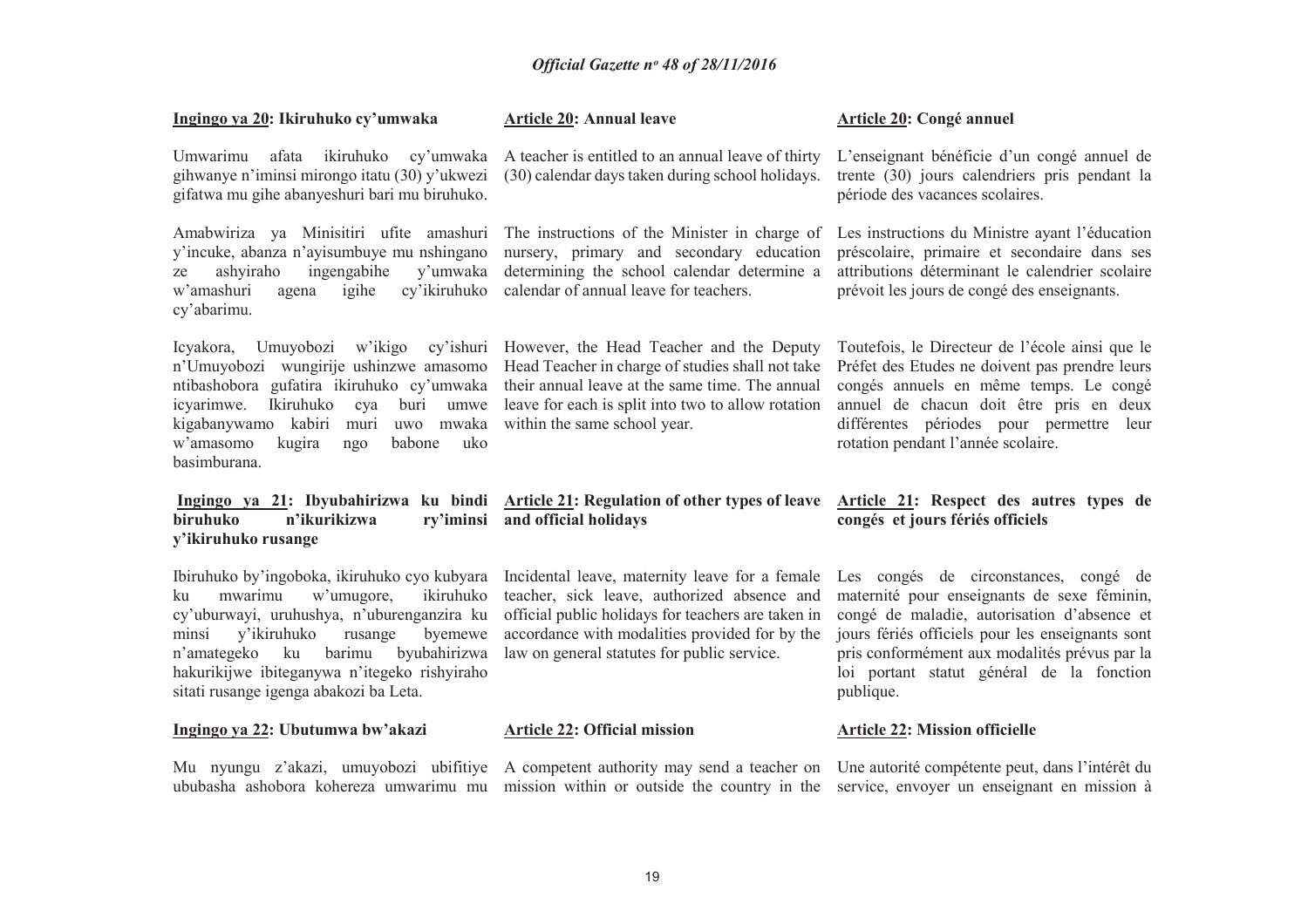butumwa imbere mu gihugu cyangwa mu mahanga hakurikijwe ibiteganywa na sitati rusange igenga abakozi ba Leta.

#### **Ingingo ya 23: Amahugurwa**

Mu nyungu z'akazi, umuyobozi ubifitiye ububasha ashobora kohereza umwarimu mu mahugurwa imbere mu gihugu cyangwa mu mahanga hakurikijwe ibiteganywa na sitati rusange igenga abakozi ba Leta.

#### **Ingingo ya 24: Iyimurwa ry'umwarimu**

Umwarimu ashobora gusaba mu nyandiko ubuyobozi bw'Akarere kuva ku kigo cy'ishuri ajya ku kindi adahinduye intera y'umwanya w'umurimo yari asanzweho.

 Icyakora, kubera inyungu z'akazi, Akarere gashobora kwimura umwarimu atabisabye.

Iyo umwarimu yifuza kuva mu Karere ajya mu kandi, ibaruwa ibisaba yandikirwa Umuyobozi w'Akarere agiyemo binyujijwe ku Muyobozi w'Akarere avuyemo.

Umwarimu wimuwe agumana uburenganzira ku ntera yari agezeho hashingiwe ku burambe n'imikorere afite mu kazi.

Amafaranga yo kwimura umwarimu ujyanywe mu kindi kigo cy'ishuri bigenwe n'umukoresha yishyurirwa n'umukoresha uburyo bwo kugenda.

interest of service in accordance with modalities provided for by the general statutes for public service.

#### **Article 23: Training**

The competent authority may, in the interest of L'autorité compétente peut, dans l'intérêt du service, send a teacher on training courses within or outside the country in accordance with modalities provided for by the general statutes for public service.

#### **Article 24: Transfer of a teacher**

A teacher may apply in writing to the District to be transferred from one school to another without changing the grade of his/her post.

However, in the interest of service, the District may transfer a teacher to another location without his/her request.

 one District to another, the request letter is addressed to the Mayor of the District of destination through the Mayor of the District where he/she is coming from.

A teacher who is transferred retains his/her right Un enseignant muté conserve son droit au grade to the grade previously held depending on his/her professional experience and performance.

 Expenses related to transport in case of teacher's transfer initiated by the employer are borne by the employer.

l'intérieur ou à l'extérieur du pays conformément aux modalités prévues par le statut général de la fonction publique.

#### **Article 23: Formation**

 service, envoyer un enseignant en formation à l'intérieur ou à l'extérieur du pays conformément aux modalités prévues par le statut général de la fonction publique.

#### **Article 24: Mutation d'un enseignant**

Un enseignant peut demander par écrit au District, une mutation d'une école à une autre au même grade.

Toutefois, dans l'intérêt du service, le District peut muter un enseignant qui n'en a pas fait la demande.

When a teacher wishes to be transferred from Lorsqu'un enseignant désire être muté d'un District à un autre, une lettre de demande est adressée au Maire de District d'accueil avec sous couvert du Maire du District de provenance.

> précédemment détenu en fonction de son expérience professionnelle et sa performance.

Les frais de déplacement de l'enseignant muté à l'initiative de l'employeur sont supportés par l'employeur.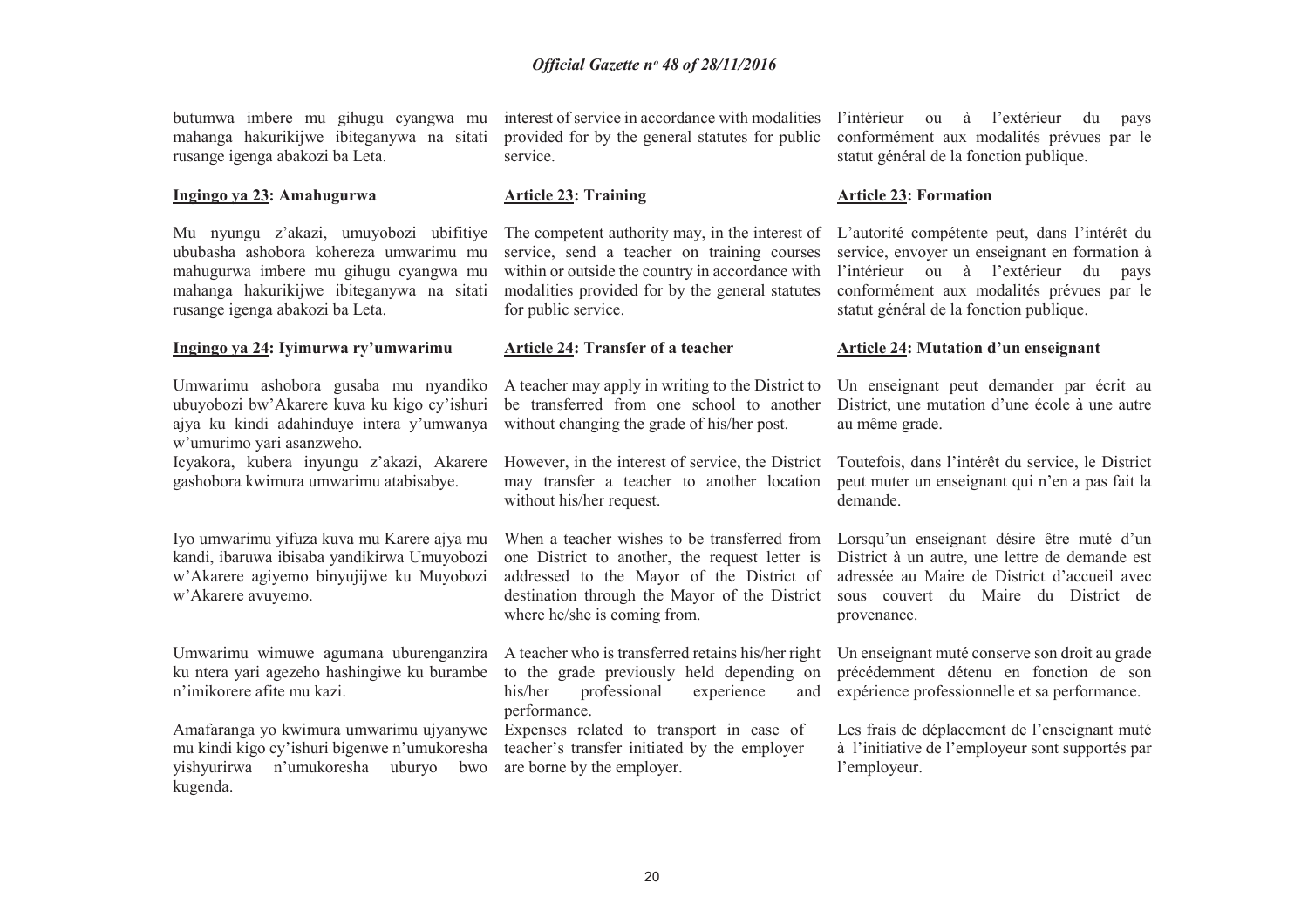#### **UMUTWE WA IV : UBURENGANZIRA CHAPTER IV: RIGHTS OF TEACHER BW'UMWARIMU**

#### **Ingingo ya 25: Uburenganzira Article 25: Rights of a teacher as a citizen bw'umwarimu nk'umuturage**

Umwarimu afite uburenganzira n'ubwisanzure A teacher enjoys the rights and freedoms as hakurikijwe amategeko n'andi mabwiriza yubahirizwa mu gihugu.

 nk'ubw'abandi baturage bose. Abukoresha other citizens. He/she exercises them in accordance with laws and regulations in force in the country.

#### **Ingingo ya 26: Uburenganzira kuri dosiye Article 26: Right to professional file y'akazi**

Umwarimu afite uburenganzira bwo kugira dosiye ye bwite y'akazi yuzuye igaragaza imikorere n'imyitwarire ye mu kazi, umwirondoro wuzuye n'ibindi byangombwa yatanze mu gihe yinjizwaga mu kazi. Dosiye y'umwarimu ibikwa ku Karere kopi zayo zikabikwa ku Murenge no ku kigo cy'ishuri akoreramo.

#### **Ingingo ya 27: Uburenganzira bwo gutunganyirizwa dosiye y'akazi**

Umwarimu afite uburenganzira bwo kumenya ibikubiye muri dosiye ye y'akazi no gusaba mu nyandiko ko ibibazo ayisanzemo bikemurwa**.** 

#### **Ingingo ya 28: Uburenganzira bwo kwinjira mu masendika**

Umwarimu afite uburenganzira bwo kwinjira muri sendika yihitiyemo.

A teacher is entitled to a personal file containing all documents related to his/her professional performance and conduct, his/her detailed curriculum vitae and other documents submitted during the recruitment process. The file of the teacher is kept by the District with copies kept by the Sector and the school in which he/she is appointed.

#### **Article 27: Right of updating the professional file**

A teacher enjoys the right of access to his/her personal file and may request, in writing, the administration to update it.

## **Article 28: Right to join trade unions**

his/her choice.

**Article 26: Droit au dossier professionnel** 

L'enseignant a droit à un dossier personnel complet contenant toutes les pièces relatives à conduite ses performances et sa professionnelle, son curriculum vitae et autres pièces requises au moment de son entrée en fonction. Le dossier de l'enseignant est tenu par le District avec les copies gardées au Secteur administratif et à l'école d'affectation.

**CHAPITRE IV: DROITS DE** 

**Article 25: Droits de l'enseignant en tant que** 

L'enseignant jouit des droits et libertés reconnus aux autres citoyens. Il les exerce conformément aux lois et règlements en

**L'ENSEIGNANT**

vigueur dans le pays.

**citoyen** 

#### **Article 27: Droit de mise à jour du dossier professionnel**

L'enseignant jouit du droit d'accès à son dossier personnel et de demander par écrit que les anomalies y constatées soient levées.

#### **Article 28: Liberté d'adhérer à des syndicats**

A teacher has the right to join any trade union of Un enseignant a le droit d'adhérer à un syndicat de son choix.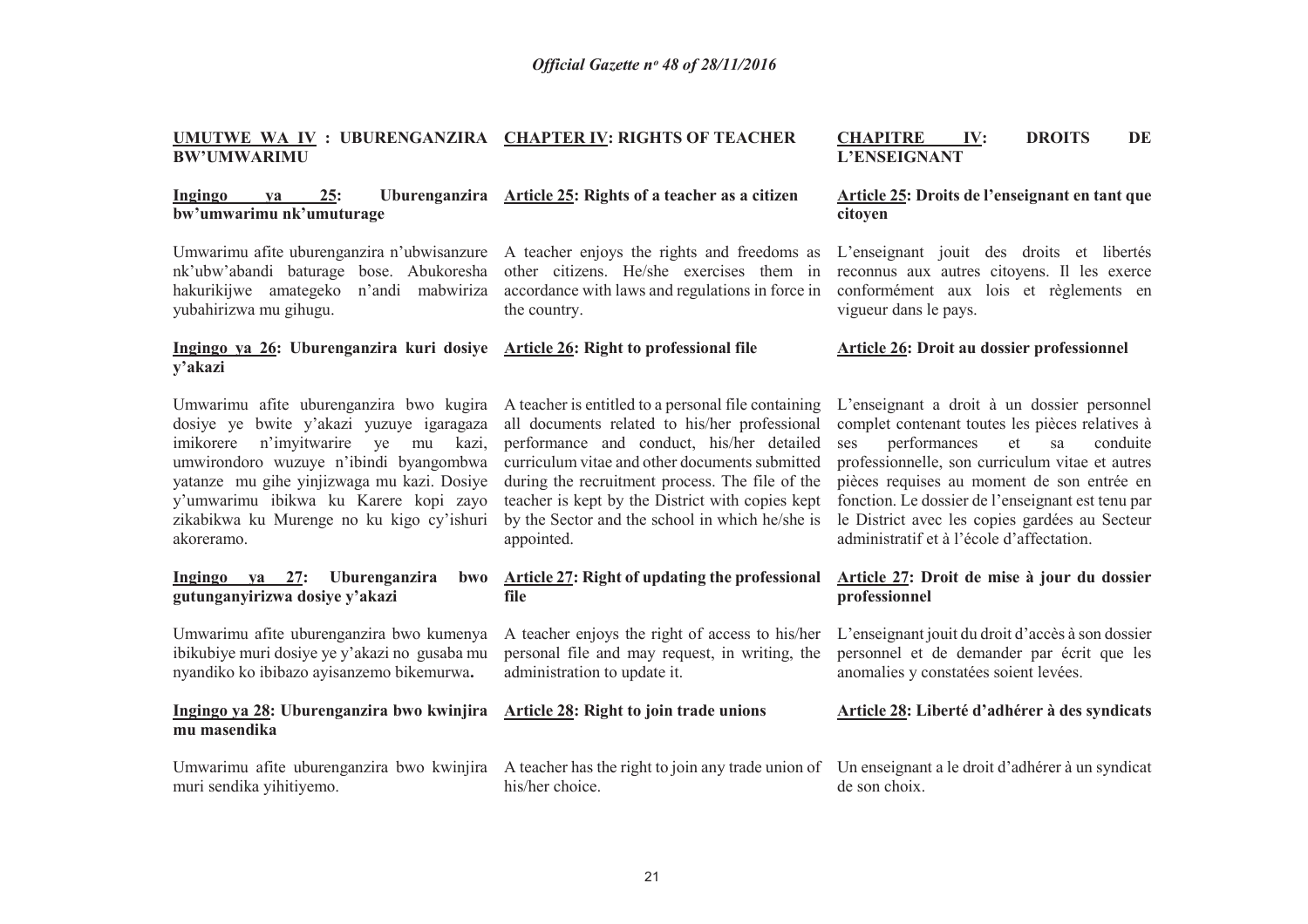| Ingingo ya 29: Umushahara                                                                                                                                                                                                                                                                                | <b>Article 29: Salary</b>                                                                                                                                                                                                                                                                            | Article 29: Salaire                                                                                                                                                                                                                                                    |
|----------------------------------------------------------------------------------------------------------------------------------------------------------------------------------------------------------------------------------------------------------------------------------------------------------|------------------------------------------------------------------------------------------------------------------------------------------------------------------------------------------------------------------------------------------------------------------------------------------------------|------------------------------------------------------------------------------------------------------------------------------------------------------------------------------------------------------------------------------------------------------------------------|
| Umwarimu afite uburenganzira ku mushahara.                                                                                                                                                                                                                                                               | A teacher is entitled to a salary.                                                                                                                                                                                                                                                                   | Un enseignant a droit au salaire.                                                                                                                                                                                                                                      |
| Imishahara y'abarimu igenwa hakurikijwe<br>amahame rusange yo kugena imishahara ku<br>bakozi ba Leta nk'uko biteganywa na sitati<br>rusange igenga abakozi ba Leta.                                                                                                                                      | Teachers' salaries are determined in accordance<br>with the general principles of determining<br>salaries for public servants as determined by the<br>law establishing the general statutes for public<br>service.                                                                                   | Les salaires des enseignants sont déterminés<br>suivant les principes généraux de fixation des<br>salaires comme prévus par le statut général de<br>la fonction publique.                                                                                              |
| mushahara<br>n'ibindi<br>Uburenganzira<br>ku<br>bigenerwa umwarimu buzima nyuma y'imyaka<br>uhereye igihe ubwo<br>ibiri (2) ibarwa<br>burenganzira bwagiriwe. Icyakora, ubuzime ku<br>mushahara busubikwa n'inyandiko<br>isaba<br>kuba umukoresha<br>kwishyurwa cyangwa<br>yemera kuzishyura uwo mwenda. | The right to salary and fringe benefits is<br>prescribed after two $(2)$ years from the date the<br>right was established. However, the prescription<br>over a teacher's salary is suspended by a written<br>request of the teacher to be paid or by<br>acknowledgement of the debt by the employer. | Le droit au salaire et autres avantages d'un<br>enseignant est prescrit après deux (2) ans à<br>partir du jour où le droit été disposé. Cependant,<br>cette prescription se suspend par une<br>réclamation écrite ou la reconnaissance de la<br>dette par l'employeur. |
| Iyo umwarimu apfuye adahawe umushahara<br>we, abafite uburenganzira bwo kumuzungura<br>bahabwa ibirarane by'umushahara atahawe.                                                                                                                                                                          | In case of death of the teacher, the legally<br>recognized successors have a right to the<br>deceased's unpaid salary.                                                                                                                                                                               | En cas de décès d'un enseignant avant de<br>bénéficier de son salaire, ses ayants droit<br>conservent le droit au salaire impayé du défunt.                                                                                                                            |
| Ingingo ya 30: Umushahara w'umwarimu Article 30: Salary for a substitute teacher<br>w'umusimbura<br>Umwarimu<br>w'umusimbura<br>agirana<br>amasezerano n'Umuyobozi w'Akarere kandi<br>umushahara<br>agahabwa<br>utari<br>munsi<br>y'uw'umwarimu<br>w'umutangizi<br>banganya<br>impamyabumenyi.           | A substitute teacher signs an employment<br>contract with the Mayor of the District and is<br>entitled to a salary at least equal to the salary of<br>a beginner teacher of the same qualifications as<br>the substitute.                                                                            | Article 30:<br><b>Salaire</b><br>d'un<br>enseignant<br>remplaçant<br>Un enseignant remplaçant signe un contrat avec<br>le Maire de District et bénéficie d'un salaire au<br>moins égal à celui de l'enseignant débutant de<br>même qualification.                      |
| Ingingo ya 31: Umushahara w'umwarimu<br>uhawe ubuyobozi bw'agateganyo                                                                                                                                                                                                                                    | Article 31: Salary for an interim school<br>administrator                                                                                                                                                                                                                                            | Article 31: Salaire d'un enseignant assurant<br>l'intérim au poste administratif                                                                                                                                                                                       |
| Ubuyobozi<br>bw'agateganyo<br>ku<br>w'ubuyobozi mu kigo cy'ishuri butangwa<br>n'Umuyobozi w'Akarere mu nyandiko.                                                                                                                                                                                         | mwanya An interim school administrator is appointed by<br>the Mayor of the District in writing.                                                                                                                                                                                                      | L'Administrateur intérimaire de l'école est<br>nommé par écrit par le Maire de District.                                                                                                                                                                               |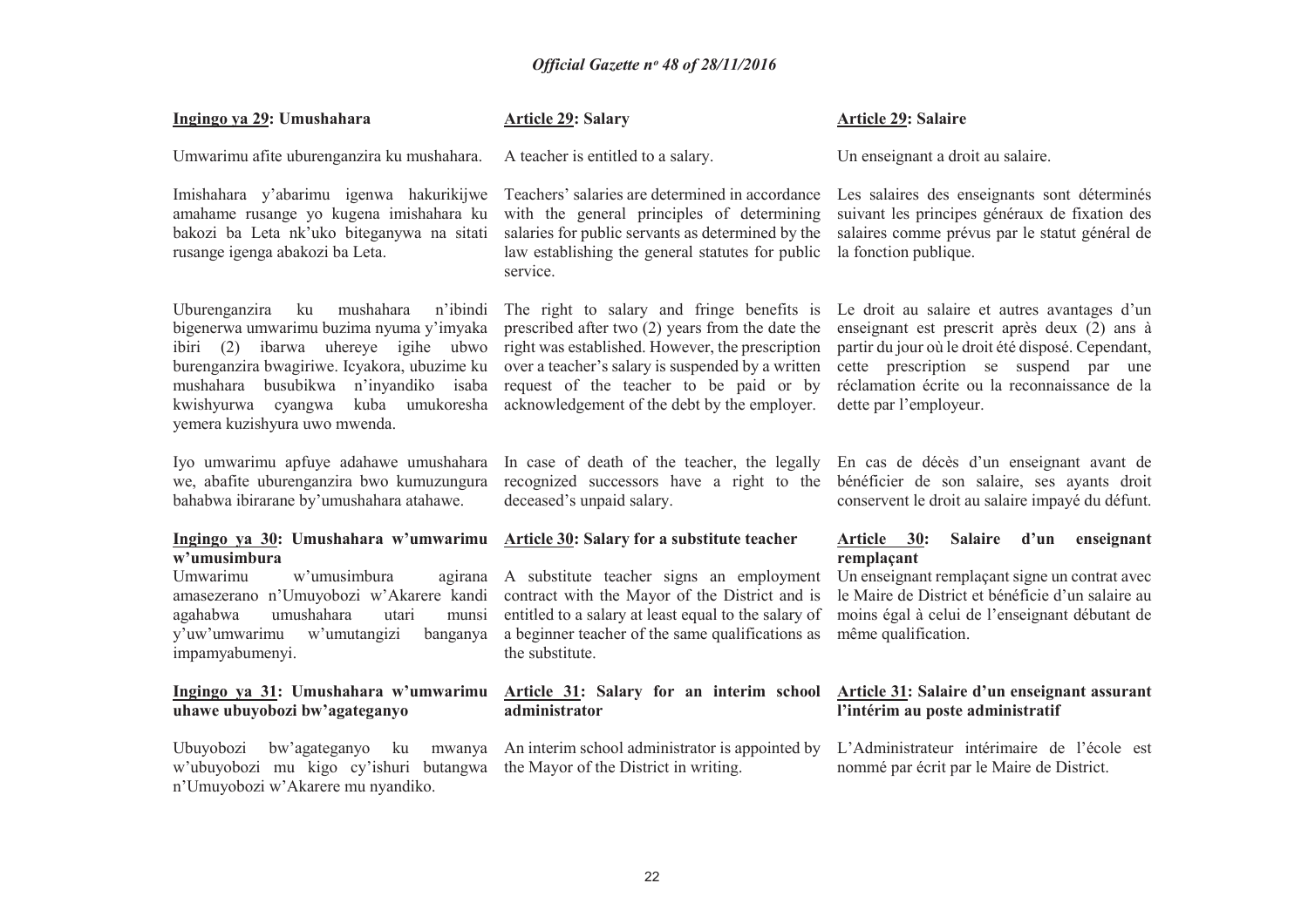Umwarimu umaze iminsi irenga mirongo itatu (30) k'ubuyobozi bw'agateganyo ahabwa umushahara n'ibindi bitangwa buri kwezi bijyanye n'umwanya w'Umuyobozi asimbuye.

Umushahara n'ibindi umwarimu usimbura Umuyobozi ahabwa bitangira kubarwa kuva ku munsi wa mirongo itatu n'umwe (31) w'ubusigire.

**Ingingo ya 32: Isuzumabushobozi Article 32: Performance appraisal of ry'abarimu nyuma ya 2015** 

Amaze kubijyaho inama na Minisitiri ufite abakozi ba Leta mu nshingano ze, Minisitiri ufite amashuri y'incuke, abanza n'ay'isumbuye mu nshingano ze ashyiraho amabwiriza agenga uburyo bw'isuzumabushobozi ry'abarimu ku myaka ya nyuma ya 2015.

Amabwiriza avugwa mu gika cya mbere cy'iyi ngingo ata agaciro amaze gusimburwa n'amategeko yihariye agenga imicungire y'imihigo igamije umusaruro w'ibikorwa ku barimu avugwa mu ngingo ya 33 y'iri teka.

 administrator for more than thirty (30) days is entitled to the salary and other monthly benefits associated with the administrative post.

The salary and benefits for a teacher acting in the position of administrator are calculated from the thirty first  $(31<sup>st</sup>)$  day in the acting position.

## **teachers after 2015**

Upon consultation with the Minister in charge of public service, the Minister in charge of nursery, primary and secondary education establishes the instructions determining modalities for performance appraisal of teachers for years after 2015.

Instructions referred to in Paragraph One of this Article have effect until their repeal by a specific legal instrument governing results based performance management for teachers provided for by Article 33 of this Order.

 A teacher in acting position of school L'enseignant qui assure l'intérim au poste administratif au-delà de trente (30) jours est en droit de jouir du salaire et d'autres avantages mensuels inhérents au poste d'intérim.

> Le salaire et les avantages à accorder à un enseignant qui assure l'intérim au poste administratif sont calculés à partir du trente et unième (31ème) jour d'intérim.

#### **Article 32 : Evaluation des performances des enseignants après 2015**

Après consultation avec le Ministre ayant la fonction publique dans ses attributions, le Ministre ayant l'éducation préscolaire, primaire et secondaire dans ses attributions établit des instructions déterminant les modalités d'évaluation des performances des enseignants après 2015.

Les instructions mentionnées à l'alinéa premier du présent article ont effet jusqu' à son abrogation par un instrument juridique spécifique régissant la gestion de performances basées sur les résultats pour les enseignants prévu par l'article 33 du présent arrêté.

#### **Ingingo ya 33: Izamurwa mu ntera Article 33: Promotion of a teacher Article 33: Promotion d'un enseignant**

Umwarimu afite uburenganzira

**ry'umwarimu**

 kuzamurwa mu ntera nyuma ya buri myaka level after every three (3) years on the basis of itatu (3) hashingiwe ku isuzumabushobozi his/her functional and behavioural performance evaluation.

A teacher is entitled to promotion to a higher job L'enseignant a droit à la promotion en grade après tous les trois (3) ans sur base de l'évaluation de ses performances professionnelles et comportementales.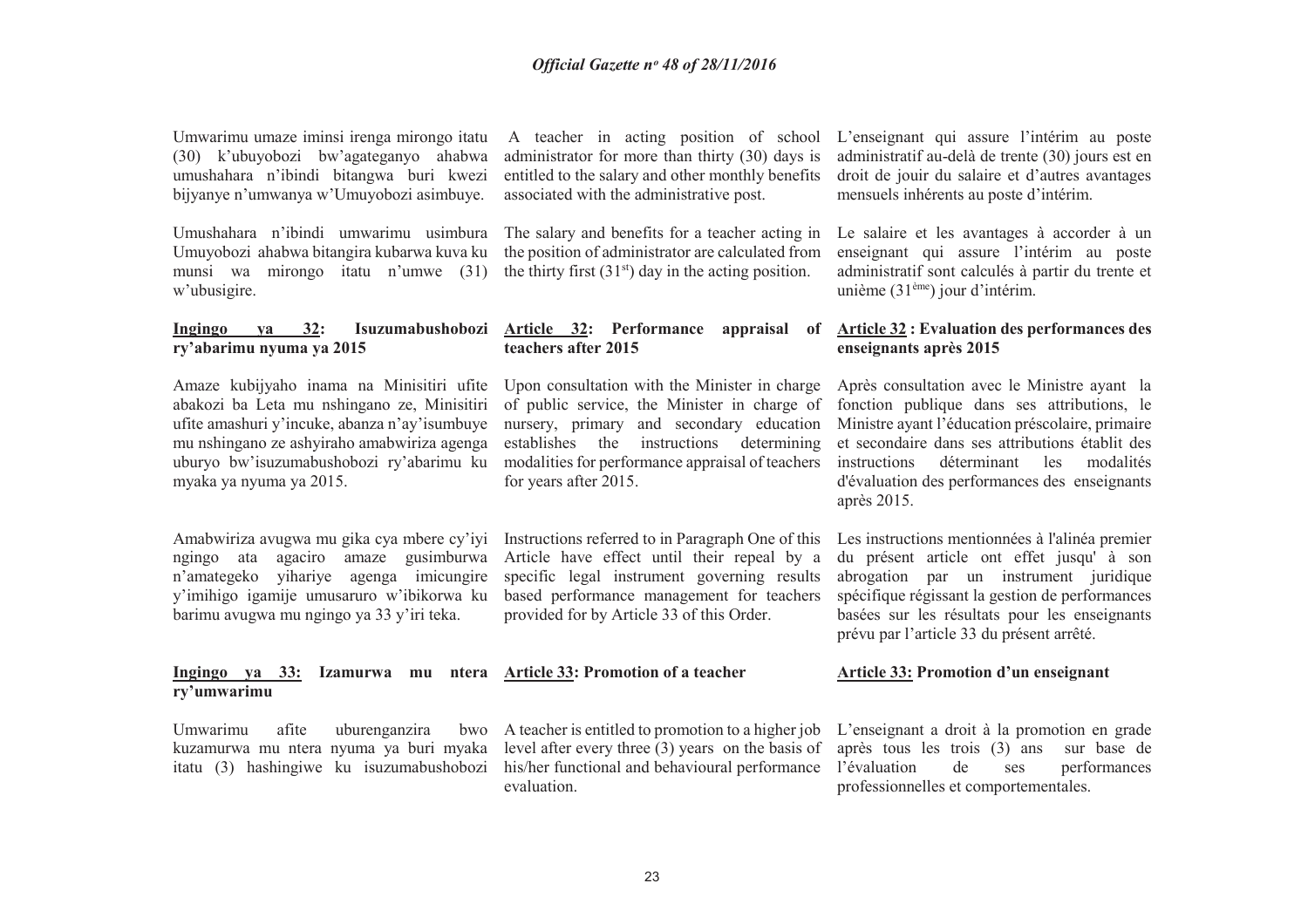| ry'imikorere n'imyitwarire ye mu rwego<br>rw'akazi.<br>Izamurwa mu ntera rituma habaho inyongera ku<br>mushahara w'umwarimu wazamuwe mu ntera.                                                                                                        | The promotion results into salary increase for<br>the concerned teacher.                                                                                                                                                                                  | La promotion donne lieu à une augmentation de<br>salaire de l'enseignant concerné.                                                                                                                                                                                                                       |
|-------------------------------------------------------------------------------------------------------------------------------------------------------------------------------------------------------------------------------------------------------|-----------------------------------------------------------------------------------------------------------------------------------------------------------------------------------------------------------------------------------------------------------|----------------------------------------------------------------------------------------------------------------------------------------------------------------------------------------------------------------------------------------------------------------------------------------------------------|
| Uburyo bwo gukora amasezerano y'imihigo<br>n'isuzumabushobozi<br>barimu<br>bikorwa<br>ku<br>hakurikijwe amategeko agenga imicungire<br>y'imihigo igamije umusaruro w'ibikorwa mu<br>Butegetsi bwa Leta.                                               | Procedures for performance contracting and<br>evaluation for teachers are determined in<br>accordance with the law governing results based<br>performance management in public service.                                                                   | Les procédures de conclure et évaluer la<br>performance<br>enseignants<br>des<br>se<br>font<br>conformément à loi régissant la gestion des<br>performances basées sur les résultats dans la<br>fonction publique.                                                                                        |
| Ingingo ya 34: Ibishingirwaho kugira<br>ngo umwarimu usanzwe mu kazi<br>azamurwe mu ntera ntambike                                                                                                                                                    | Article 34: Criteria for horizontal step<br>promotion for teacher currently in service                                                                                                                                                                    | Article 34: Critères pour la promotion<br>horizontale d'enseignant en activité                                                                                                                                                                                                                           |
| Umwarimu wese uri mu kazi kandi utarahawe<br>igihano cyo mu kazi cyo mu rwego rwa kabiri<br>mu mwaka wa 2013, 2014 na 2015 agomba<br>guhabwa amanota mirongo irindwi ku ijana<br>(70%) kuri buri mwaka.                                               | Every teacher currently in service and who was<br>not sanctioned by a second category disciplinary<br>sanction in 2013, 2014 and 2015 must be<br>granted, for each year, a fixed performance<br>score of seventy percent (70%).                           | Chaque enseignant actuellement en activité qui<br>n'a pas été sanctionné par une sanction<br>disciplinaire de deuxième catégorie au cours de<br>l'année 2013, 2014 et 2015 doit recevoir, pour<br>chaque année,<br>une note forfaitaire de<br>performance de soixante-dix pour cent (70%).               |
| Umwarimu uzamurwa mu ngazi ntambike<br>agomba kandi kuba amaze nibura imyaka itatu<br>(3) muri ako kazi mu butegetsi bwa Leta y'u<br>Rwanda. Iyo myaka itatu (3) ibarwa<br>hashingiwe ku mwaka utangira ku wa 01<br>Mutarama kugeza ku wa 31 Ukuboza. | For a teacher to be horizontally promoted,<br>he/she must have finished at least three (3)<br>years in a teaching job in Rwanda public<br>service. These three years are counted basing<br>on a calendar year starting from 01 January to<br>31 December. | Pour être promu horizontalement un enseignant<br>doit avoir accompli au moins trois (3) ans dans<br>la fonction d'enseignement au sein de la<br>fonction publique Rwandaise. Ces trois années<br>sont calculées sur base de l'année civile qui<br>commence le 01 Janvier et prend fin le 31<br>Décembre. |
| Ingingo ya 35: Izamurwa<br>mu ntera<br>ry'abarimu basanzwe mu kazi                                                                                                                                                                                    | Article 35: Horizontal<br>promotion for<br>teachers in service                                                                                                                                                                                            | Article 35:<br>Avancement<br>échelon<br>en<br>horizontal pour les enseignants en activité                                                                                                                                                                                                                |
| Abarimu bose bujuje ibishingirwaho bivugwa<br>mu ngingo ya 36 y'iri teka, bagomba                                                                                                                                                                     | All teachers who meet the criteria referred to<br>Article 36 of this Order must be promoted in                                                                                                                                                            | Tous les enseignants qui remplissent les critères<br>visés à l'article 36 du présent arrêté, doivent être<br>promus horizontalement pour la première fois.                                                                                                                                               |
|                                                                                                                                                                                                                                                       |                                                                                                                                                                                                                                                           |                                                                                                                                                                                                                                                                                                          |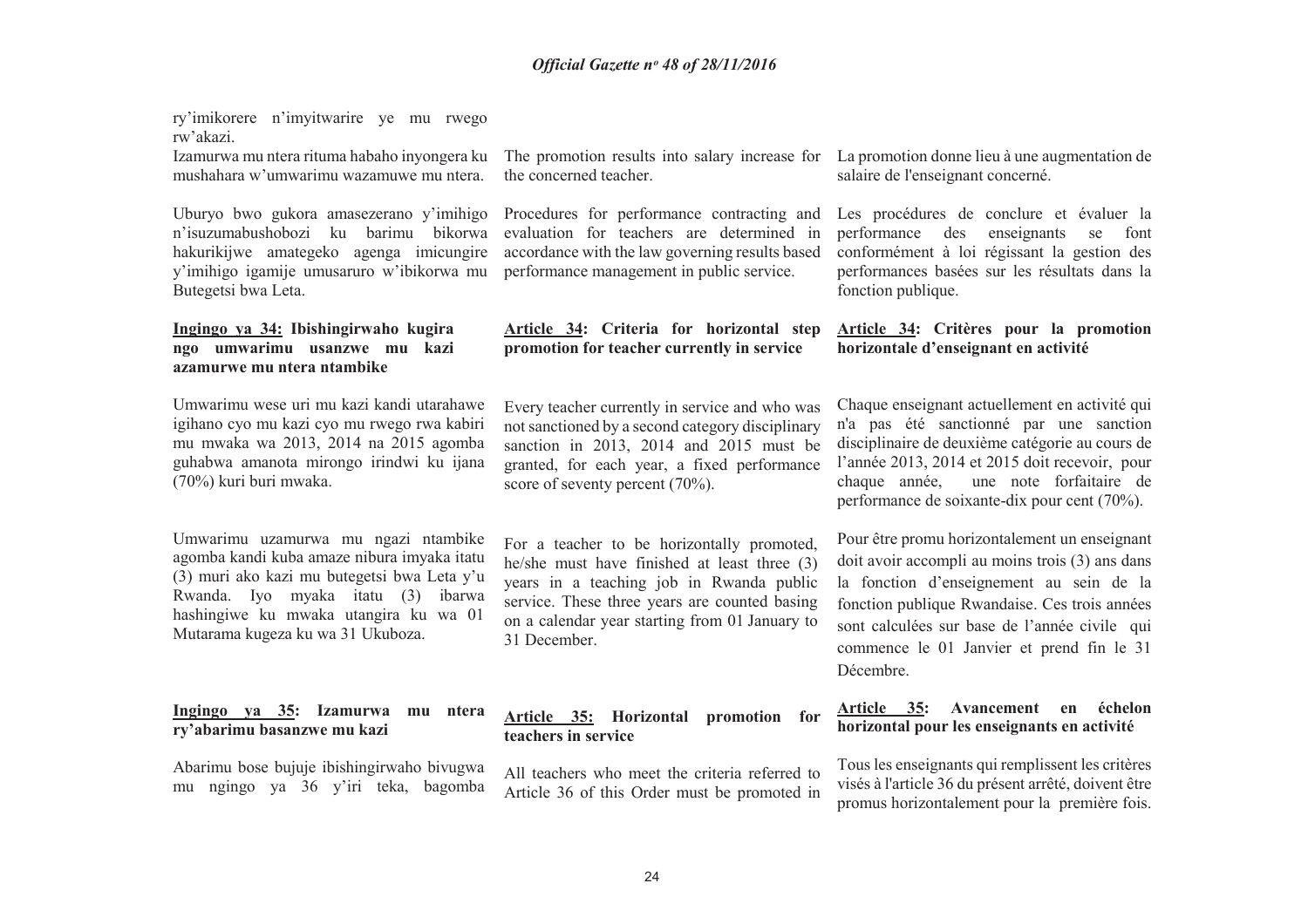| kuzamurwa mu ntera y'ingazi ntambike ku<br>nshuro ya mbere bituma bava ku mushahara<br>basanzweho bagatangira guhabwa umushahara<br>w'ingazi ntambike ihita ikurikiraho kandi<br>bikagira agaciro uhereye ku wa 01/01/2016. | terms of their first horizontal step. This first Ce premier avancement horizontal implique<br>horizontal move implies their entitlement to the<br>salary of the immediately higher horizontal<br>grade with effect from 01/01/2016. | leur droit au salaire du grade horizontal<br>immédiatement supérieur avec effet à partir du<br>01/01/2016.                                                                                                                                           |
|-----------------------------------------------------------------------------------------------------------------------------------------------------------------------------------------------------------------------------|-------------------------------------------------------------------------------------------------------------------------------------------------------------------------------------------------------------------------------------|------------------------------------------------------------------------------------------------------------------------------------------------------------------------------------------------------------------------------------------------------|
| Kuzamurwa mu ntera y'ingazi ntambike ku<br>zindi nshuro no ku barimu batari buzuza<br>imyaka itatu (3) bizashingira ku biteganywa<br>n'ingingo ya 33 y'iri teka.                                                            | The following horizontal step promotions and<br>the step promotion for teachers who have not yet<br>finished three (3) years in service are<br>determined in accordance with Article 33 of this<br>Order.                           | Les promotions<br>suivantes<br>échelon<br>en<br>horizontale et la promotion en échelon<br>horizontale pour les enseignants qui n'ont pas<br>encore complété trois (3) ans en activité suivent<br>les dispositions de l'article 33 du présent arrêté. |
| Intera z'imyanya y'abarimu n'imbonerahamwe<br>y'imishara ijyanye n'izo ntera biri ku mugereka<br>w'iri teka.                                                                                                                | Teachers' job levels and corresponding salary<br>structure is in annex to this Order.                                                                                                                                               | Les niveaux d'emploi des enseignants et la<br>structure salariale correspondante sont en<br>annexe au présent arrêté.                                                                                                                                |
| 36: Ishimwe ry'umwaka<br>Ingingo ya<br>rishingiye ku manota y'isuzumabushobozi                                                                                                                                              | <b>Article 36: Annual performance bonus</b>                                                                                                                                                                                         | Article 36: Prime annuelle en raison de<br>performance                                                                                                                                                                                               |
| mwaka hashingiwe ku musaruro w'ibikorwa<br>wavuye mu isuzumabushobozi akorerwa buri<br>mwaka. Iryo shimwe ribarwa ku buryo<br>bukurikira hashingiwe ku mushahara fatizo                                                     | Umwarimu ahabwa ishimwe ritangwa buri A teacher gets a bonus resulting from his/her<br>annual performance evaluation. The annual<br>performance bonus is calculated basing on the<br>basic salary as follows:                       | Un enseignant obtient une prime annuelle de<br>performance sur base de son évaluation<br>annuelle de performance. La prime annuelle de<br>performance se calcule sur base du salaire de                                                              |
| umwarimu agenerwa:                                                                                                                                                                                                          |                                                                                                                                                                                                                                     | base et est octroyée comme suit:                                                                                                                                                                                                                     |
| 1. 5% ku mwarimu wagize amanota<br>angana cyangwa ari hejuru ya 80%;                                                                                                                                                        | 5% is granted to a teacher whose score<br>1.<br>is equal to or higher than 80 %;                                                                                                                                                    | 5 % est accordée à un enseignant dont<br>1.<br>la quote est égale ou supérieure à 80%;                                                                                                                                                               |
| 3% ku mwarimu wagize amanota<br>2.<br>angana cyangwa ari hejuru ya 70%<br>ariko atageze kuri 80%.                                                                                                                           | 2. 3% is granted to a teacher whose score<br>ranges from 70 % but is less than 80 %.                                                                                                                                                | 2.<br>3 % est accordée à un enseignant dont<br>la quote est égale ou supérieure à 70%,<br>mais est inférieure à 80 %;                                                                                                                                |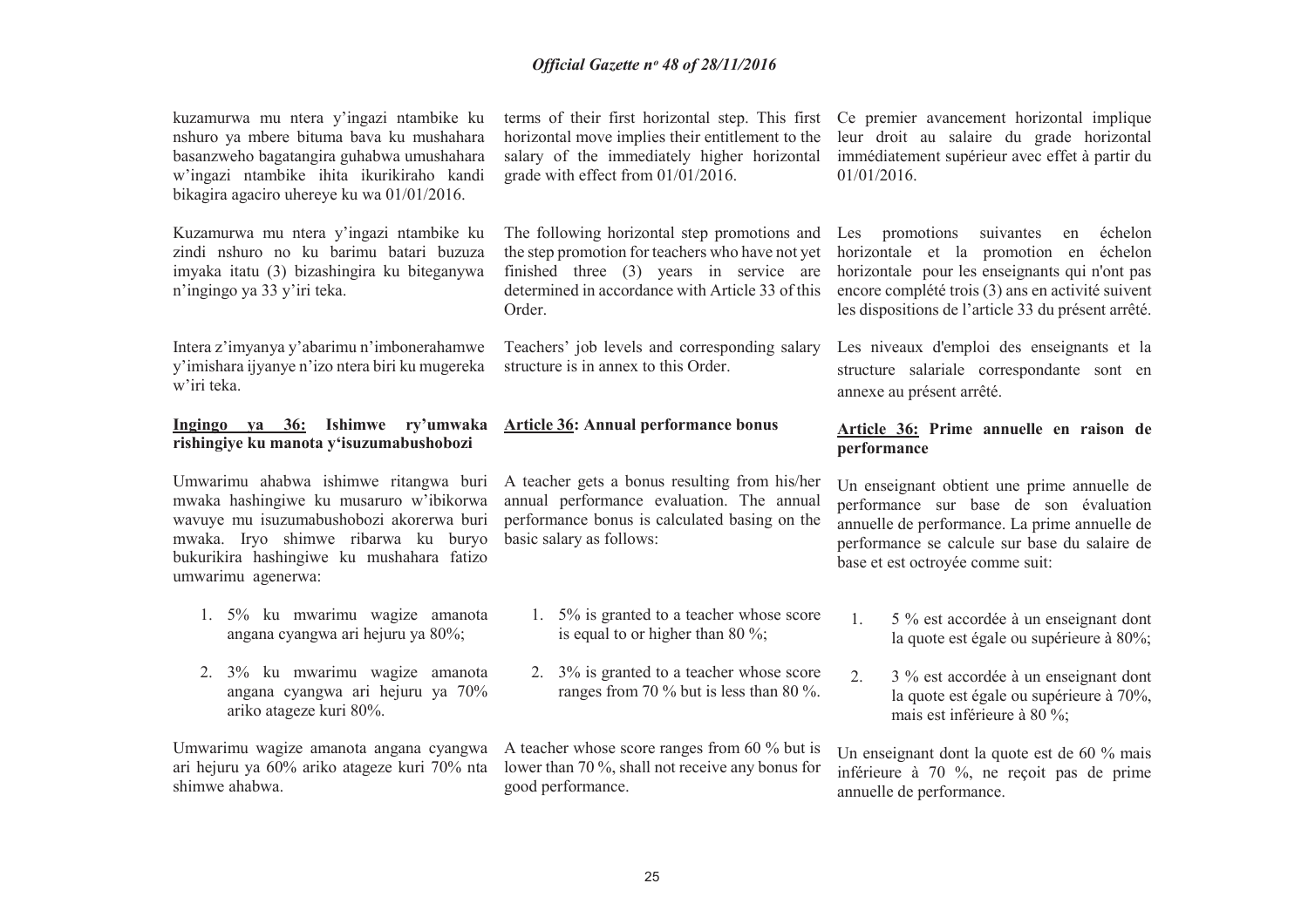Umwarimu wagize amanota atageze kuri 60% asezererwa mu kazi nta mperekeza ahawe.

#### **Ingingo ya 37: Ishimwe ku barimu bari mu kazi mu 2015**

Abarimu bose bari mu kazi kandi bakoze umwaka wa 2015 cyangwa batangiye akazi hagati mu 2015 bagomba guhabwa ishimwe ringana na 3% by'umushahara fatizo bari basanzweho muri icyo gihe hashingiwe ku manota mirongo irindwi ku ijana (70%) asobanura ubushobozi n'imyitwarire myiza.

Iryo shimwe ritangwa hashingiwe ku mezi umwarimu yakoze muri uwo mwaka wa 2015. Imyaka ya mbere ya 2015 ntigenderwaho mu gutanga ishimwe.

Itangwa ry'ishimwe ku yindi myaka ikurikira 2015 rishingira ku ngingo ya 36 y'iri teka.

#### **Ingingo ya 38: Ubuvuzi bw'umwarimu**

Umukoresha yunganira umwarimu mu kwivuza, no kuvuza abandi yemererwa hakurikijwe amategeko abigenga.

A teacher whose performance score is less than Un enseignant dont la quote de performance est 60% is removed from office without any terminal benefits.

#### **Article 37: Performance bonus for teachers who were in service during 2015**

All teachers who were in the teaching service in the public service for the year 2015 or who joined the teaching service in public service in the course of 2015 shall be granted a fixed performance score 70% on the basis of which they get a performance bonus of 3% of the basic

The performance bonus is granted on prorata basis of months served in 2015. The years that preceded 2015 shall not be taken into account to

Granting a performance bonus for other years following 2015 is done in accordance with

The employer provides healthcare support to the teacher and other people under his/her care in

salary they were entitled to at that time.

grant a performance bonus.

Article 36 of this Order.

**Article 38: Healthcare of teacher** 

accordance with relevant laws.

 moins de 60 % doit être démis de ses fonctions sans indemnités de fin de carrière.

#### **Article 37: Prime de bonne performance pour les enseignants qui étaient en activité au cours de l'année 2015**

Tous les enseignants qui étaient en activité de l'éducation dans la fonction publique au cours de l'année 2015 ou qui sont entrés en fonction d'enseignement dans la fonction publique au cours de l'année 2015 doivent recevoir une note forfaitaire de performance de 70 % sur base de laquelle ils doivent obtenir une prime de bonne performance de 3 % du salaire de base qu'ils percevaient à ce moment-là.

La prime de performance doit être octroyée au prorata basis des mois travaillés en 2015. Les années qui ont précédé 2015 ne doivent pas être tenues en compte pour accorder une prime de bonne performance.

L'octroi des primes de performances pour les autres années après 2015 se fait conformément à l'article 36 du présent arrêté.

#### **Article 38: Soins médicaux de l'enseignant**

L'employeur participe aux dépenses de l'enseignant pour ses soins médicaux et des autres personnes à sa charge conformément aux dispositions légales en la matière.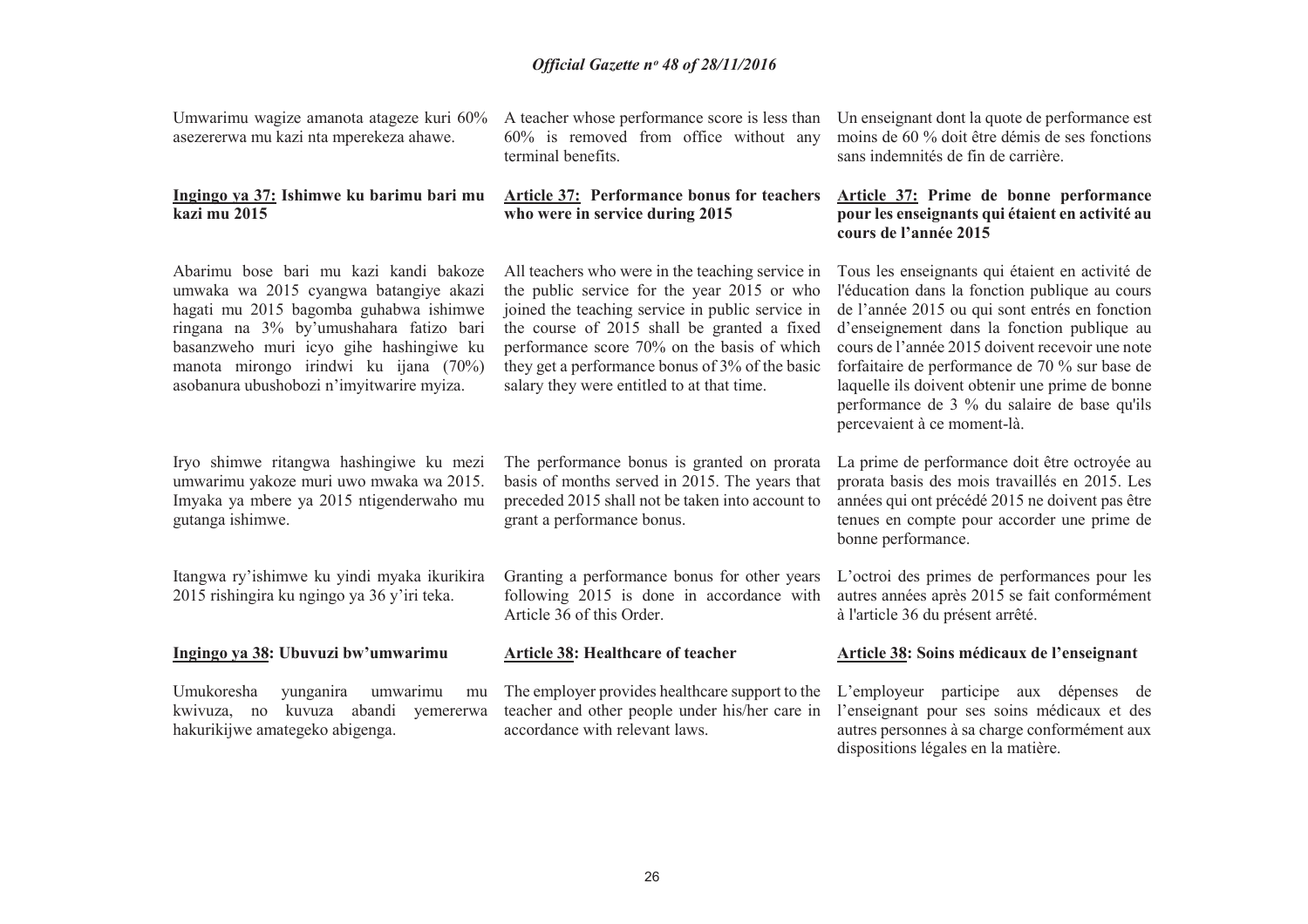| Ingingo ya 39: Uburenganzira bwo guhabwa<br>inyandiko n'ibikoresho bya ngombwa                                                                                                                                                                             | Article 39: Right to provision of necessary<br>documents and materials                                                                                                                                                                                                                    | Article 39: Droit de recevoir les documents et<br>matériel nécessaires                                                                                                                                                                                                                                                       |
|------------------------------------------------------------------------------------------------------------------------------------------------------------------------------------------------------------------------------------------------------------|-------------------------------------------------------------------------------------------------------------------------------------------------------------------------------------------------------------------------------------------------------------------------------------------|------------------------------------------------------------------------------------------------------------------------------------------------------------------------------------------------------------------------------------------------------------------------------------------------------------------------------|
| Umwarimu<br>afite<br>uburenganzira<br>bwo<br>bw'ishuri<br>n'ubuyobozi<br>gushyikirizwa<br>inyandiko n'ibikoresho bikenerwa kugira ngo<br>abashe kurangiza neza inshingano ze.                                                                              | A teacher has right to necessary documents and<br>materials provided by the school to allow<br>him/her fulfilling his/her duties.                                                                                                                                                         | Un enseignant a droit de recevoir de<br>l'administration de l'école les documents et<br>matériel nécessaires lui permettant d'accomplir<br>ses fonctions.                                                                                                                                                                    |
| Ingingo ya 40: Uburenganzira<br>bwo<br>gukorera ahantu hafite isuku n'umutekano                                                                                                                                                                            | Article 40: Right to a clean and secure Article 40: Droit au lieu de travail sain et<br>workplace                                                                                                                                                                                         | sécurisé                                                                                                                                                                                                                                                                                                                     |
| Umwarimu afite uburenganzira bwo gukorera<br>ahantu hafite umutekano kandi hari n'isuku.                                                                                                                                                                   | A teacher has right to clean and secure<br>workplace.                                                                                                                                                                                                                                     | Un enseignant a le droit d'exercer ses activités<br>dans un lieu sain et sécurisé.                                                                                                                                                                                                                                           |
| <b>UMUTWE</b><br><b>INSHINGANO</b><br>WA V:<br>Z'UMWARIMU<br>N'IBITABANGIKANYWA N'UMURIMO                                                                                                                                                                  | <b>CHAPTER</b> V:<br><b>OBLIGATIONS</b><br><b>AND</b><br><b>INCOMPATIBILITIES OF TEACHER</b>                                                                                                                                                                                              | <b>CHAPITRE</b><br><b>OBLIGATIONS</b><br>$\mathbf{V}$ :<br>ET<br><b>INCOMPATIBILITES</b><br>D'UN<br><b>ENSEIGNANT</b>                                                                                                                                                                                                        |
| <b>WE</b>                                                                                                                                                                                                                                                  |                                                                                                                                                                                                                                                                                           |                                                                                                                                                                                                                                                                                                                              |
| Ingingo ya 41: Inshingano zifitanye isano no<br>gutunganya umurimo                                                                                                                                                                                         | 41:<br>Article<br><b>Obligations</b><br>related<br>to<br>performance of duties                                                                                                                                                                                                            | Article 41: Obligations en rapport avec la<br>prestation des services                                                                                                                                                                                                                                                        |
| Umwarimu<br>agomba<br>gutunganya<br>ubwe<br>umurimo asabwa, kuwitaho buri gihe, gukorana<br>ubupfura, kutagira aho abogamira, kubaha no<br>kubahisha urwego akoramo, kubaha umutungo<br>wa Leta, kwibwiriza no kwita ku bifitiye<br>akamaro abaturarwanda. | A teacher is required to personally perform<br>duties as required, devote him/herself to his/her<br>work all the time with integrity and impartiality,<br>respect and honour his/her institution, preserve<br>public property, and have a sense of<br>responsibility and public interest. | $L$ 'enseignant<br>d'assurer<br>est<br>tenu<br>personnellement le service à sa charge, de s'y<br>consacrer en permanence avec probité et<br>neutralité, de respecter et faire respecter son<br>institution, de respecter le patrimoine de l'Etat<br>et d'avoir l'esprit d'initiative, et de promouvoir<br>l'intérêt général. |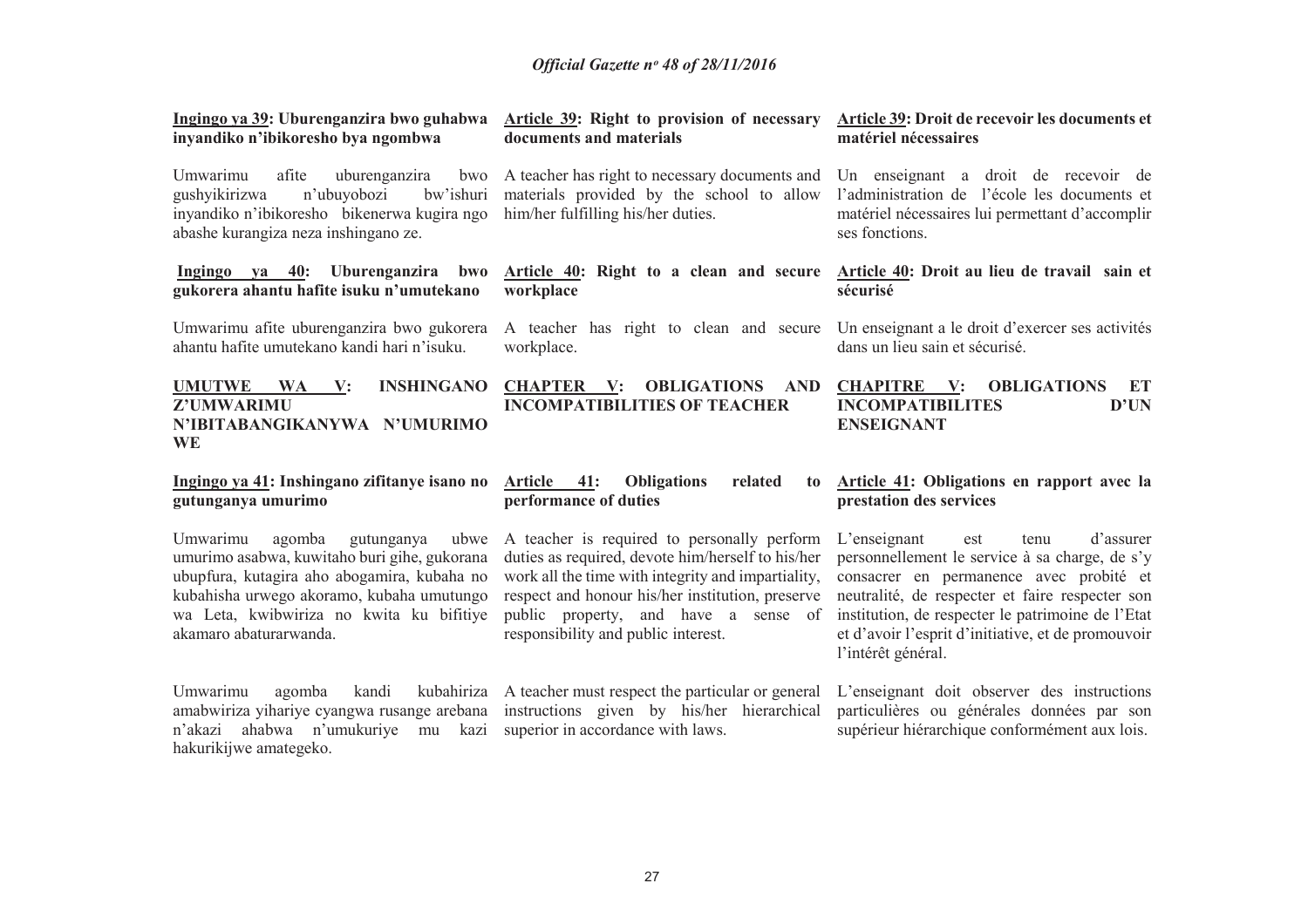| Ingingo ya 42: Imirimo itabangikanywa<br>n'iy'umwarimu                                                                                                                                                                                                                                                                             | Article 42: Activities incompatible with the<br>profession of a teacher                                                                                                                                                                                                                                                                      | Article 42: Activités incompatibles avec la<br>fonction d'enseignant                                                                                                                                                                                                                                                              |
|------------------------------------------------------------------------------------------------------------------------------------------------------------------------------------------------------------------------------------------------------------------------------------------------------------------------------------|----------------------------------------------------------------------------------------------------------------------------------------------------------------------------------------------------------------------------------------------------------------------------------------------------------------------------------------------|-----------------------------------------------------------------------------------------------------------------------------------------------------------------------------------------------------------------------------------------------------------------------------------------------------------------------------------|
| Ibitabangikanywa n'umurimo w'umwarimu ni<br>ibi bikurikira:                                                                                                                                                                                                                                                                        | The following are incompatible with the<br>profession of a teacher :                                                                                                                                                                                                                                                                         | incompatibles<br>fonction<br>Sont<br>avec<br><i>la</i><br>d'enseignant:                                                                                                                                                                                                                                                           |
| $1^{\circ}$<br>mu butegetsi bwa Leta;                                                                                                                                                                                                                                                                                              | kugira undi mwanya w'umurimo uhoraho 1° holding another post on full time basis in 1° un autre emploi permanent sous statut dans<br>public service;                                                                                                                                                                                          | la fonction publique;                                                                                                                                                                                                                                                                                                             |
| gukora umwuga cyangwa ibikorwa ibyo ari 2°<br>$2^{\circ}$<br>by'ubucuruzi<br>byose<br>byo<br>cyangwa<br>by'inganda<br>byabangamira<br>imirimo<br>ashinzwe;                                                                                                                                                                         | carrying out any professional, business or 2°<br>industrial activities that may likely be<br>detrimental to the performance of his/her<br>duties;                                                                                                                                                                                            | toute profession ou activité commerciale ou<br>préjudiciable<br>industrielle<br>à<br>l'accomplissement de ses fonctions;                                                                                                                                                                                                          |
| kuba mu buyobozi buhoraho, mu butegetsi<br>bw'isosiyete cyangwa ubw'ikigo icyo ari<br>cyo cyose cy'ubucuruzi n'inganda igihe<br>byabangamira imirimo ashinzwe. Icyakora<br>ibyo ntibikurikizwa ku bahagarariye<br>inyungu za Leta mu bigo byigenga;                                                                                | participating in permanent leadership,<br>$3^{\circ}$<br>administration of a company or any other<br>commercial and industrial enterprise likely<br>to be detrimental to the duties of the teacher.<br>However, this shall not apply to those<br>representing the Government interest in<br>private enterprises;                             | toute participation à la direction de façon<br>$3^{\circ}$<br>permanente, à l'administration d'une<br>société<br>toute<br>ou<br>autre<br>entreprise<br>commerciale et industrielle de nature à<br>nuire à ses fonctions. Toutefois, cela ne<br>s'applique pas aux agents qui représentent<br>l'Etat dans des entreprises privées; |
| $4^{\circ}$<br>kugira inyungu<br>kigo ashinzwe<br>mu<br>kugenzura ubwe cyangwa gifite aho<br>gihuriye na we, haba ku giti cye cyangwa<br>yitwaje undi muntu, uko cyaba cyitwa kose,<br>igihe izo nyungu zamutera kwica akazi ke<br>kumubuza<br>ubwigenge<br>cyangwa<br>no<br>gukoresha<br>n'ubutabera<br>ukuri<br>nta<br>kubogama. | having any interest in an enterprise under 4°<br>$4^\circ$<br>his/her direct control or one related to<br>him/her, whether as an individual or<br>through a proxy, under any title, in case<br>such interest is likely to compromise with<br>duties<br>restrict<br>his/her<br>his/her<br>or<br>independence, truth, justice and objectivity. | avoir, dans une entreprise soumise à son<br>contrôle direct ou en relation avec lui, par<br>lui-même ou par personne interposée, sous<br>quelque dénomination que ce soit, des<br>intérêts de nature à compromettre ou à<br>restreindre l'indépendance, la vérité, la<br>justice et l'objectivité de son action.                  |
| Haseguriwe ibivugwa muri iyi ngingo, iyo<br>bitabangamiye imirimo ashinzwe, umwarimu<br>ashobora kugirana amasezerano y'akazi<br>n'abandi bakoresha batandukanye, haba ari mu<br>nzego z'imirimo ya Leta cyangwa se mu<br>bikorera.                                                                                                | Subject to the provisions of this Article, where<br>it is unlikely to be detrimental to his/her duties,<br>a teacher may sign employment contracts with<br>different employers, whether in public or<br>private sector.                                                                                                                      | Sous réserve des dispositions du présent article,<br>si ceci n'est pas susceptible de nuire à ses<br>fonctions, l'enseignant peut signer des contrats<br>de travail avec différents employeurs, dans le<br>secteur public ou privé.                                                                                               |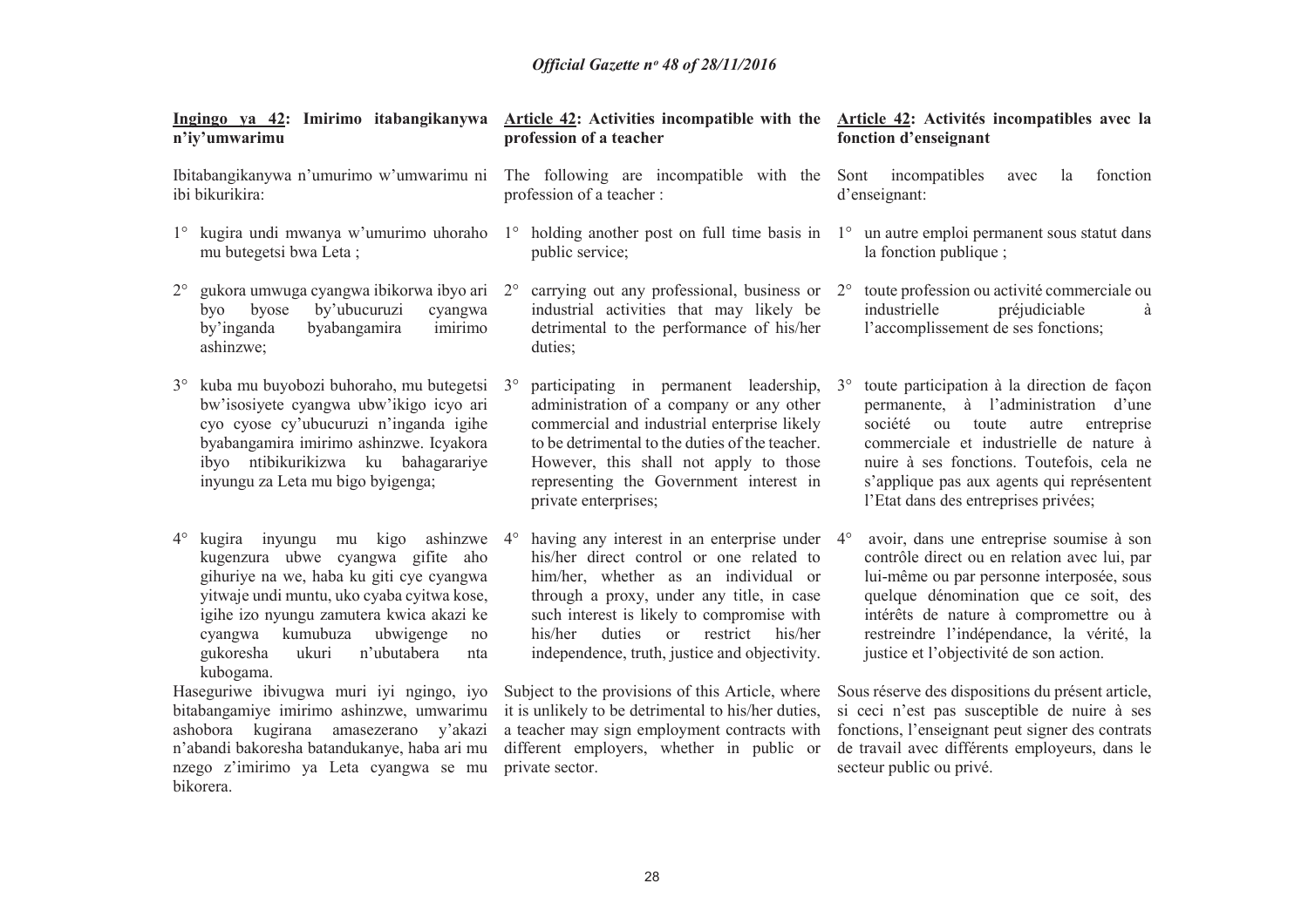| n'umukoresha we.                                                                                                                                                                                                                                                                                            | Icyakora, mbere yo gusinya ayo masezerano, However, before signing such contracts, a<br>umwarimu agomba kubanza kubyemererwa teacher must be authorized by his/her employer.                                                                                                         | Toutefois, avant de signer ces contrats,<br>l'enseignant doit en être autorisé par son<br>employeur.                                                                                                                                                                             |
|-------------------------------------------------------------------------------------------------------------------------------------------------------------------------------------------------------------------------------------------------------------------------------------------------------------|--------------------------------------------------------------------------------------------------------------------------------------------------------------------------------------------------------------------------------------------------------------------------------------|----------------------------------------------------------------------------------------------------------------------------------------------------------------------------------------------------------------------------------------------------------------------------------|
| UMUTWE WA VI: UBURYO BWO<br>GUHANA AMAKOSA N'INZIRA ZO<br><b>KUJURIRA</b>                                                                                                                                                                                                                                   | <b>CHAPTER VI: DISCIPLINARY REGIME</b><br><b>AND APPEAL PROCEDURES</b>                                                                                                                                                                                                               | <b>REGIME</b><br><b>CHAPITRE</b><br>VI:<br><b>DISCIPLINAIRE</b><br><b>ET</b><br><b>PROCEDURE</b><br><b>D'APPEL</b>                                                                                                                                                               |
| Ingingo ya 43: Uburyo bwo guhana ikosa ryo Article 43: Disciplinary regime<br>mu kazi                                                                                                                                                                                                                       |                                                                                                                                                                                                                                                                                      | Article 43: Régime disciplinaire                                                                                                                                                                                                                                                 |
| Uretse ibijyanye n'ishyirwaho ry'akanama<br>gashinzwe gukurikirana amakosa yo mu kazi ku<br>barimu rigenwa n'ingingo ya 44 y'iri teka,<br>ibindi bijyanye n'uburyo bwo guhana<br>umwarimu wakoze ikosa ryo mu kazi bikurikiza<br>ibiteganywa n'itegeko rishyiraho sitati rusange<br>igenga abakozi ba Leta. | Apart from procedures of establishment of a<br>disciplinary committee which are determined by<br>Article 44 of this Order, other modalities of<br>imposing disciplinary sanctions to teachers are<br>in accordance with the law establishing general<br>statutes for public service. | A part la procédure de mise en place d'un<br>comité de discipline qui est déterminée par<br>l'article 44 du présent arrêté, les autres<br>modalités d'infliger des sanctions disciplinaires<br>aux enseignants suivent la loi portant statut<br>général de la fonction publique. |
|                                                                                                                                                                                                                                                                                                             |                                                                                                                                                                                                                                                                                      |                                                                                                                                                                                                                                                                                  |
| Ingingo ya 44: Ishyirwaho ry'akanama<br>gashinzwe gukurikirana amakosa y'abarimu                                                                                                                                                                                                                            | Article 44: Establishment of disciplinary<br>committee                                                                                                                                                                                                                               | Article 44: Mise en place d'un comité chargé<br>de la discipline                                                                                                                                                                                                                 |
| Buri kigo cy'ishuri kigomba gushyiraho<br>akanama gashinzwe ikurikirana ry'amakosa.                                                                                                                                                                                                                         | Each school must establish<br>an internal<br>disciplinary committee.                                                                                                                                                                                                                 | Chaque école doit mettre en place un comité<br>interne chargé de discipline.                                                                                                                                                                                                     |
| Ku rwego rw'amashuri y'incuke n'abanza,<br>akanama gashinzwe ikurikirana ry'amakosa<br>kagizwe n'abantu batanu (5) bakurikira:                                                                                                                                                                              | At the nursery and primary education level, the<br>internal disciplinary committee comprises the<br>following five $(5)$ members:                                                                                                                                                    | Au niveau des écoles préscolaires et primaires,<br>le comité interne chargé de discipline est<br>composé de cinq (5) membres suivants :                                                                                                                                          |
| w'akanama;                                                                                                                                                                                                                                                                                                  | 1° umuyobozi w'ishuri, ari nawe Perezida 1° the Head Teacher, as Chairperson of the 1° le Directeur de l'école, Président du<br>committee;                                                                                                                                           | comité;                                                                                                                                                                                                                                                                          |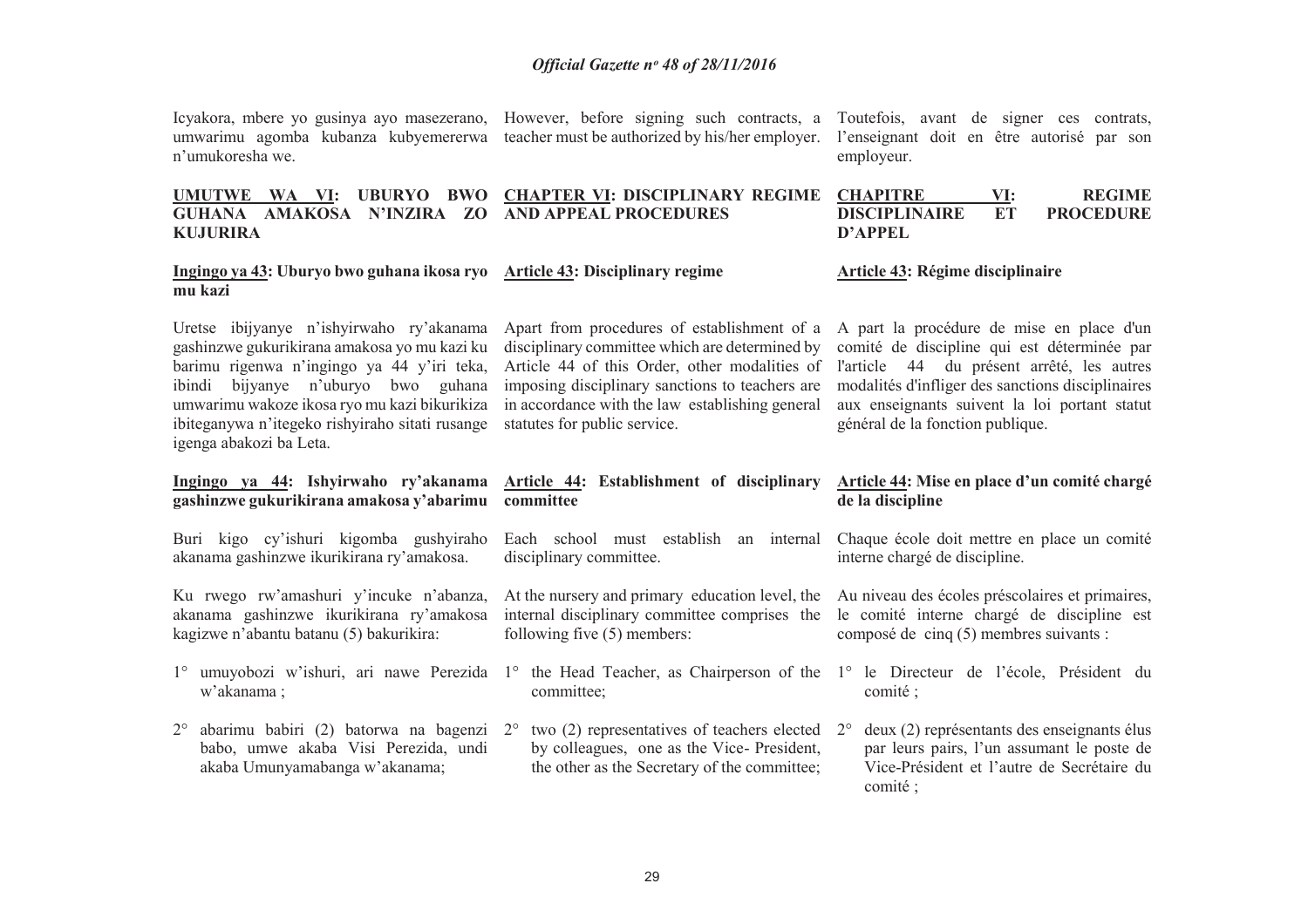3° abarimu batatu (3) barimo n'uzaba 3° three (3) representatives of teachers, Umwanditsi w'Akanama, batorwa na bagenzi babo. Abagize akanama gashinzwe ikurikirana Except non-elected members of the internal A l'exception des membres du Comité interne ry'amakosa badatorwa babamo ku buryo disciplinary committee who are permanent, buhoraho mu gihe abagomba gutorwa other members are elected for a term of office batorerwa manda y'umwaka umwe (1) ishobora of one (1) year renewable only once. kongerwa inshuro imwe gusa. Iyo ugize akanama gashinzwe ikurikirana In case a member of the internal disciplinary ikosa. ry'amakosa akurikiranyweho ntiyemerewe kwitabira imirimo ijyanye no he/she shall not participate in the committee's gusuzuma ikosa rye. Amakosa yakozwe na Perezida w'akanama akurikiranwa n'akanama gashinzwe gukurikirana amakosa y'Abakozi ku rwego rw'Akarere akoreramo.committee; including the Secretary of the committee, who are elected by colleagues. committee is alleged to have committed a fault, activities related to his/her case. Disciplinary faults committed by the Des fautes disciplinaires commises par le Chairperson of the committee are investigated Président du comité sont poursuivies par le and considered by the disciplinary committee of comité de discipline du District d'affection. the District in which he/she is appointed. 3° trois (3) représentants des enseignants y compris le Secrétaire du comité, élus par leurs pairs; de discipline non élus qui en sont permanents, les autres membres sont élus pour un mandat d'une (1) année renouvelable une seule fois. S'il y a des allégations de faute portées contre un membre du comité interne de discipline, il ne lui est pas permis de participer aux activités d'analyse de son cas.

3° ababyeyi babiri (2) bahagarariye abandi: 3° two (2) parents' representatives; a male and 3° deux (2) représentants des parents : une umugabo n'umugore.a female . femme et un homme.

Mu mashuri yisumbuye, akanama gashinzwe ikurikirana ry'amakosa kagizwe n'abantu batanu (5) bakurikira:

- w'akanama;
- n'imyitwarire, Visi Perezida w'akanama;

 At the secondary education level, the internal disciplinary committee comprises of the following five (5) members:

- 1° umuyobozi w'ishuri, ari nawe Perezida 1° the Head Teacher, as Chairperson of the committee;
- 2° umuyobozi wungirije ushinzwe imyifatire 2° the Deputy Head Teacher in charge of discipline, as Vice Chairperson of the

Au niveau des écoles secondaires, le comité interne chargé de discipline est composé de cinq (5) membres suivants :

- 1° le Directeur de l'école, Président du comité;
- 2° le Préfet de discipline, Vice-Président du comité;

30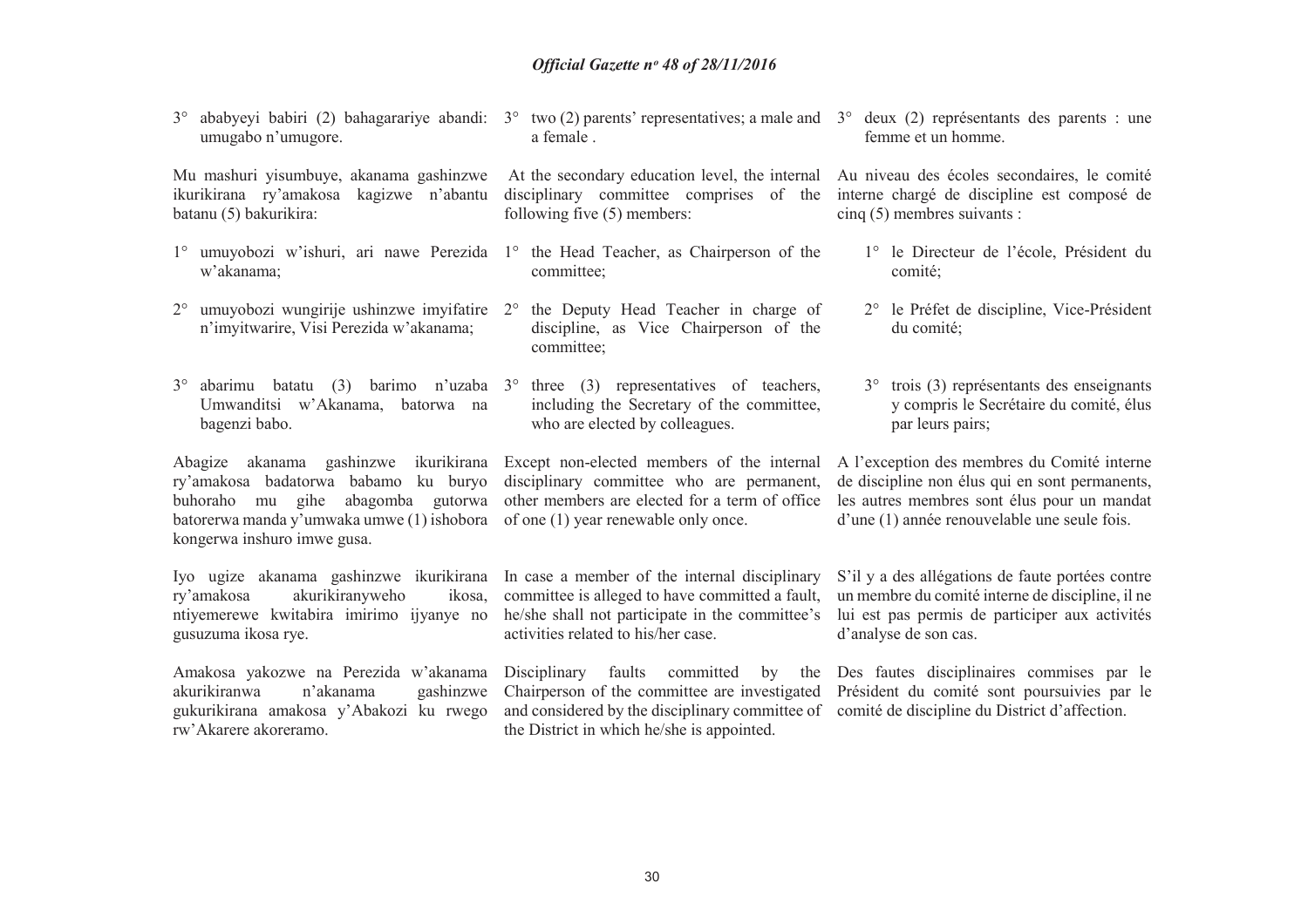Iyo bibaye ngombwa, Akanama gashinzwe If considered necessary, the Committee may gukurikirana amakosa gashobora gutumira undi muntu gakeneyeho amakuru, icyakora uwo watumiwe ntagira uburenganzira mu gutora right to vote or participating in taking decisions. cyangwa mu ifatwa ry'ibyemezo.

 invite a resource person to its meeting. However, that resource person shall not have

#### En cas de besoins, le Comité peut inviter une personne ressource à sa réunion. Cependant cette personne n'aura pas le droit de vote ni departiciper à la prise de décisions.

#### **Ingingo ya 45: Uburenganzira Article 45: Right of teacher to file appeal Article 45: Droit de recours d'un enseignant**

Umwarimu utishimiye icyemezo yafatiwe mu A teacher who is not satisfied with a decision rwego rw'akazi, afite uburenganzira bwo kujuririra inzego z'ubuyobozi.

**bw'umwarimu bwo kujurira** 

#### **Ingingo ya 46: Gutakambira Umuyobozi umusaba gusubira ku cyemezo**

Mu gihe kitarenze iminsi itanu (5) y'akazi amenyeshejwe icyemezo yafatiwe, umwarimu wafatiwe icyemezo, iyo atacyishimiye, ashobora gutakambira mu nyandiko ku rwego rwa mbere Umuyobozi wakimufatiye, agahabwa igisubizo mu gihe kitarenze iminsi cumi n'itanu (15) y'akazi uhereye umunsi ugutakamba kwe kwakiriwe n'uwo Muyobozi.

## **Ingingo ya 47: Ubujurire ku rwego rwisumbuye**

Iyo Umuyobozi w'ishuri ari we wafashe icyemezo akanajuririrwa ku rwego rwa mbere ariko ntagire igisubizo atanga mu gihe kigenwe cyangwa igisubizo atanze ntikinyure umwarimu wagifatiwe, uwo mwarimu aba ashobora kujurira ku rwego rw'Umuyobozi

 against him/her has right to administrative appeal.

#### **Article 46: Request for review of a decision**

If a teacher is not satisfied with a decision taken about him/her, he/she may request in writing for review in the first instance, to the authority that took the decision in a period not exceeding five (5) working days from the date he/she was notified of the decision, and the answer to his/her request is notified in a period not exceeding fifteen (15) working days from the date the authority received the request.

Un enseignant qui s'estime lésé par la décision lui infligée a le droit d'introduire un recours administratif.

#### **Article 46: Recours gracieux contre la décision**

Lorsque l'enseignant n'est pas satisfait de la décision prise en son encontre, il peut introduire par écrit un recours au premier degré auprès de l'autorité qui a pris la décision, dans un délai ne dépassant pas cinq (5) jours ouvrables à partir de la notification de la décision à l'intéressé et la réponse lui est communiquée dans un délai ne dépassant pas quinze (15) jours ouvrables à partir de la réception de la lettre de recours par l'autorité qui a pris la décision.

#### **Article 47: Appeal to higher administrative Article 47: Recours hiérarchique**

When the decision that gave rise to appeal was taken by the Head Teacher and he/she is also appealed to, but no response is provided within the prescribed period or the response is unsatisfactory, a teacher may appeal, in second instance, to the Mayor of District in a period not

**level** 

Lorsque la décision a été prise par le Directeur de l'école et que le recours lui a aussi été adressé au premier degré, mais aucune réponse n'a été donnée dans les délais prescrits ou la réponse n'est pas satisfaisante, l'enseignant peut introduire le recours au District dans un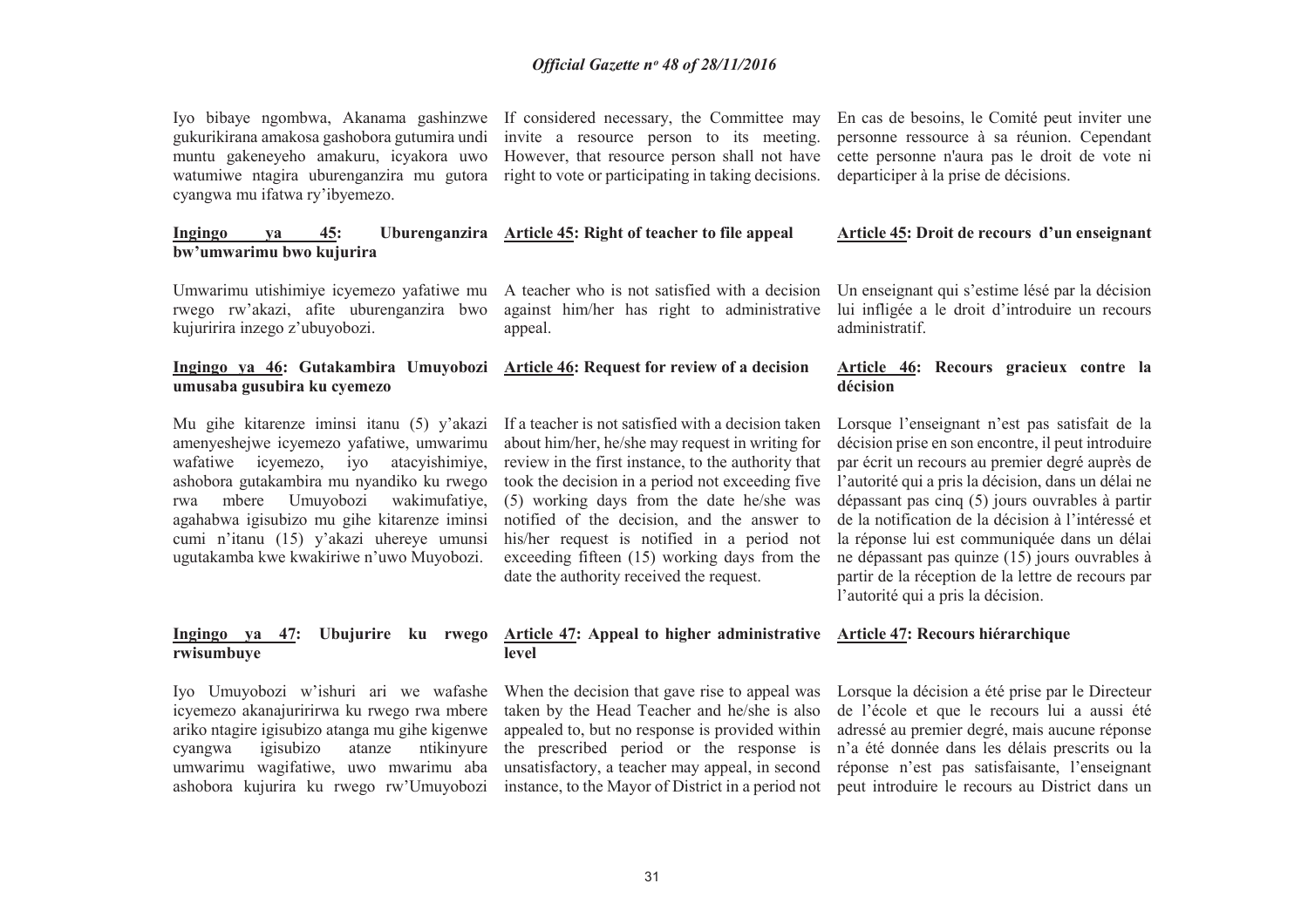w'Akarere mu gihe kitarenze iminsi itanu (5) y'akazi uhereye ku munsi yaherewe igisubizo cyangwa nyuma y'irangira ry'igihe yari kuba yarasubijwe.

Umuyobozi w'Akarere agomba gutanga umwanzuro mu gihe kitarenze iminsi mirongo itatu (30) y'indangaminsi uhereye igihe yaboneye ubujurire.

Iyo icyemezo cyafashwe n'Umuyobozi w'Akarere kitanyuze umwarimu cyangwa Umuyobozi w'Akarere atamusubije mu gihe cyagenwe, umwarimu ashobora kujuririra Komisiyo ishinzwe abakozi ba Leta mu gihe kitarenze iminsi itanu (5) y'akazi uhereye ku munsi yaherewe igisubizo, cyangwa nyuma y'irangira ry'igihe cyagenwe cyo gusubizwa. Komisiyo ishinzwe abakozi ba Leta itanga umwanzuro mu gihe kitarenze iminsi mirongo itandatu (60) y'indangaminsi uhereye igihe from the receipt of the appeal.yaboneye ubujurire.

Icyemezo cyafashwe na Komisiyo ishinwe The decision taken by the Public Service Abakozi ba Leta ntikijuririrwa mu rwego rw'ubuyobozi.

#### **Ingingo ya 48: Itangwa ry'ikirego mu rukiko**

Umwarimu utanyuzwe n'icyemezo cyafashwe A teacher who is not satisfied with a decision na Komisiyo ishinzwe Abakozi ba Leta ashobora gutanga ikirego mu rukiko rubifitiye ububasha hakurikijwe amategeko abigenga.

exceeding five (5) working days from the time he/she was notified of the answer of his/her first appeal or from the end of period he/she was supposed to receive a response.

The Mayor of District must take a decision in a period not exceeding thirty (30) calendar days from the receipt of the appeal.

When a teacher is not satisfied by the decision taken by the Mayor of the District, or when no answer is provided within the prescribed period, he/she may appeal to the Public Service Commission in a period not exceeding five (5) working days from the time he/she was notified of the answer or from the end of the prescribed period for being responded to. The Public Service Commission must take a decision in a period not exceeding sixty (60) calendar days

 Commission shall not be subject to any other administrative appeal.

#### **Article 48: Filing a case in court**

 taken by the Public Service Commission may file the case to the competent court in accordance with relevant laws.

délai ne dépassant pas cinq (5) jours ouvrables à partir de la date de notification de la réponse ou à la fin de la prétendue période au cours de laquelle il devrait recevoir une réponse.

Le Maire de District doit prendre la décision dans un délai ne dépassant pas trente (30) jours calendriers à partir de la réception de l'appel.

Lorsque la décision prise par le Maire de District ou aucune réponse n'a été donnée l'enseignant peut introduire le recours devant la Commission de la Fonction Publique dans un délai ne dépassant pas cinq (5) jours ouvrables à partir de la date de notification de la réponse ou à la fin de période requise pour être répondu. La Commission de la Fonction Publique doit prendre une décision dans un délai ne dépassant pas soixante (60) jours calendriers à partir de la réception de l'appel.

La décision prise par la Commission de la Fonction Publique n'est susceptible d'aucun autre recours administratif.

#### **Article 48: Recours juridictionnel**

L'enseignant qui n'est pas satisfait de la décision de la Commission de la Fonction Publique peut saisir la juridiction compétente conformément aux lois en la matière.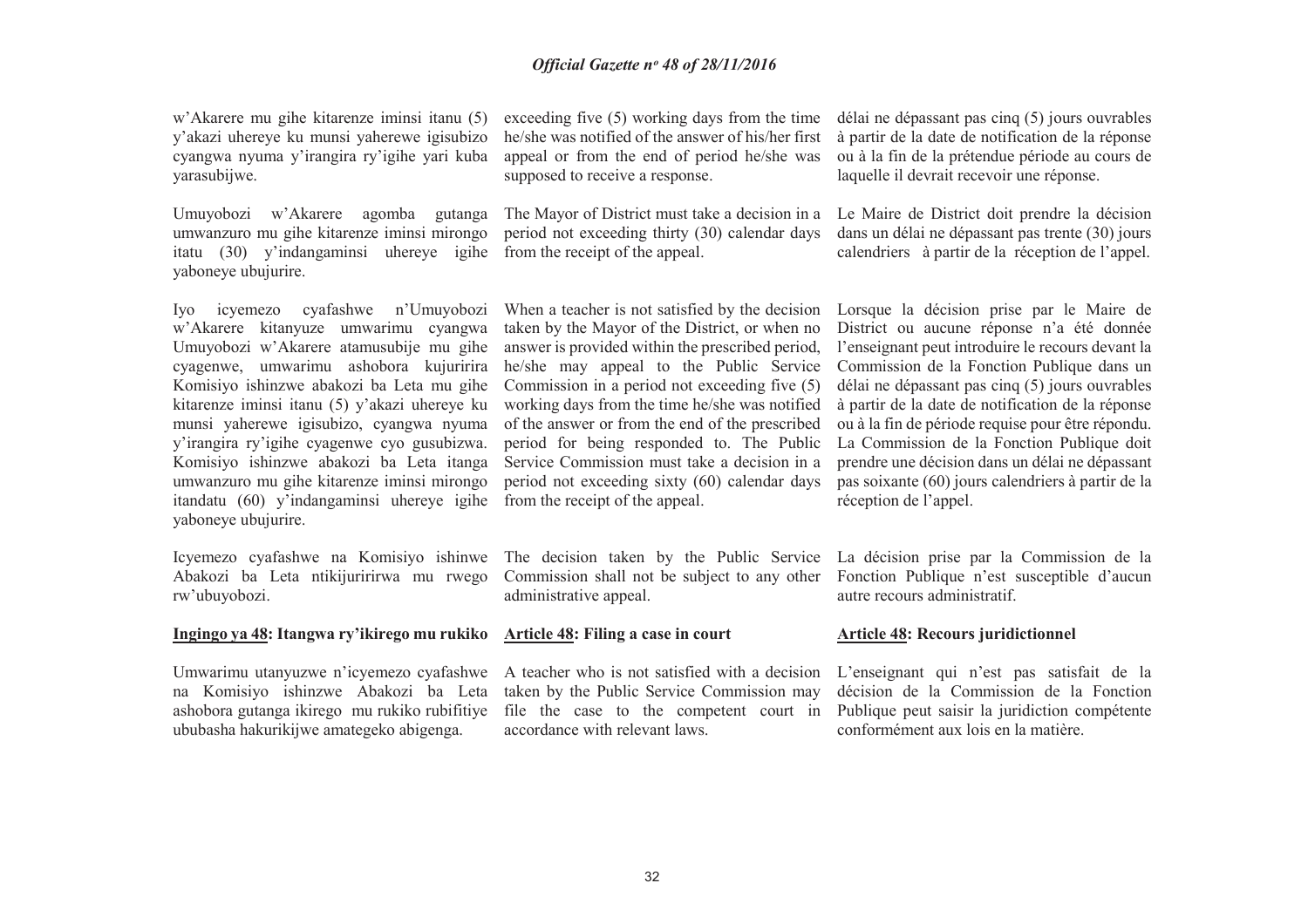| UMUTWE WA VII: KUVA MU KAZI CHAPTER VII: TERMINATION<br><b>K'UMWARIMU</b>                                                                                                                                                                      | OF<br><b>SERVICE FOR A TEACHER</b>                                                                                                                                                                                              | <b>CHAPITRE</b><br>VII:<br><b>CESSATION</b><br>DE<br><b>FONCTION POUR UN ENSEIGNANT</b>                                                                                                                                              |
|------------------------------------------------------------------------------------------------------------------------------------------------------------------------------------------------------------------------------------------------|---------------------------------------------------------------------------------------------------------------------------------------------------------------------------------------------------------------------------------|--------------------------------------------------------------------------------------------------------------------------------------------------------------------------------------------------------------------------------------|
| Ingingo ya 49: Impamvu zo kuva mu kazi<br>k'umwarimu                                                                                                                                                                                           | Article 49: Grounds for termination of<br>service of a teacher                                                                                                                                                                  | Article 49: Motifs de cessation de fonction<br>d'enseignant                                                                                                                                                                          |
| Umwarimu ava mu kazi k'ubwarimu iyo:                                                                                                                                                                                                           | Termination of service for a teacher takes place<br>when he/she:                                                                                                                                                                | La cessation de la fonction d'enseignant a lieu<br>lorsque l'enseignant:                                                                                                                                                             |
| ahagaritse akazi mu gihe kitazwi;<br>$1^{\circ}$<br>$2^{\circ}$<br>asezeye burundu ku kazi;<br>asezerewe mu kazi;<br>$3^\circ$<br>yirukanywe burundu;<br>$4^{\circ}$<br>ahawe ikiruhuko cy'izabukuru;<br>$5^{\circ}$<br>$6^{\circ}$<br>apfuye. | $1^\circ$ is on leave of absence for non-specific<br>period;<br>deliberately resigns;<br>$2^{\circ}$<br>is removed from office;<br>$3^{\circ}$<br>is dismissed;<br>$4^{\circ}$<br>$5^\circ$<br>retires;<br>$6^{\circ}$<br>dies. | 1° est en mise en disponibilité pour une<br>durée indéterminée;<br>démissionne volontairement;<br>est démis d'office;<br>$3^\circ$<br>est révoqué;<br>$4^{\circ}$<br>est admis à la retraite;<br>$5^\circ$<br>$6^{\circ}$<br>décède. |
| Ingingo ya 50: Amategeko agenga kuva mu<br>kazi k'ubwarimu                                                                                                                                                                                     | <b>Article 50: Provisions governing termination</b><br>of teaching service                                                                                                                                                      | Article 50 : Dispositions régissant la<br>cessation de fonction d'enseignement                                                                                                                                                       |
| Ibyerekeranye n'uburyo bwo kuva mu kazi<br>bikurikiza ibiteganywa n'itegeko rishyiraho<br>sitati rusange igenga abakozi ba Leta.                                                                                                               | Modalities for termination of service follow<br>relevant provisions of the law establishing the<br>general statutes for public service.                                                                                         | Les modalités de cessation définitive de la<br>fonction suivent les dispositions applicables de<br>la loi portant statut général de la fonction<br>publique.                                                                         |
| <b>UMUTWE</b><br><b>INGINGO</b><br><b>WA</b><br>VIII:<br>Z'INZIBACYUHO N'IZISOZA                                                                                                                                                               | <b>CHAPTER VIII: MISCELLENEOUS AND</b><br><b>FINAL PROVISIONS</b>                                                                                                                                                               | <b>CHAPITRE</b><br><b>DISPOSITIONS</b><br>VIII:<br><b>DIVERSES ET FINALES</b>                                                                                                                                                        |
| Ingingo ya 51: Ikurikizwa ry'itegeko<br>rishyiraho sitati rusange igenga abakozi ba<br>Leta                                                                                                                                                    | Article 51: Applicability of the Law on the<br>general statute for public service                                                                                                                                               | Article 51: Application de la loi portant<br>statut général de la fonction publique                                                                                                                                                  |
| Haseguriwe ibiteganywa n'iri teka, itegeko<br>rishyiraho sitati rusange igenga abakozi ba Leta<br>rikurikizwa ku barimu igihe hari ibitaragenwe<br>n'iri teka.                                                                                 | Subject to the provisions of this Order, the Law<br>on the general statute for public service is<br>applicable to teachers in case of lacuna or<br>loopholes in the present Order.                                              | Sous réserve des dispositions du présent arrêté,<br>la loi portant statut général de la fonction<br>publique s'applique aux enseignants en cas de<br>lacunes du présent arrêté.                                                      |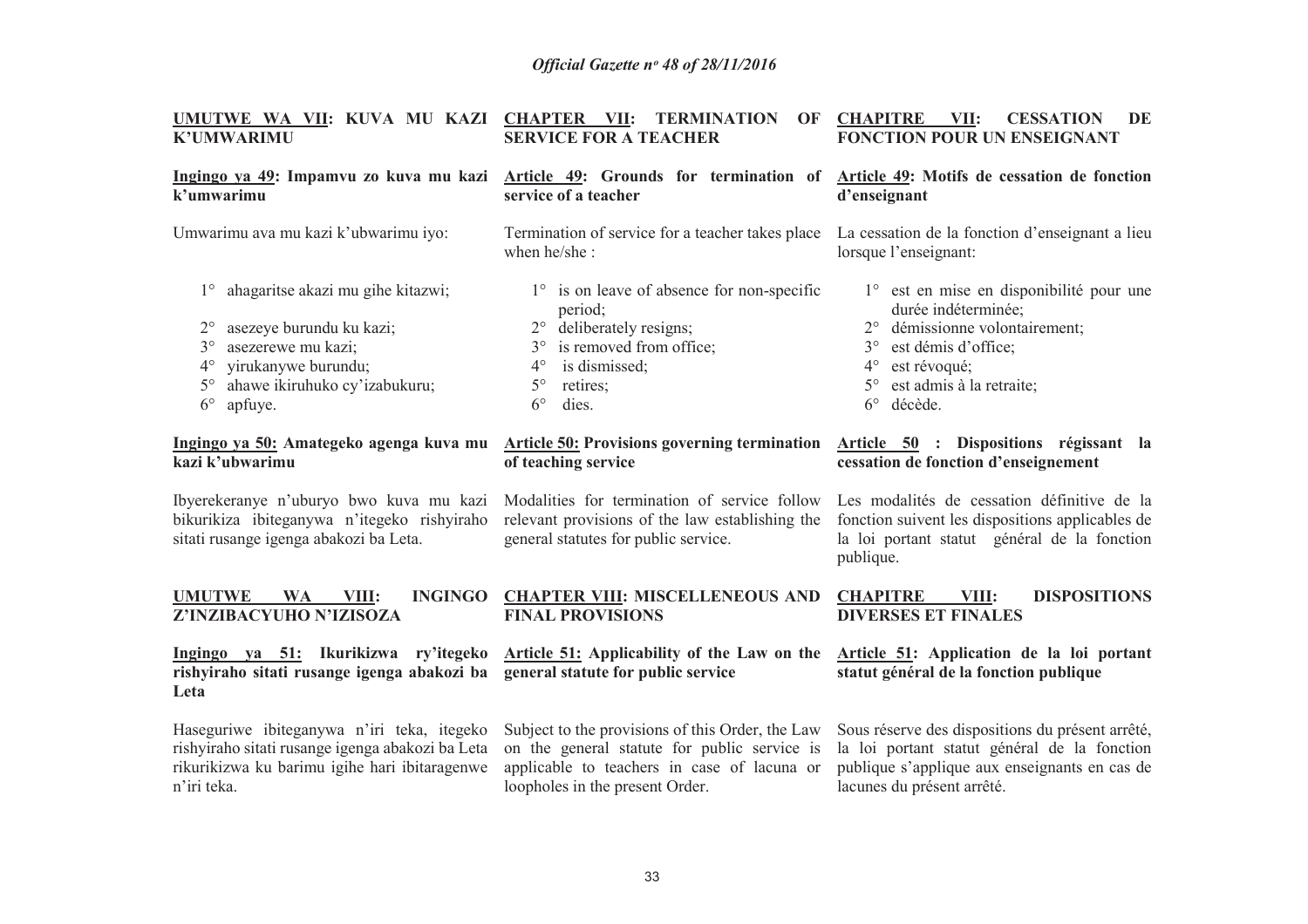**Ingingo ya 52: Igihe ku barimu batari Article 52: Transitional period to nonab'umwuga** 

Kugira ngo bemererwe gukomeza akazi ko kwigisha abarimu bose batari ab'umwuga bari mu kazi mu mashuri y'incuke, abanza n'ayisumbuye bagomba kwitabira gahunda y'inyigisho z'igihe gito ishyirwaho na Minisiteri ifite amashuri y'incuke, abanza n'ayisumbuye mu nshingano zayo zibahesha impamyabushobozi yo kwigisha kugira ngo bashobore kugengwa n'iri teka.

 cy'imyaka itatu (3) uhereye ku munsi iri teka Repubulika y'u Rwanda.

#### **Ingingo ya 53: Abashinzwe gushyira mu bikorwa iri teka**

Minisitiri w'Intebe, Minisitiri w'Uburezi, Minisitiri w'Imari n'Igenamigambi, Minisitiri w'Abakozi ba Leta n'Umurimo na Minisitiri w'Ubutegetsi bw'Igihugu basabwe kubahiriza iri teka.

#### **Ingingo ya 54: Ivanwaho ry'ingingo Article 54: Repealing provision z'amateka zinyuranyije n'iri teka**

zinyuranyije naryo zivanyweho.

# **professional teachers**

In order to be allowed to continue practicing, all non-professional teachers currently in nursery, primary and secondary education must finish a short pedagogical programme organized by the Ministry in charge of nursery, primary and secondary education in order to obtain a post graduate certificate in education.

Iyo gahunda igomba kuba yarangiye mu gihe This programme must be finished within a ritangarijweho mu Igazeti ya Leta ya publication of this Order in the Official Gazette period of three (3) years from the date of of the Republic of Rwanda.

#### **Article 53: Authorities responsible for implementation of this Order**

The Prime Minister, the Minister of Education, the Minister of Finance and Economic Planning, the Minister of Public Service and Labour and the Minister of Local Government are entrusted with the implementation of this Order.

Ingingo zose z'amateka abanziriza iri kandi All prior provisions contrary to this Order are repealed.

#### **Article 52: Période transitoire pour enseignants non professionnels**

En vue de pouvoir continuer l'enseignement, tous les enseignants non professionnels actuellement en écoles préscolaires, primaires et secondaires doivent suivre un programme de formation pédagogique de courte durée organisé par le Ministère ayant l'enseignement préscolaire, primaire et secondaire dans ses attributions afin d'obtenir un certificat d'agrégation leur permettant d'être régis par le présent arrêté.

Ce programme doit être achevé dans un délai de trois (3) ans à partir de la date de publication du présent arrêté au Journal Officiel de la République du Rwanda.

#### **Article 53: Autorités chargées de la mise en application de cet arrêté**

Le Premier Ministre, le Ministre de l'Education, le Ministre des Finances et de la Planification Economique, le Ministre de la Fonction Publique et du Travail et le Ministre de l'Administration Locale sont chargés de la mise en application du présent arrêté.

#### **Article 54 : Disposition abrogatoire**

Toutes les dispositions antérieures contraires au présent arrêté sont abrogées.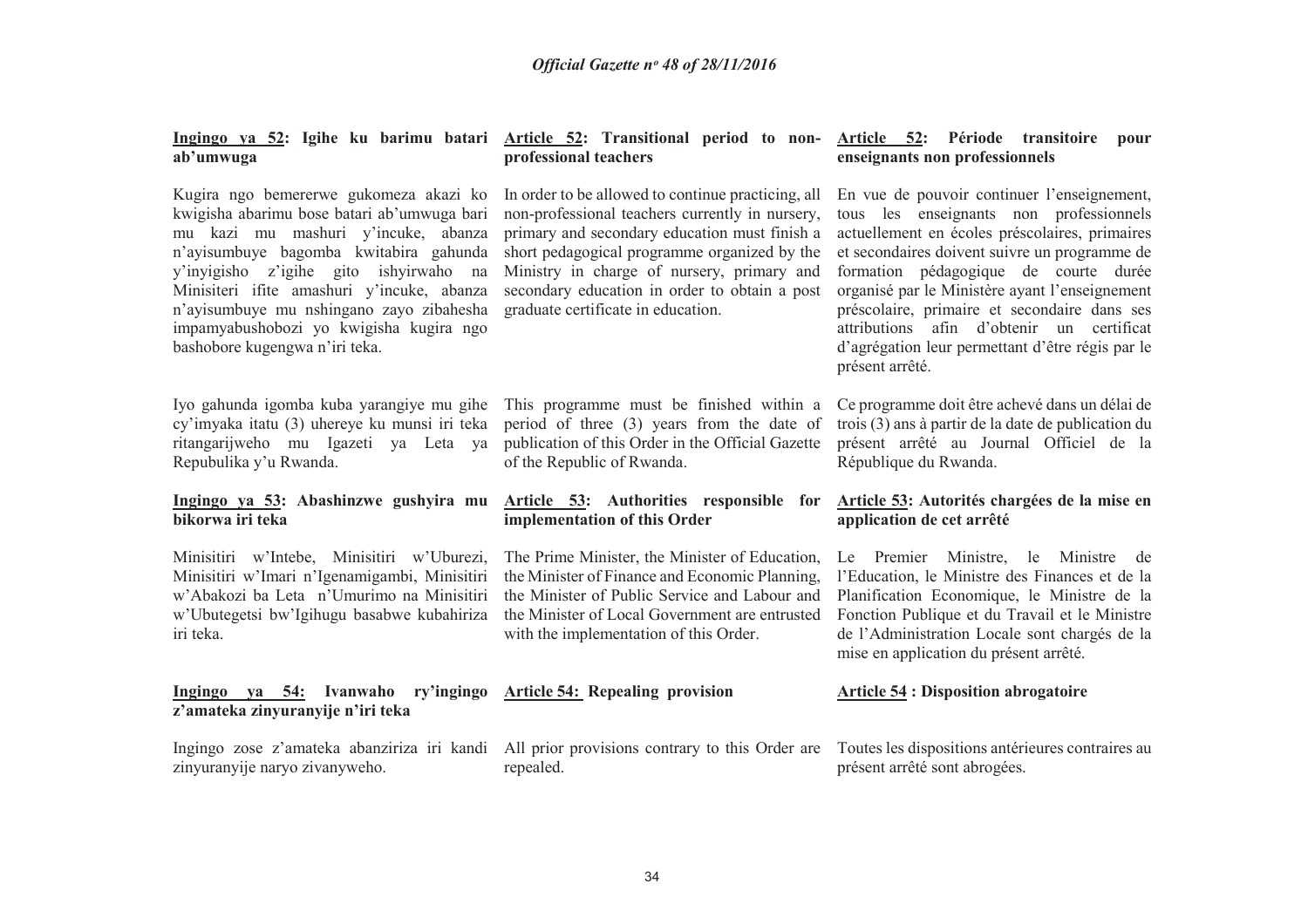| Ingingo ya 55: Igihe iteka ritangirira Article 55: Commencement<br>gukurikizwa |                                                                                                                                                                                                                                                                                                                                                                                                                                | Article 55: Entrée en vigueur        |  |  |  |  |
|--------------------------------------------------------------------------------|--------------------------------------------------------------------------------------------------------------------------------------------------------------------------------------------------------------------------------------------------------------------------------------------------------------------------------------------------------------------------------------------------------------------------------|--------------------------------------|--|--|--|--|
| ku wa 29/03/2016.                                                              | Iri teka ritangira gukurikizwa ku munsi This Order comes into force on the date of its Le présent arrêté entre en vigueur le jour de sa<br>ritangarijweho mu Igazeti ya Leta ya publication in the Official Gazette of the publication au Journal Officiel de la République<br>Repubulika y'u Rwanda. Agaciro karyo gahera Republic of Rwanda. It takes effects as of du Rwanda. Il sort ses effets a partir du<br>29/03/2016. | 29/03/2016.                          |  |  |  |  |
| Kigali, ku wa 24/11/2016                                                       | Kigali, on $24/11/2016$                                                                                                                                                                                                                                                                                                                                                                                                        | Kigali, le 24/11/2016                |  |  |  |  |
| (sé)<br><b>KAGAME Paul</b>                                                     | (sé)<br><b>KAGAME Paul</b>                                                                                                                                                                                                                                                                                                                                                                                                     | $(s\acute{e})$<br><b>KAGAME Paul</b> |  |  |  |  |

 **KAGAME Paul** Perezida wa Repubulika

**(sé) MUREKEZI Anastase** Minisitiri w'Intebe

**Bibonywe kandi bishyizweho Ikirango cya Repubulika :** 

**(sé) BUSINGYE Johnston**  Minisitiri w'Ubutabera / Intumwa Nkuru ya Leta

**(sé) MUREKEZI Anastase** Prime Minister

President of the Republic

**Seen and sealed with the Seal of the Republic:** 

**(sé)**

**(sé) BUSINGYE Johnston** Ministre de la Justice / Garde des Sceaux

**Vu et scellé du Sceau de la République :** 

Président de la République

**(sé) MUREKEZI Anastase** Premier Ministre

 **BUSINGYE Johnston** Minister of Justice / Attorney General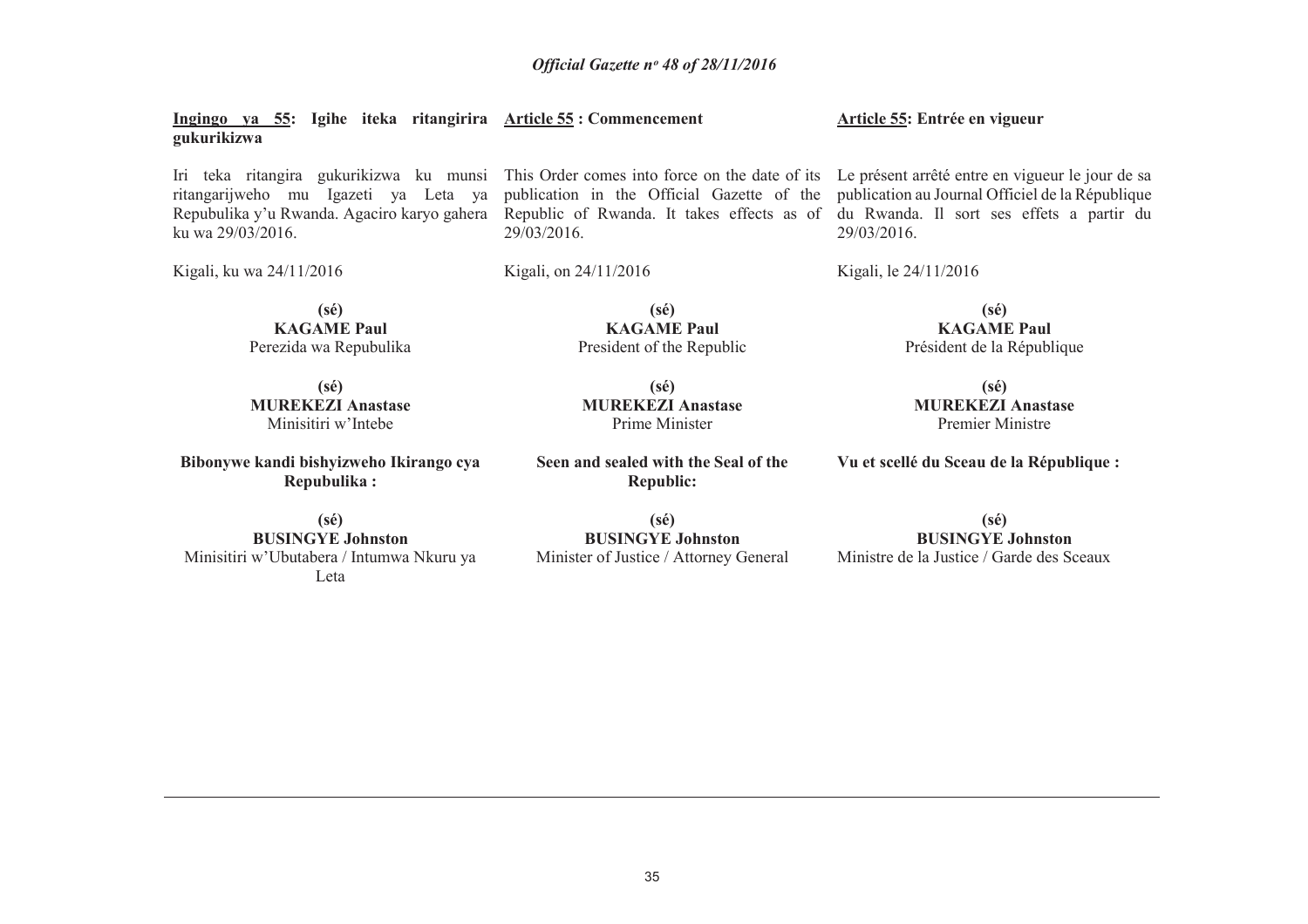|              | UMUGEREKA W'ITEKA RYA ANNEX TO PRESIDENTIAL ORDER ANNEXE A L'ARRETE PRESIDENTIEL                                     |                               |  |  |  |
|--------------|----------------------------------------------------------------------------------------------------------------------|-------------------------------|--|--|--|
|              | PEREZIDA = N°24/01 = RYO = KU = WA   N°24/01 = OF = 24/11/2016 = ESTABLISHING   N°24/01 DU 24/11/2016 PORTANT STATUT |                               |  |  |  |
|              | 24/11/2016 RISHYIRAHO SITATI SPECIAL STATUTES GOVERNING PARTICULIER DES ENSEIGNANTS                                  |                               |  |  |  |
|              | YIHARIYE        IGENGA        ABARIMU   TEACHERS   IN  NURSERY,  PRIMARY   D'EDUCATION               PRESCOLAIRE,    |                               |  |  |  |
|              | B'AMASHURI   Y'INCUKE,   ABANZA   AND SECONDARY EDUCATION                                                            | <b>PRIMAIRE ET SECONDAIRE</b> |  |  |  |
| N'AYISUMBUYE |                                                                                                                      |                               |  |  |  |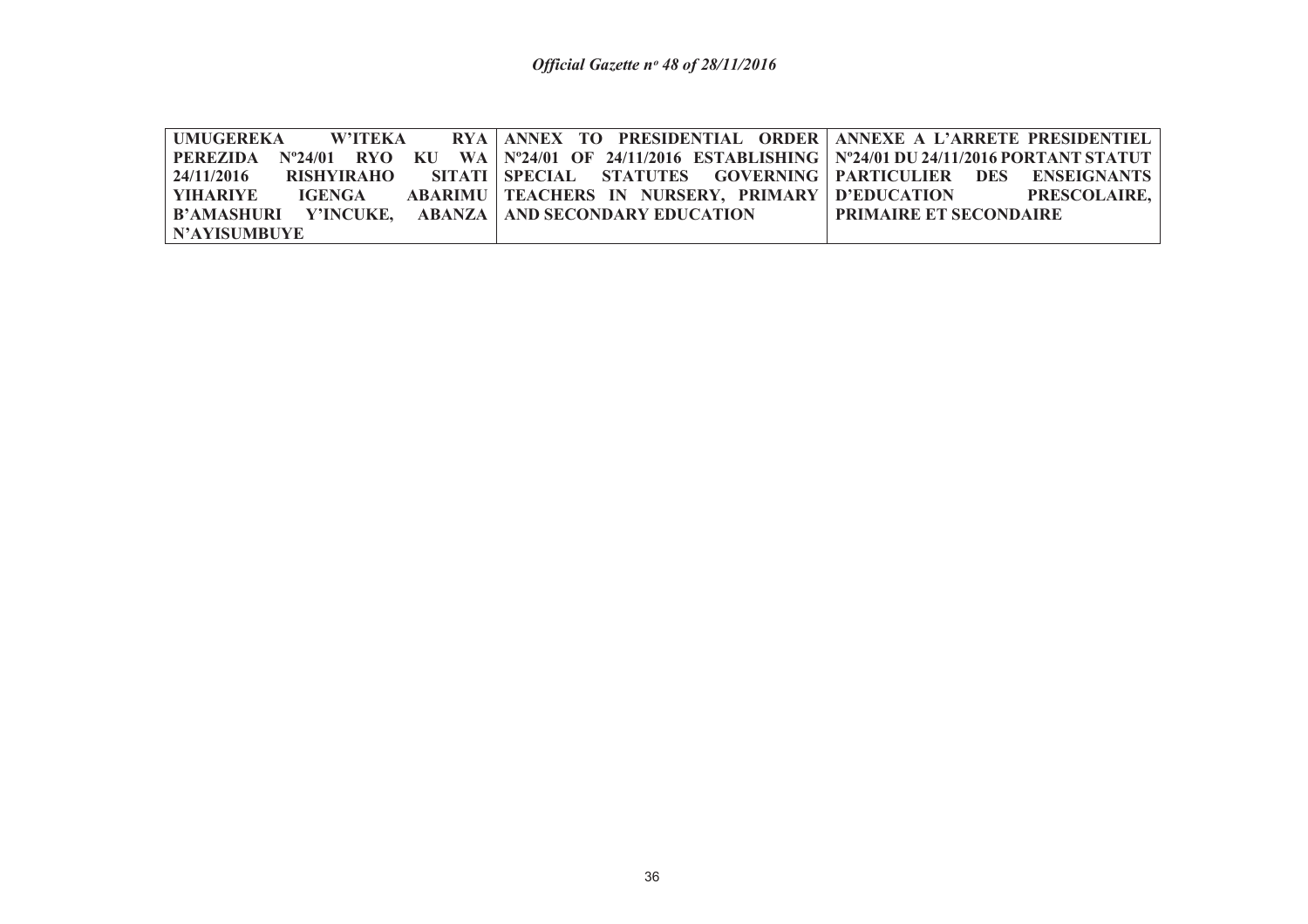| <b>TEACHERS' JOB LEVELS/GRADES AND CORRESPONDING</b> |
|------------------------------------------------------|
| <b>GROSS SALARIES</b>                                |

| <b>Oualificatio</b>                 |                 |         |         |         |         |         |         |         |         |         |         |         |         |           |           |           |
|-------------------------------------|-----------------|---------|---------|---------|---------|---------|---------|---------|---------|---------|---------|---------|---------|-----------|-----------|-----------|
|                                     | Level/<br>Grade | П       | Ш       | IV      |         | VI      | VII     | VIII    | IX      |         | XI      | XII     | XIII    | XIV       | XV        | XI        |
| <b>A0 Teacher</b>                   | 6               | 206,816 | 237,838 | 261,622 | 287,784 | 316,563 | 348,219 | 383,041 | 421,345 | 463,480 | 509,828 | 560,811 | 616,892 | 678,581   | 746,439   | 821,083   |
| A1 Teacher                          | 8               | 157,880 | 181,562 | 199.718 | 219,690 | 241,659 | 265,825 | 292,407 | 321,648 | 353,813 | 389,194 | 428,114 | 470,925 | 518,018   | 569,819   | 626,801   |
| <b>A2 Teacher</b>                   | 10              | 56,511  | 64,988  | 71,486  | 78,635  | 86,499  | 95,148  | 104,663 | 115,130 | 126,643 | 139,307 | 153,237 | 168,561 | 185,417   | 203,959   | 224,355   |
| <b>A3 Teacher</b>                   | 10              | 56,511  | 64,988  | 71,486  | 78,635  | 86,499  | 95,148  | 104,663 | 115,130 | 126,643 | 139,307 | 153,237 | 168,561 | 185,417   | 203,959   | 224,355   |
| A <sub>0</sub><br><b>Headmaster</b> |                 | 327,622 | 376,765 | 414,442 | 455,886 | 501,475 | 551,622 | 606,784 | 667,463 | 734,209 | 807,630 | 888,393 | 977,232 | 1,074,955 | 1,182,451 | 1,300,696 |
| A <sub>1</sub><br><b>Headmaster</b> |                 | 243,721 | 280,279 | 308,307 | 339,138 | 373,052 | 410,357 | 451,392 | 496,532 | 546,185 | 600,803 | 660,884 | 726,972 | 799,669   | 879,636   | 967,600   |
| A2<br><b>Headmaster</b>             |                 | 109.667 | 126,117 | 138,729 | 152,602 | 167,862 | 184,648 | 203,113 | 223,424 | 245,766 | 270,343 | 297,377 | 327,115 | 359,827   | 395,809   | 435,390   |